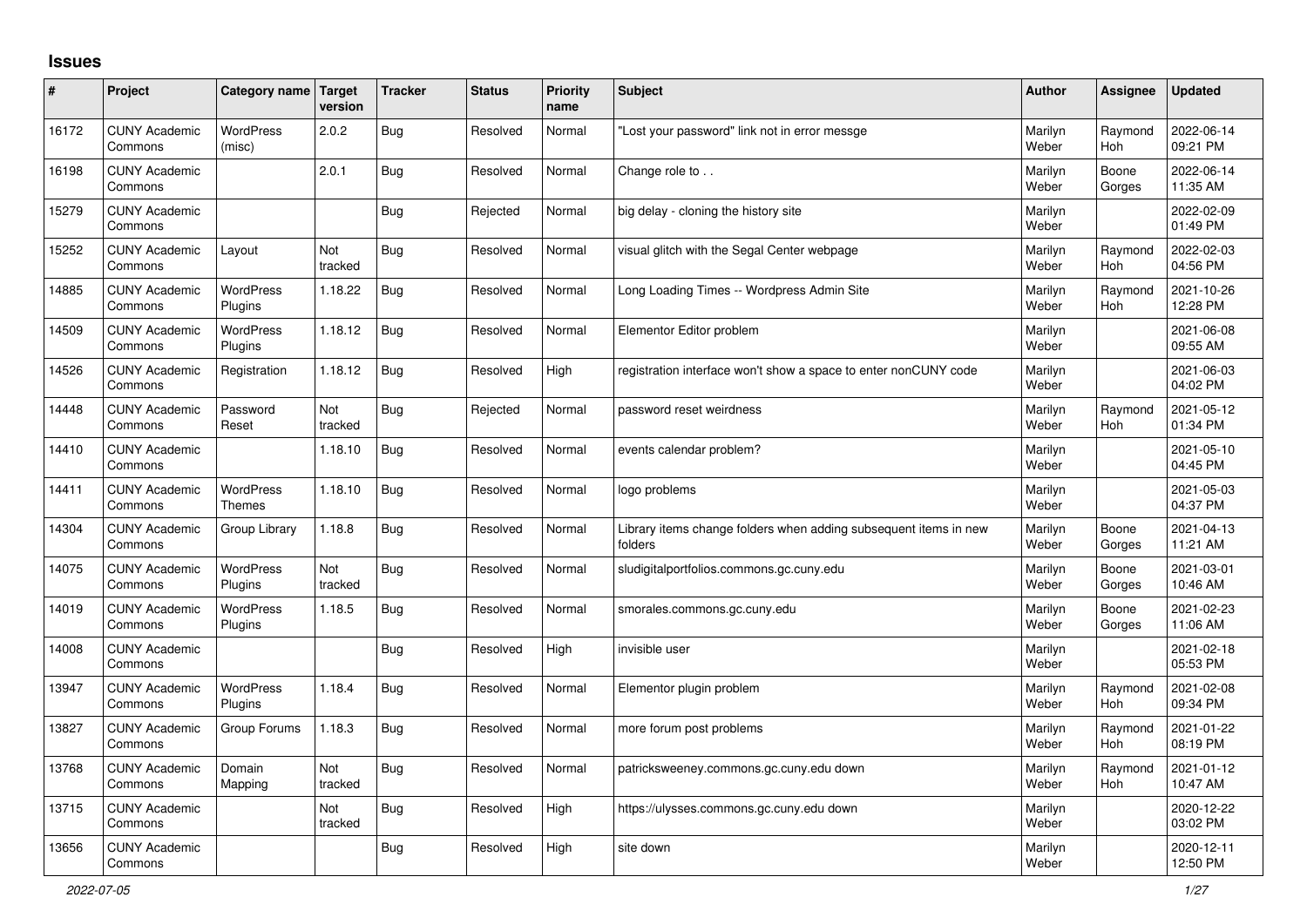| #     | Project                         | Category name   Target        | version           | <b>Tracker</b> | <b>Status</b>        | <b>Priority</b><br>name | <b>Subject</b>                                                                             | <b>Author</b>    | Assignee              | <b>Updated</b>         |
|-------|---------------------------------|-------------------------------|-------------------|----------------|----------------------|-------------------------|--------------------------------------------------------------------------------------------|------------------|-----------------------|------------------------|
| 13675 | <b>CUNY Academic</b><br>Commons | Group Library                 | 1.18.1            | Bug            | Resolved             | High                    | broken Library                                                                             | Marilyn<br>Weber |                       | 2020-12-09<br>05:02 PM |
| 13633 | <b>CUNY Academic</b><br>Commons |                               | Not<br>tracked    | Bug            | Resolved             | High                    | PublicsLab site down                                                                       | Marilyn<br>Weber |                       | 2020-11-30<br>02:01 PM |
| 13378 | <b>CUNY Academic</b><br>Commons |                               | 1.17.5            | Bug            | Resolved             | Normal                  | problem on one of my sites                                                                 | Marilyn<br>Weber |                       | 2020-09-24<br>05:27 PM |
| 13341 | <b>CUNY Academic</b><br>Commons | Group Forums                  | 1.17.4            | <b>Bug</b>     | Resolved             | Normal                  | Forum reply problems                                                                       | Marilyn<br>Weber | Raymond<br><b>Hoh</b> | 2020-09-22<br>12:08 PM |
| 13328 | <b>CUNY Academic</b><br>Commons | Group Forums                  | Not<br>tracked    | Bug            | Reporter<br>Feedback | Normal                  | cross-posting in two related groups                                                        | Marilyn<br>Weber | Raymond<br><b>Hoh</b> | 2020-09-15<br>10:39 PM |
| 13227 | <b>CUNY Academic</b><br>Commons | Group Library                 | 1.17.2            | Bug            | Resolved             | High                    | folder not appearing in library                                                            | Marilyn<br>Weber |                       | 2020-08-21<br>04:22 PM |
| 13013 | <b>CUNY Academic</b><br>Commons |                               | Not<br>tracked    | Bug            | Resolved             | Normal                  | an invite to Group Admins from Brian Foote?!                                               | Marilyn<br>Weber |                       | 2020-07-07<br>02:36 PM |
| 12584 | <b>CUNY Academic</b><br>Commons |                               | Not<br>tracked    | Bug            | Resolved             | Urgent                  | No way to register                                                                         | Marilyn<br>Weber |                       | 2020-03-27<br>02:38 PM |
| 12363 | <b>CUNY Academic</b><br>Commons | <b>WordPress</b><br>Plugins   | 1.16.5            | Bug            | Resolved             | Urgent                  | more bbPress problems - now students unable to post either a new<br>thread or a comment    | Marilyn<br>Weber | Raymond<br>Hoh        | 2020-03-17<br>03:07 PM |
| 12487 | <b>CUNY Academic</b><br>Commons | Group Forums                  | 1.16.7            | Bug            | Resolved             | Normal                  | group posting problems?                                                                    | Marilyn<br>Weber | Raymond<br><b>Hoh</b> | 2020-03-10<br>11:40 AM |
| 12483 | <b>CUNY Academic</b><br>Commons |                               | 1.16.7            | Bug            | Resolved             | High                    | post error                                                                                 | Marilyn<br>Weber |                       | 2020-02-28<br>02:44 PM |
| 12360 | <b>CUNY Academic</b><br>Commons | <b>WordPress</b><br>Themes    | Not<br>tracked    | Bug            | Reporter<br>Feedback | Normal                  | site just says "DANTE We are currently in maintenance mode, please<br>check back shortly." | Marilyn<br>Weber |                       | 2020-02-04<br>12:13 PM |
| 12354 | <b>CUNY Academic</b><br>Commons | <b>WordPress</b><br>Plugins   | 1.16.5            | Bug            | Resolved             | Urgent                  | sites (including Net-Art) are reporting critical issues                                    | Marilyn<br>Weber | Raymond<br>Hoh        | 2020-02-02<br>03:16 PM |
| 11971 | <b>CUNY Academic</b><br>Commons | Email<br><b>Notifications</b> | Future<br>release | Bug            | Reporter<br>Feedback | Low                     | Pictures obscured in emailed post notifications                                            | Marilyn<br>Weber | Raymond<br>Hoh        | 2019-11-21<br>01:14 PM |
| 12038 | <b>CUNY Academic</b><br>Commons |                               | 1.15.13           | Bug            | Resolved             | Normal                  | admin visibility problem at careerplan.commons.gc.cuny.edu                                 | Marilyn<br>Weber |                       | 2019-11-12<br>10:20 AM |
| 12006 | <b>CUNY Academic</b><br>Commons | Group<br>Invitations          | 1.15.13           | Bug            | Resolved             | Immediate               | Invite system is broken.                                                                   | Marilyn<br>Weber | Boone<br>Gorges       | 2019-10-23<br>10:16 AM |
| 11964 | <b>CUNY Academic</b><br>Commons | Layout                        | 1.15.12           | Bug            | Resolved             | Normal                  | https://commons.gc.cuny.edu/create/ not displaying correctly in Edge                       | Marilyn<br>Weber | Raymond<br>Hoh        | 2019-10-22<br>11:54 AM |
| 11865 | <b>CUNY Academic</b><br>Commons | Onboarding                    | 1.15.10           | Bug            | Resolved             | Normal                  | Site name not appearing in "Membership" lists of Invitation modal                          | Marilyn<br>Weber | Boone<br>Gorges       | 2019-09-24<br>11:09 AM |
| 11634 | <b>CUNY Academic</b><br>Commons | <b>WordPress</b><br>(misc)    | Not<br>tracked    | Bug            | Rejected             | Normal                  | 'Insert Read More Tag" working oddly                                                       | Marilyn<br>Weber | Raymond<br>Hoh        | 2019-07-15<br>11:48 PM |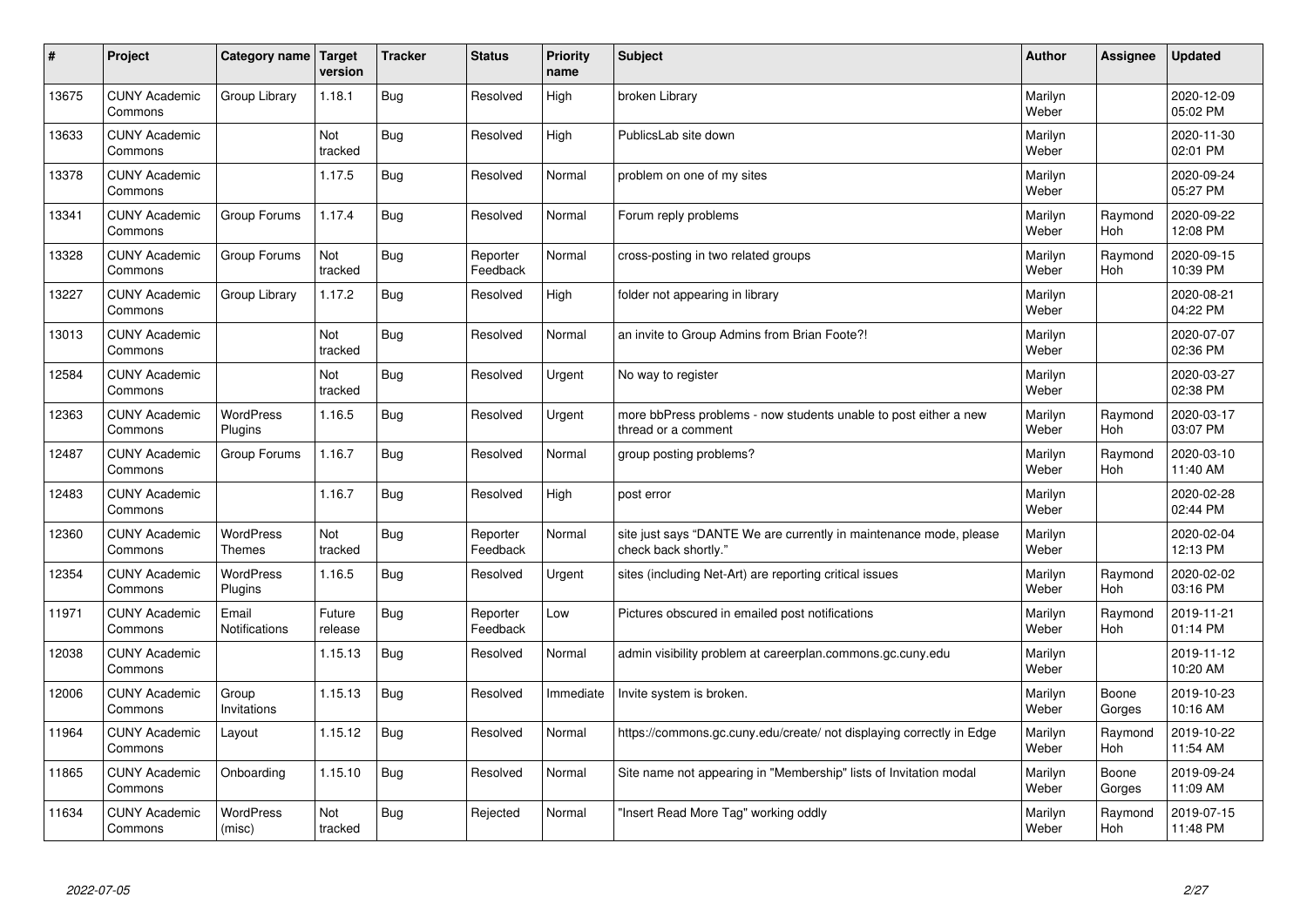| $\sharp$ | Project                         | Category name   Target     | version           | <b>Tracker</b> | <b>Status</b> | <b>Priority</b><br>name | <b>Subject</b>                                          | <b>Author</b>    | Assignee              | <b>Updated</b>         |
|----------|---------------------------------|----------------------------|-------------------|----------------|---------------|-------------------------|---------------------------------------------------------|------------------|-----------------------|------------------------|
| 11567    | <b>CUNY Academic</b><br>Commons | Group Files                | 1.15.4            | Bug            | Resolved      | Normal                  | Group files pagination doesn't work properly in folders | Marilyn<br>Weber | Boone<br>Gorges       | 2019-06-25<br>04:22 PM |
| 11453    | <b>CUNY Academic</b><br>Commons | <b>WordPress</b><br>(misc) | 1.15.2            | Bug            | Resolved      | Normal                  | 403 error on Firefox                                    | Marilyn<br>Weber | Raymond<br><b>Hoh</b> | 2019-05-28<br>11:46 AM |
| 11483    | <b>CUNY Academic</b><br>Commons |                            | 1.15.2            | Bug            | Resolved      | Normal                  | "Add New user" not working                              | Marilyn<br>Weber |                       | 2019-05-21<br>02:26 PM |
| 11088    | <b>CUNY Academic</b><br>Commons | Group Blogs                | Not<br>tracked    | Bug            | Resolved      | Normal                  | no notification for comments                            | Marilyn<br>Weber |                       | 2019-02-15<br>03:30 PM |
| 10810    | <b>CUNY Academic</b><br>Commons | <b>WordPress</b><br>(misc) | 1.14.2            | Bug            | Resolved      | Normal                  | Sites set as public are becoming private                | Marilyn<br>Weber |                       | 2018-12-11<br>10:15 AM |
| 10772    | <b>CUNY Academic</b><br>Commons | Groups (misc)              | 1.14.2            | Bug            | Resolved      | Normal                  | can't create groups                                     | Marilyn<br>Weber |                       | 2018-12-04<br>10:42 AM |
| 10537    | <b>CUNY Academic</b><br>Commons |                            | Not<br>tracked    | Bug            | Resolved      | Normal                  | jpegs not showing                                       | Marilyn<br>Weber |                       | 2018-10-23<br>10:51 AM |
| 10562    | <b>CUNY Academic</b><br>Commons |                            |                   | Bug            | Rejected      | Normal                  | Commons is down                                         | Marilyn<br>Weber |                       | 2018-10-23<br>10:49 AM |
| 10361    | <b>CUNY Academic</b><br>Commons | Group Forums               | 1.13.10           | Bug            | Resolved      | Normal                  | forum post pending oddity                               | Marilyn<br>Weber |                       | 2018-09-25<br>10:45 AM |
| 10260    | <b>CUNY Academic</b><br>Commons |                            |                   | Bug            | Rejected      | Normal                  | bad activation email                                    | Marilyn<br>Weber |                       | 2018-08-30<br>01:25 PM |
| 10176    | <b>CUNY Academic</b><br>Commons | Documentation              | Not<br>tracked    | Bug            | Resolved      | Normal                  | domain mapping requests                                 | Marilyn<br>Weber | scott voth            | 2018-08-29<br>05:30 PM |
| 10101    | <b>CUNY Academic</b><br>Commons |                            | 1.13.7            | <b>Bug</b>     | Resolved      | Normal                  | URL changes within Manage section of groups             | Marilyn<br>Weber |                       | 2018-08-03<br>01:54 PM |
| 10035    | <b>CUNY Academic</b><br>Commons |                            | Not<br>tracked    | Bug            | Resolved      | Normal                  | Reconnecting user to site                               | Marilyn<br>Weber |                       | 2018-07-23<br>11:55 AM |
| 9992     | <b>CUNY Academic</b><br>Commons |                            | 1.13.6            | Bug            | Resolved      | Normal                  | ACERT website down again                                | Marilyn<br>Weber |                       | 2018-07-10<br>12:15 PM |
| 9919     | <b>CUNY Academic</b><br>Commons |                            | Not<br>tracked    | Bug            | Resolved      | Normal                  | admin of https://sphcurriculum.commons.gc.cuny.edu      | Marilyn<br>Weber |                       | 2018-06-12<br>09:37 PM |
| 9835     | <b>CUNY Academic</b><br>Commons | Group Forums               | Future<br>release | Bug            | Assigned      | Normal                  | add a "like" function?                                  | Marilyn<br>Weber | Erik<br>Trainer       | 2018-06-05<br>01:49 PM |
| 9828     | <b>CUNY Academic</b><br>Commons | Domain<br>Mapping          | 1.13.3            | Bug            | Resolved      | High                    | redirecting problem                                     | Marilyn<br>Weber | Raymond<br><b>Hoh</b> | 2018-05-24<br>02:39 PM |
| 9768     | <b>CUNY Academic</b><br>Commons |                            | 1.13.2            | <b>Bug</b>     | Resolved      | High                    | search function on the Directory page                   | Marilyn<br>Weber | Boone<br>Gorges       | 2018-05-14<br>08:45 PM |
| 9470     | <b>CUNY Academic</b><br>Commons |                            |                   | Bug            | Resolved      | Normal                  | Users not appearing via "Add New"                       | Marilyn<br>Weber |                       | 2018-03-22<br>07:44 PM |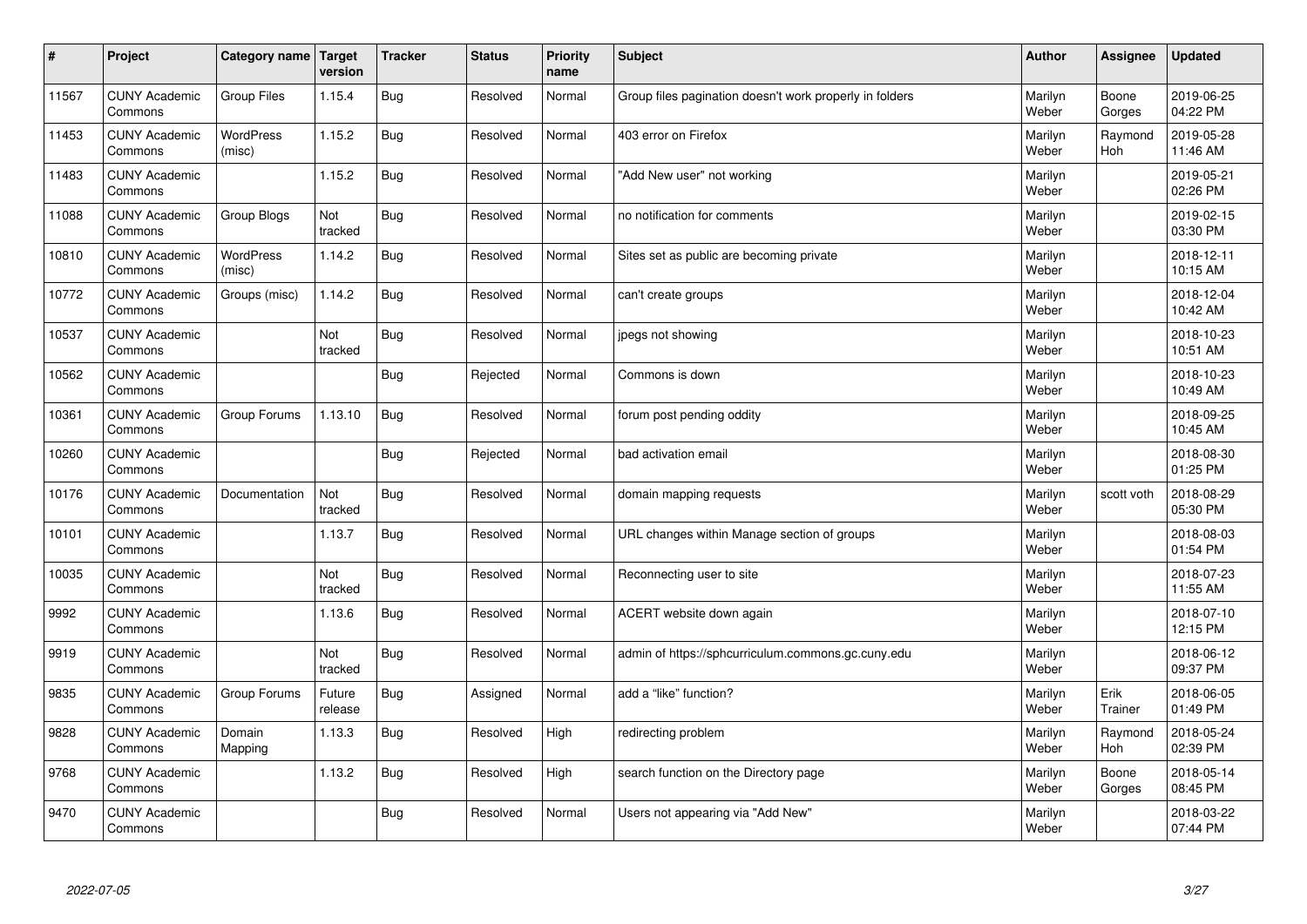| $\sharp$ | Project                         | Category name                     | Target<br>version | <b>Tracker</b> | <b>Status</b> | <b>Priority</b><br>name | <b>Subject</b>                                       | <b>Author</b>    | Assignee              | Updated                |
|----------|---------------------------------|-----------------------------------|-------------------|----------------|---------------|-------------------------|------------------------------------------------------|------------------|-----------------------|------------------------|
| 9335     | <b>CUNY Academic</b><br>Commons | <b>WordPress</b><br><b>Themes</b> | 1.12.10           | <b>Bug</b>     | Resolved      | Normal                  | clone http://digitalscholarship.ccny.cuny.edu site?  | Marilyn<br>Weber | Boone<br>Gorges       | 2018-03-14<br>12:43 PM |
| 9340     | <b>CUNY Academic</b><br>Commons | <b>WordPress</b><br>Plugins       | 1.12.10           | Bug            | Resolved      | Normal                  | change the web preview?                              | Marilyn<br>Weber | Raymond<br><b>Hoh</b> | 2018-03-13<br>11:50 AM |
| 9330     | <b>CUNY Academic</b><br>Commons | <b>WordPress</b><br>Plugins       | 1.12.10           | Bug            | Resolved      | Normal                  | part 2 of problems with the Leaflet plug-in          | Marilyn<br>Weber |                       | 2018-03-04<br>05:58 PM |
| 9282     | <b>CUNY Academic</b><br>Commons | Group Forums                      | 1.12.9            | Bug            | Resolved      | Normal                  | 'Forum ID is missing" error?                         | Marilyn<br>Weber |                       | 2018-02-27<br>10:32 AM |
| 9276     | <b>CUNY Academic</b><br>Commons |                                   |                   | Bug            | Resolved      | High                    | problem adding a member to a group - wrong username? | Marilyn<br>Weber |                       | 2018-02-25<br>12:47 PM |
| 9192     | <b>CUNY Academic</b><br>Commons | WordPress<br>Plugins              | 1.12.8            | Bug            | Resolved      | Normal                  | problems with the Leaflet plug -in                   | Marilyn<br>Weber | Boone<br>Gorges       | 2018-02-13<br>11:07 AM |
| 9154     | <b>CUNY Academic</b><br>Commons | Events                            | 1.12.8            | <b>Bug</b>     | Resolved      | Normal                  | problem with group calendar                          | Marilyn<br>Weber | Raymond<br>Hoh        | 2018-02-13<br>10:49 AM |
| 9130     | <b>CUNY Academic</b><br>Commons | Homepage<br>Slides                | Not<br>tracked    | Bug            | Resolved      | Normal                  | too many redirects                                   | Marilyn<br>Weber |                       | 2018-01-29<br>10:27 AM |
| 9062     | <b>CUNY Academic</b><br>Commons |                                   | Not<br>tracked    | Bug            | Resolved      | Normal                  | re-add me as admin of https://commons.gc.cuny.edu/   | Marilyn<br>Weber |                       | 2018-01-08<br>12:03 PM |
| 8924     | <b>CUNY Academic</b><br>Commons | WordPress<br>Plugins              | 1.12.4            | Bug            | Resolved      | Normal                  | auto-remove feature on http://pcp.gc.cuny.edu        | Marilyn<br>Weber | Matt Gold             | 2017-12-04<br>10:18 AM |
| 8937     | <b>CUNY Academic</b><br>Commons |                                   | Not<br>tracked    | Bug            | Resolved      | Normal                  | videos gone                                          | Marilyn<br>Weber |                       | 2017-12-01<br>11:27 AM |
| 8917     | <b>CUNY Academic</b><br>Commons | Group Files                       | 1.12.3            | Bug            | Resolved      | High                    | Files not downloading from Groups properly           | Marilyn<br>Weber | Boone<br>Gorges       | 2017-11-29<br>10:04 PM |
| 5684     | <b>CUNY Academic</b><br>Commons | <b>Group Files</b>                | Not<br>tracked    | Bug            | Resolved      | Normal                  | Making Group files appear as Blog entries            | Marilyn<br>Weber | Boone<br>Gorges       | 2017-11-20<br>03:28 PM |
| 7328     | <b>CUNY Academic</b><br>Commons | WordPress<br>Plugins              | Not<br>tracked    | Bug            | Resolved      | Normal                  | technical issue with the Events Manager plugin       | Marilyn<br>Weber | Raymond<br><b>Hoh</b> | 2017-11-15<br>06:19 PM |
| 5968     | <b>CUNY Academic</b><br>Commons | Membership                        | Not<br>tracked    | Bug            | Resolved      | Normal                  | Deleting account without knowing password            | Marilyn<br>Weber | Matt Gold             | 2017-11-15<br>06:19 PM |
| 5319     | <b>CUNY Academic</b><br>Commons |                                   | Not<br>tracked    | Bug            | Resolved      | Normal                  | <b>Broken URL</b>                                    | Marilyn<br>Weber | Marilyn<br>Weber      | 2017-11-15<br>05:46 PM |
| 5875     | <b>CUNY Academic</b><br>Commons | WordPress<br>Plugins              | Not<br>tracked    | Bug            | Resolved      | Normal                  | Events Calendar garbled in IE                        | Marilyn<br>Weber | Marilyn<br>Weber      | 2017-11-15<br>05:45 PM |
| 7226     | <b>CUNY Academic</b><br>Commons | Registration                      | Not<br>tracked    | Bug            | Abandoned     | Normal                  | Community college student cannot register?           | Marilyn<br>Weber |                       | 2017-11-15<br>01:55 PM |
| 6106     | <b>CUNY Academic</b><br>Commons | Server                            | Not<br>tracked    | Bug            | Resolved      | Normal                  | 504 error                                            | Marilyn<br>Weber |                       | 2017-11-15<br>01:55 PM |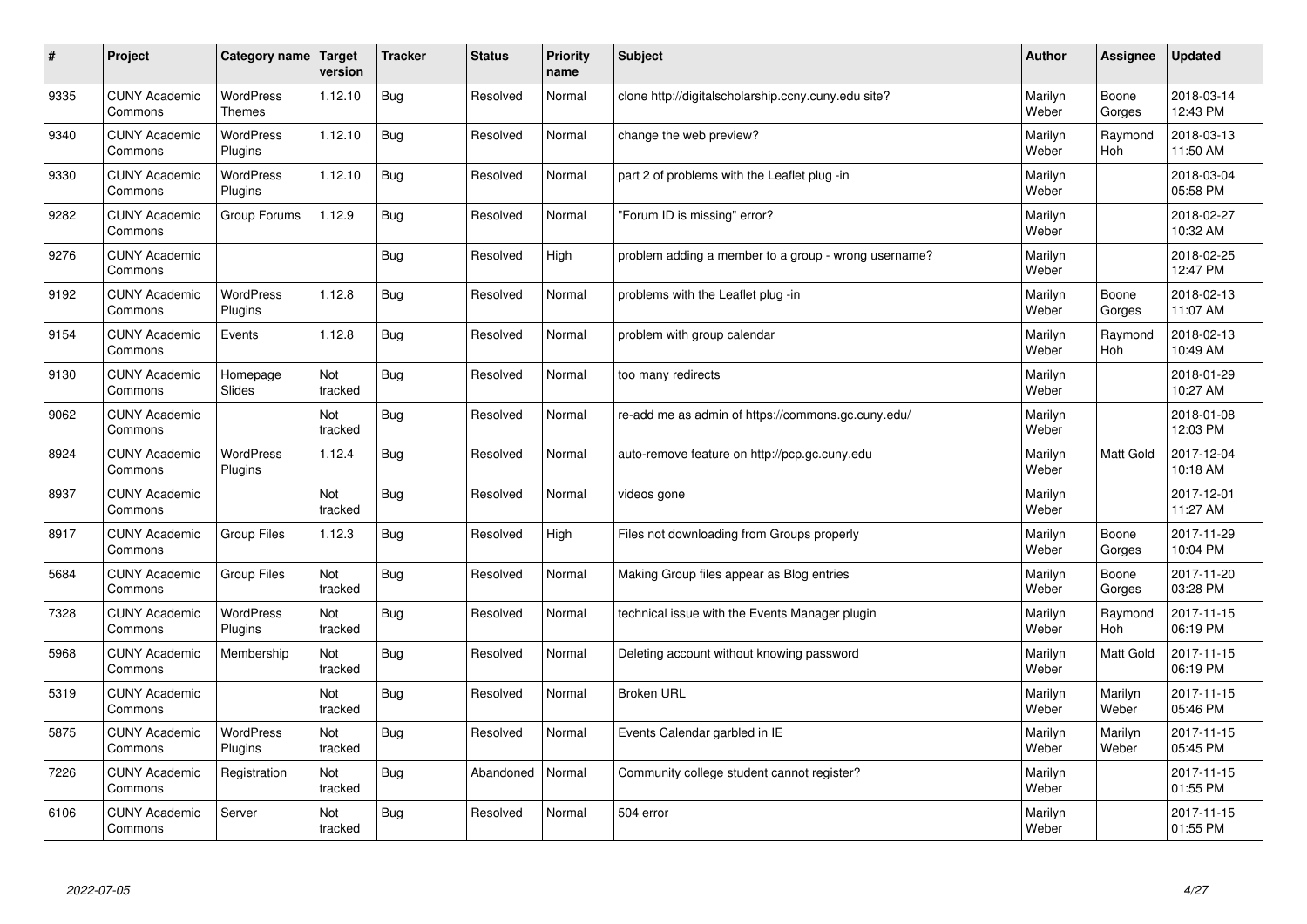| #    | Project                         | Category name   Target            | version        | <b>Tracker</b> | <b>Status</b> | <b>Priority</b><br>name | <b>Subject</b>                                                                          | <b>Author</b>    | <b>Assignee</b>       | <b>Updated</b>         |
|------|---------------------------------|-----------------------------------|----------------|----------------|---------------|-------------------------|-----------------------------------------------------------------------------------------|------------------|-----------------------|------------------------|
| 7770 | <b>CUNY Academic</b><br>Commons | <b>WordPress</b><br>Plugins       | Not<br>tracked | Bug            | Abandoned     | Normal                  | Timeline.js problem                                                                     | Marilyn<br>Weber |                       | 2017-11-15<br>01:43 PM |
| 8098 | <b>CUNY Academic</b><br>Commons | <b>Public Portfolio</b>           | Not<br>tracked | Bug            | Abandoned     | Normal                  | Widget in profile not working                                                           | Marilyn<br>Weber |                       | 2017-11-15<br>01:28 PM |
| 8259 | <b>CUNY Academic</b><br>Commons |                                   | Not<br>tracked | Bug            | Resolved      | Normal                  | missing dashboard                                                                       | Marilyn<br>Weber |                       | 2017-11-15<br>01:28 PM |
| 8661 | <b>CUNY Academic</b><br>Commons | Group Blogs                       | Not<br>tracked | Bug            | Resolved      | Normal                  | new group, old site, can't link?                                                        | Marilyn<br>Weber |                       | 2017-11-15<br>01:26 PM |
| 5713 | <b>CUNY Academic</b><br>Commons | <b>WordPress</b><br>(misc)        | Not<br>tracked | <b>Bug</b>     | Abandoned     | High                    | Site freezing                                                                           | Marilyn<br>Weber | Boone<br>Gorges       | 2017-11-15<br>10:58 AM |
| 6286 | <b>CUNY Academic</b><br>Commons | Groups (misc)                     | Not<br>tracked | Bug            | Resolved      | Immediate               | Groups pages not displaying at all!                                                     | Marilyn<br>Weber | Boone<br>Gorges       | 2017-11-15<br>10:57 AM |
| 8878 | <b>CUNY Academic</b><br>Commons | cuny.is                           | Not<br>tracked | Bug            | Resolved      | Urgent                  | cuny is site link won't work                                                            | Marilyn<br>Weber | Boone<br>Gorges       | 2017-11-01<br>03:06 PM |
| 6860 | <b>CUNY Academic</b><br>Commons | User<br>Onboarding                | 1.12           | <b>Bug</b>     | Resolved      | Normal                  | Invitation to join a group is appearing as an invitiation to join the site!             | Marilyn<br>Weber | Boone<br>Gorges       | 2017-10-30<br>10:03 AM |
| 8721 | <b>CUNY Academic</b><br>Commons | <b>WordPress</b><br>Plugins       | 1.11.13        | Bug            | Resolved      | Normal                  | more problems with Events calendar                                                      | Marilyn<br>Weber |                       | 2017-09-21<br>10:35 AM |
| 8638 | <b>CUNY Academic</b><br>Commons | Group Blogs                       | 1.11.11        | Bug            | Resolved      | Normal                  | members not syncing from group to site                                                  | Marilyn<br>Weber |                       | 2017-09-01<br>03:50 PM |
| 8620 | <b>CUNY Academic</b><br>Commons | ZenDesk                           | 1.11.11        | Bug            | Resolved      | High                    | 'Send us a message" not working                                                         | Marilyn<br>Weber | Raymond<br><b>Hoh</b> | 2017-08-29<br>04:13 PM |
| 8552 | <b>CUNY Academic</b><br>Commons | <b>WordPress</b><br>Plugins       | 1.11.10        | Bug            | Resolved      | Normal                  | Events Calendar problem                                                                 | Marilyn<br>Weber |                       | 2017-08-18<br>04:36 PM |
| 8125 | <b>CUNY Academic</b><br>Commons | <b>WordPress</b><br><b>Themes</b> | 1.10.19        | Bug            | Resolved      | High                    | careerplan admin page failing to load with "currently unable to handle<br>this request" | Marilyn<br>Weber |                       | 2017-07-13<br>12:54 PM |
| 8200 | <b>CUNY Academic</b><br>Commons | Groups (misc)                     | Not<br>tracked | Bug            | Resolved      | Normal                  | Announcements has disappeared                                                           | Marilyn<br>Weber | Boone<br>Gorges       | 2017-05-26<br>04:04 PM |
| 8131 | <b>CUNY Academic</b><br>Commons | <b>WordPress</b><br>Plugins       | 1.11           | Bug            | Resolved      | Normal                  | Newsletters plug-in                                                                     | Marilyn<br>Weber | Boone<br>Gorges       | 2017-05-11<br>09:42 PM |
| 7376 | <b>CUNY Academic</b><br>Commons | Email<br><b>Notifications</b>     |                | Bug            | Rejected      | Normal                  | automatic forwarding of blog posts not working                                          | Marilyn<br>Weber | Boone<br>Gorges       | 2017-05-01<br>10:36 PM |
| 7995 | <b>CUNY Academic</b><br>Commons | Domain<br>Mapping                 | Not<br>tracked | Bug            | Resolved      | Urgent                  | http://on.socialpaper.gc.cuny.edu down?                                                 | Marilyn<br>Weber |                       | 2017-04-21<br>11:07 AM |
| 7994 | <b>CUNY Academic</b><br>Commons | WordPress<br>(misc)               | 1.10.17        | Bug            | Resolved      | Urgent                  | Comments not appearing                                                                  | Marilyn<br>Weber |                       | 2017-04-20<br>11:16 AM |
| 7767 | <b>CUNY Academic</b><br>Commons |                                   | Not<br>tracked | Bug            | Resolved      | Normal                  | Site loading problems                                                                   | Marilyn<br>Weber |                       | 2017-03-21<br>09:57 PM |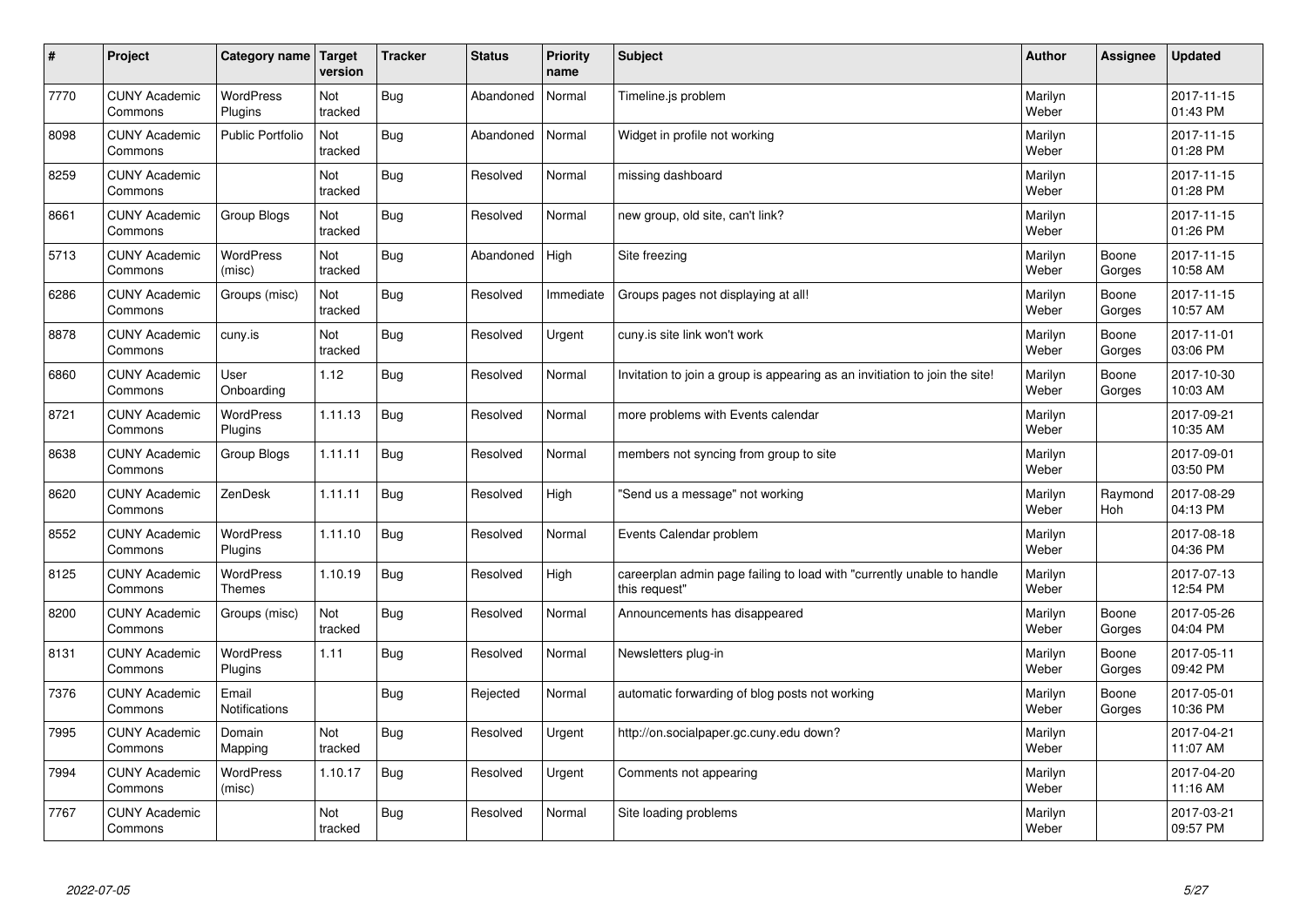| #    | Project                         | Category name   Target        | version        | <b>Tracker</b> | <b>Status</b> | <b>Priority</b><br>name | <b>Subject</b>                                    | <b>Author</b>    | Assignee              | <b>Updated</b>         |
|------|---------------------------------|-------------------------------|----------------|----------------|---------------|-------------------------|---------------------------------------------------|------------------|-----------------------|------------------------|
| 7803 | <b>CUNY Academic</b><br>Commons |                               |                | Bug            | Resolved      | Normal                  | user email change                                 | Marilyn<br>Weber |                       | 2017-03-16<br>11:58 AM |
| 7684 | <b>CUNY Academic</b><br>Commons | Reply By Email                | 1.10.12        | Bug            | Resolved      | High                    | trying to post too often error                    | Marilyn<br>Weber | Raymond<br><b>Hoh</b> | 2017-02-28<br>12:43 PM |
| 7349 | <b>CUNY Academic</b><br>Commons | Membership                    | Not<br>tracked | <b>Bug</b>     | Resolved      | Normal                  | <b>LACUNY Institute website</b>                   | Marilyn<br>Weber | Boone<br>Gorges       | 2017-01-11<br>04:26 PM |
| 7223 | <b>CUNY Academic</b><br>Commons | Membership                    | Not<br>tracked | Bug            | Resolved      | Normal                  | User with two profiles would like to merge them   | Marilyn<br>Weber | Boone<br>Gorges       | 2017-01-10<br>02:07 PM |
| 7337 | <b>CUNY Academic</b><br>Commons | Membership                    | Not<br>tracked | Bug            | Resolved      | Normal                  | User with new email                               | Marilyn<br>Weber |                       | 2017-01-06<br>11:05 AM |
| 7310 | <b>CUNY Academic</b><br>Commons |                               | 1.10.7         | Bug            | Resolved      | Normal                  | Friendship request mystery.                       | Marilyn<br>Weber | Boone<br>Gorges       | 2017-01-05<br>03:12 PM |
| 7100 | <b>CUNY Academic</b><br>Commons | <b>WordPress</b><br>Plugins   | 1.10.5         | Bug            | Resolved      | High                    | Cincopa plugin problem                            | Marilyn<br>Weber | Boone<br>Gorges       | 2016-12-19<br>10:32 AM |
| 6101 | <b>CUNY Academic</b><br>Commons | Public Portfolio              |                | <b>Bug</b>     | Resolved      | High                    | Profile update problems                           | Marilyn<br>Weber | Boone<br>Gorges       | 2016-12-01<br>03:50 PM |
| 6893 | <b>CUNY Academic</b><br>Commons | Group Forums                  |                | Bug            | Resolved      | Normal                  | Forum for CUNY Academic Commons Team is gone      | Marilyn<br>Weber | Boone<br>Gorges       | 2016-12-01<br>08:08 AM |
| 5448 | <b>CUNY Academic</b><br>Commons | Email<br><b>Notifications</b> | 1.10.2         | Bug            | Rejected      | Normal                  | garbled CAC activity digests                      | Marilyn<br>Weber | Raymond<br>Hoh        | 2016-11-20<br>02:38 AM |
| 6800 | <b>CUNY Academic</b><br>Commons |                               |                | <b>Bug</b>     | Rejected      | Immediate               | Is something going on?                            | Marilyn<br>Weber |                       | 2016-11-18<br>04:40 PM |
| 6626 | <b>CUNY Academic</b><br>Commons | <b>Group Files</b>            | 1.10.1         | Bug            | Resolved      | Normal                  | Files from non-member showing up in private group | Marilyn<br>Weber | Boone<br>Gorges       | 2016-11-07<br>03:54 PM |
| 6599 | <b>CUNY Academic</b><br>Commons | ZenDesk                       | 1.10           | Bug            | Duplicate     | Urgent                  | Accept Friend button not working                  | Marilyn<br>Weber | Raymond<br>Hoh        | 2016-11-04<br>06:35 PM |
| 6602 | <b>CUNY Academic</b><br>Commons | ZenDesk                       | 1.10           | Bug            | Resolved      | High                    | Add Friend button not working                     | Marilyn<br>Weber | Raymond<br>Hoh        | 2016-11-04<br>12:14 PM |
| 6575 | <b>CUNY Academic</b><br>Commons | Groups (misc)                 |                | Bug            | Rejected      | Normal                  | No papers link for the group "social paper"       | Marilyn<br>Weber |                       | 2016-11-02<br>10:39 PM |
| 6410 | <b>CUNY Academic</b><br>Commons |                               |                | <b>Bug</b>     | Duplicate     | Immediate               | Cannot log in - gives privacy error               | Marilyn<br>Weber | Boone<br>Gorges       | 2016-10-24<br>10:01 AM |
| 6338 | <b>CUNY Academic</b><br>Commons |                               |                | Bug            | Rejected      | Normal                  | Multiple email notifications for each blog post   | Marilyn<br>Weber | Boone<br>Gorges       | 2016-10-18<br>08:45 PM |
| 6313 | <b>CUNY Academic</b><br>Commons | Groups (misc)                 |                | Bug            | Duplicate     | Normal                  | group member no longer in group, can't rejoin.    | Marilyn<br>Weber |                       | 2016-10-14<br>09:27 PM |
| 6025 | <b>CUNY Academic</b><br>Commons | Search                        | Not<br>tracked | Bug            | Resolved      | Normal                  | Search function not working                       | Marilyn<br>Weber | Boone<br>Gorges       | 2016-10-12<br>09:41 AM |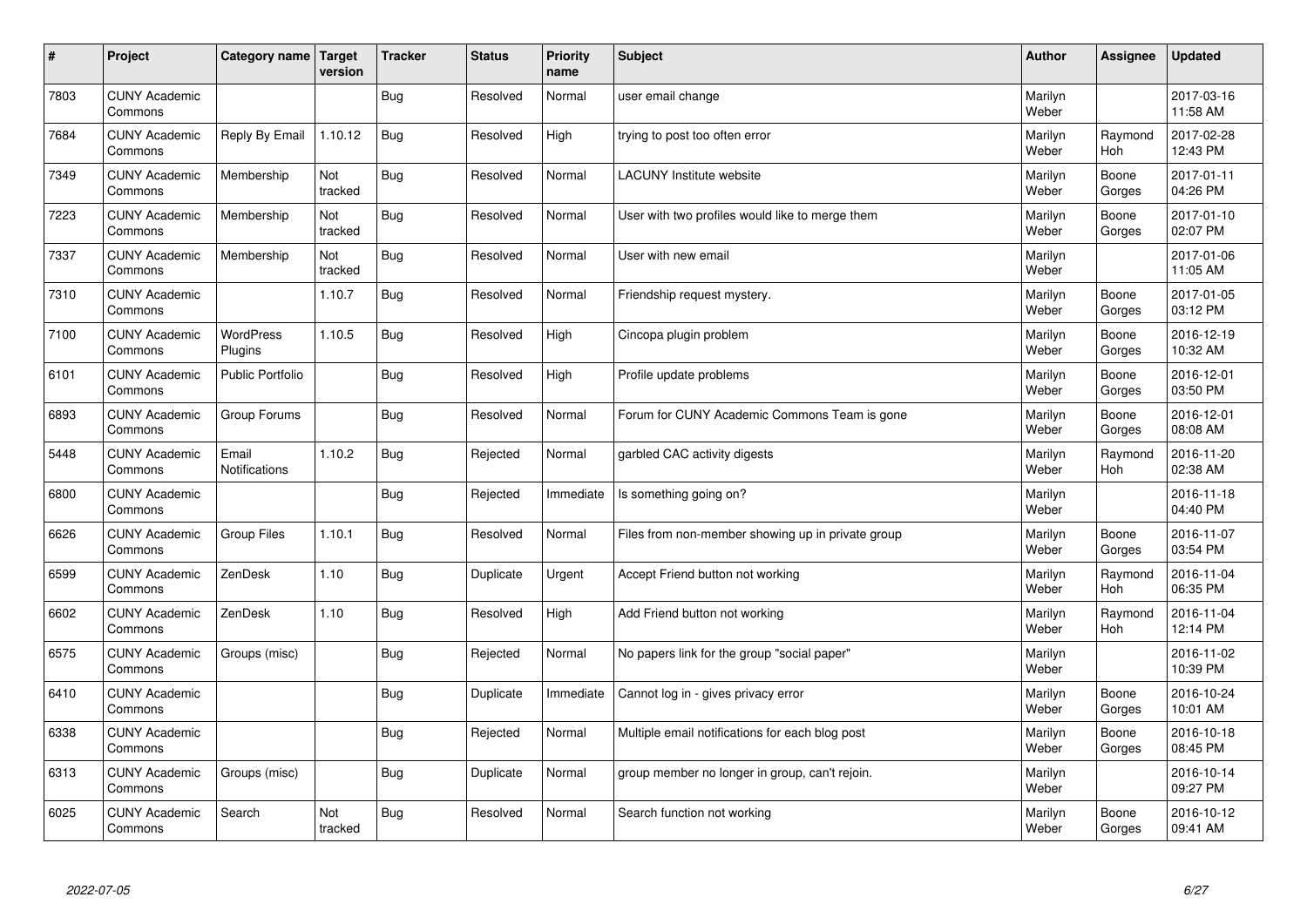| $\sharp$ | Project                         | Category name   Target  | version           | <b>Tracker</b> | <b>Status</b> | <b>Priority</b><br>name | <b>Subject</b>                                                  | <b>Author</b>    | Assignee        | <b>Updated</b>         |
|----------|---------------------------------|-------------------------|-------------------|----------------|---------------|-------------------------|-----------------------------------------------------------------|------------------|-----------------|------------------------|
| 6107     | <b>CUNY Academic</b><br>Commons |                         |                   | Bug            | Resolved      | High                    | site redirect?                                                  | Marilyn<br>Weber | Boone<br>Gorges | 2016-09-29<br>03:45 PM |
| 6091     | <b>CUNY Academic</b><br>Commons | Group<br>Invitations    | Not<br>tracked    | Bug            | Resolved      | Normal                  | User cannot re-join a group                                     | Marilyn<br>Weber | Boone<br>Gorges | 2016-09-28<br>01:47 PM |
| 6039     | <b>CUNY Academic</b><br>Commons | Membership              | 1.9.28            | Bug            | Resolved      | High                    | User cannot change her email                                    | Marilyn<br>Weber |                 | 2016-09-19<br>03:03 PM |
| 5969     | <b>CUNY Academic</b><br>Commons | Registration            | 1.9.27            | Bug            | Resolved      | Normal                  | Queens students unable to join                                  | Marilyn<br>Weber | Boone<br>Gorges | 2016-09-04<br>09:41 PM |
| 5872     | <b>CUNY Academic</b><br>Commons | Server                  | Not<br>tracked    | Bug            | Resolved      | Immediate               | Whole Commons is down                                           | Marilyn<br>Weber | Boone<br>Gorges | 2016-08-12<br>12:04 AM |
| 5834     | <b>CUNY Academic</b><br>Commons |                         |                   | Bug            | Resolved      | Normal                  | My access to cdev                                               | Marilyn<br>Weber | Boone<br>Gorges | 2016-07-25<br>03:12 PM |
| 5667     | <b>CUNY Academic</b><br>Commons | <b>Public Portfolio</b> | 1.9.18            | Bug            | Resolved      | Normal                  | publication section on my public portfolio won't update         | Marilyn<br>Weber | Boone<br>Gorges | 2016-06-12<br>10:19 AM |
| 5436     | <b>CUNY Academic</b><br>Commons |                         | Not<br>tracked    | Bug            | Resolved      | Normal                  | Trying to change email settings for                             | Marilyn<br>Weber | Boone<br>Gorges | 2016-04-21<br>10:12 PM |
| 5435     | <b>CUNY Academic</b><br>Commons |                         | Not<br>tracked    | Bug            | Resolved      | Urgent                  | Can't see the dashboard                                         | Marilyn<br>Weber |                 | 2016-04-12<br>11:33 AM |
| 5346     | <b>CUNY Academic</b><br>Commons | Toolbar                 | 1.9.11            | Bug            | Resolved      | Normal                  | possible dynamic HTML code bug?                                 | Marilyn<br>Weber | Boone<br>Gorges | 2016-03-22<br>10:53 AM |
| 3138     | <b>CUNY Academic</b><br>Commons | Documentation           | Not<br>tracked    | Bug            | Resolved      | Normal                  | Codex documentation                                             | Marilyn<br>Weber | scott voth      | 2016-03-04<br>08:49 AM |
| 5282     | <b>CUNY Academic</b><br>Commons | Social Paper            | Future<br>release | <b>Bug</b>     | <b>New</b>    | Normal                  | Replying via email directs to paper but not individual comment. | Marilyn<br>Weber | Raymond<br>Hoh  | 2016-03-02<br>01:48 PM |
| 5184     | <b>CUNY Academic</b><br>Commons | Social Paper            |                   | Bug            | Rejected      | Normal                  | Problem linking SP to a group                                   | Marilyn<br>Weber | Boone<br>Gorges | 2016-02-21<br>12:27 PM |
| 5176     | <b>CUNY Academic</b><br>Commons | Public Portfolio        | 1.9.6             | Bug            | Resolved      | Normal                  | Widgets in Profile not saving                                   | Marilyn<br>Weber | Boone<br>Gorges | 2016-02-01<br>11:07 AM |
| 5177     | <b>CUNY Academic</b><br>Commons | Toolbar                 | 1.9.6             | Bug            | Resolved      | Normal                  | No "My Papers" tab                                              | Marilyn<br>Weber | Raymond<br>Hoh  | 2016-01-29<br>08:37 AM |
| 4577     | <b>CUNY Academic</b><br>Commons | Registration            | Not<br>tracked    | Bug            | Resolved      | Normal                  | New users are not getting their email verification              | Marilyn<br>Weber | Boone<br>Gorges | 2016-01-26<br>03:30 PM |
| 5059     | <b>CUNY Academic</b><br>Commons |                         | Not<br>tracked    | Bug            | Resolved      | Normal                  | Instagram embed?                                                | Marilyn<br>Weber |                 | 2016-01-26<br>12:05 AM |
| 4831     | <b>CUNY Academic</b><br>Commons | Public Portfolio        | 1.9.4             | Bug            | Resolved      | Normal                  | User cannot update profile                                      | Marilyn<br>Weber | Boone<br>Gorges | 2016-01-11<br>10:46 PM |
| 4881     | <b>CUNY Academic</b><br>Commons | ZenDesk                 | Not<br>tracked    | Bug            | Resolved      | Normal                  | ZenDesk emails not being sent                                   | Marilyn<br>Weber |                 | 2015-12-07<br>01:34 AM |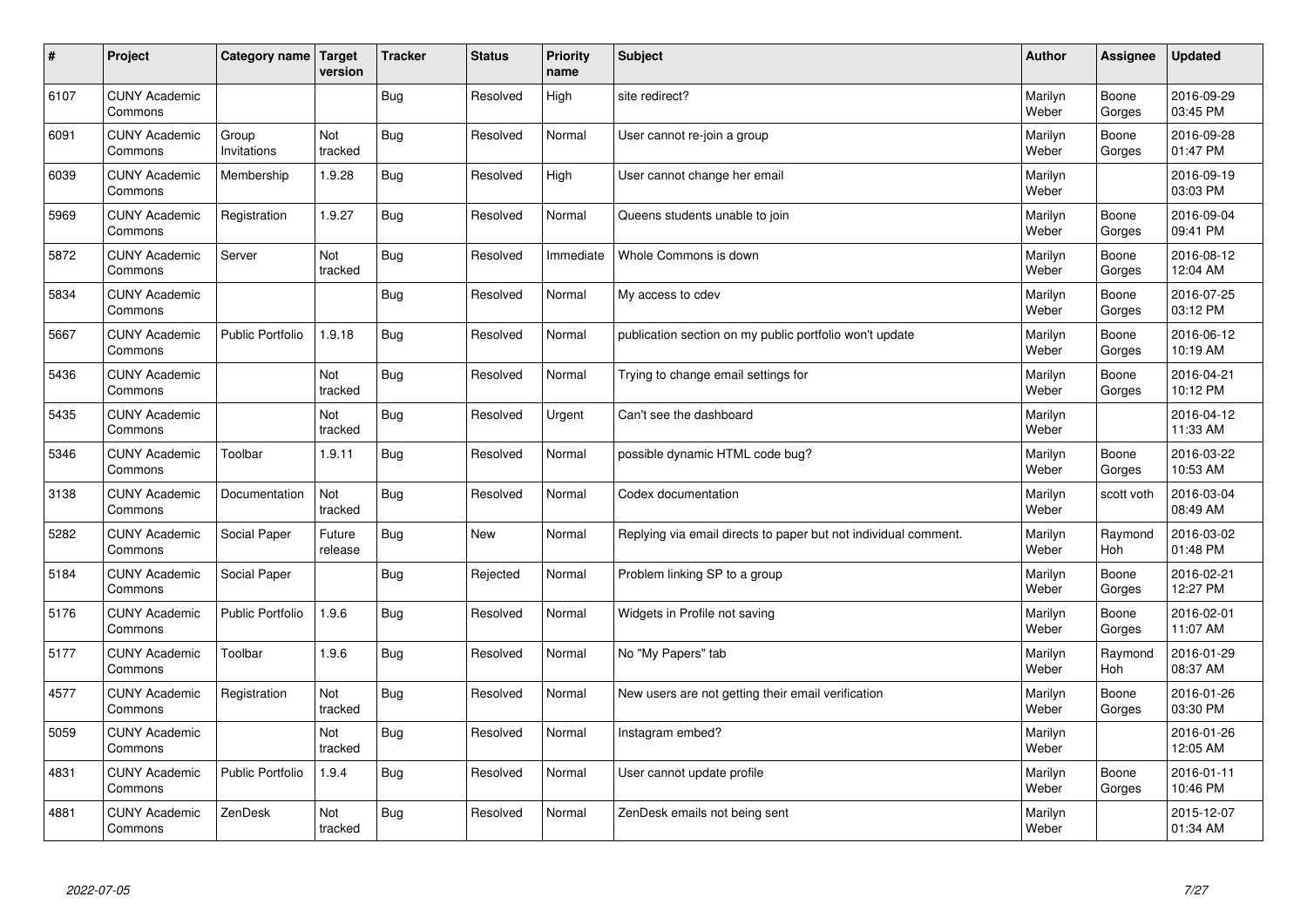| $\sharp$ | Project                         | Category name                | Target<br>version | <b>Tracker</b> | <b>Status</b> | <b>Priority</b><br>name | <b>Subject</b>                                        | <b>Author</b>    | Assignee              | <b>Updated</b>         |
|----------|---------------------------------|------------------------------|-------------------|----------------|---------------|-------------------------|-------------------------------------------------------|------------------|-----------------------|------------------------|
| 4657     | <b>CUNY Academic</b><br>Commons | Group Forums                 | 1.8.18            | Bug            | Resolved      | High                    | Submit button disappears in new post mode in forum    | Marilyn<br>Weber | Raymond<br><b>Hoh</b> | 2015-12-01<br>11:15 PM |
| 4962     | <b>CUNY Academic</b><br>Commons | Events                       | 1.8.18            | Bug            | Resolved      | High                    | Problems with text entry field in the Events Calendar | Marilyn<br>Weber | Raymond<br>Hoh        | 2015-12-01<br>06:57 PM |
| 4918     | <b>CUNY Academic</b><br>Commons | ZenDesk                      | Not<br>tracked    | Bug            | Resolved      | High                    | Re-directing Help Requests                            | Marilyn<br>Weber | Raymond<br><b>Hoh</b> | 2015-11-23<br>11:15 AM |
| 4834     | <b>CUNY Academic</b><br>Commons | <b>Blogs</b><br>(BuddyPress) |                   | Bug            | Resolved      | Normal                  | Admin invite problem                                  | Marilyn<br>Weber | Boone<br>Gorges       | 2015-11-13<br>12:25 PM |
| 4734     | <b>CUNY Academic</b><br>Commons | <b>BuddyPress</b><br>Docs    | 1.8.13            | Bug            | Resolved      | High                    | Problems with "Create New Doc"                        | Marilyn<br>Weber | Boone<br>Gorges       | 2015-10-09<br>07:53 AM |
| 4649     | <b>CUNY Academic</b><br>Commons | Registration                 | Not<br>tracked    | Bug            | Resolved      | Urgent                  | Submit button has disappeared                         | Marilyn<br>Weber | Boone<br>Gorges       | 2015-09-22<br>11:47 AM |
| 4542     | <b>CUNY Academic</b><br>Commons | WordPress<br>Plugins         | 1.8.10            | Bug            | Resolved      | Normal                  | Emailing group users problem                          | Marilyn<br>Weber | Boone<br>Gorges       | 2015-09-11<br>11:16 AM |
| 4496     | <b>CUNY Academic</b><br>Commons | cuny.is                      | 1.8.9             | Bug            | Resolved      | Normal                  | Quick links broken?                                   | Marilyn<br>Weber | Boone<br>Gorges       | 2015-08-28<br>10:39 AM |
| 4012     | <b>CUNY Academic</b><br>Commons |                              | 1.7.20            | Bug            | Resolved      | Normal                  | Two users reporting same Forbidden 403 error message. | Marilyn<br>Weber |                       | 2015-05-01<br>08:13 PM |
| 4013     | <b>CUNY Academic</b><br>Commons |                              |                   | Bug            | Duplicate     | Normal                  | Math question?                                        | Marilyn<br>Weber |                       | 2015-04-22<br>04:05 PM |
| 3533     | <b>CUNY Academic</b><br>Commons | Group<br>Invitations         | 1.7.8             | Bug            | Resolved      | Low                     | Trying to invite member to a new group                | Marilyn<br>Weber | Boone<br>Gorges       | 2015-04-01<br>09:13 PM |
| 3674     | <b>CUNY Academic</b><br>Commons |                              |                   | <b>Bug</b>     | Rejected      | Normal                  | CBox pagination issue with the Wiki                   | Marilyn<br>Weber |                       | 2014-11-20<br>05:03 PM |
| 3673     | <b>CUNY Academic</b><br>Commons |                              |                   | Bug            | Rejected      | Normal                  | CBox pagination issue with the Wiki                   | Marilyn<br>Weber |                       | 2014-11-20<br>04:08 PM |
| 3417     | <b>CUNY Academic</b><br>Commons | <b>BuddyPress</b><br>(misc)  | Not<br>tracked    | Bug            | Rejected      | High                    | copying two commons groups                            | Marilyn<br>Weber | Marilyn<br>Weber      | 2014-11-05<br>09:56 AM |
| 3620     | <b>CUNY Academic</b><br>Commons | Groups (misc)                | Not<br>tracked    | <b>Bug</b>     | Resolved      | Normal                  | admins of The Group for Group Admins                  | Marilyn<br>Weber |                       | 2014-11-03<br>08:38 AM |
| 3593     | <b>CUNY Academic</b><br>Commons | Registration                 | 1.7.2             | Bug            | Resolved      | High                    | registration problems                                 | Marilyn<br>Weber | Boone<br>Gorges       | 2014-11-01<br>02:57 PM |
| 3530     | <b>CUNY Academic</b><br>Commons | Server                       | Not<br>tracked    | Bug            | Resolved      | High                    | Commons running very slowly/ "connection lost"        | Marilyn<br>Weber | Matt Gold             | 2014-10-08<br>09:34 AM |
| 3197     | <b>CUNY Academic</b><br>Commons | Groups (misc)                | 1.6.4             | <b>Bug</b>     | Resolved      | Normal                  | trying to set up a hidden group blog with no RSS feed | Marilyn<br>Weber | Boone<br>Gorges       | 2014-05-21<br>09:39 PM |
| 3093     | <b>CUNY Academic</b><br>Commons | <b>WordPress</b><br>Plugins  |                   | Bug            | Rejected      | Normal                  | <b>Custom Google Maps</b>                             | Marilyn<br>Weber | Boone<br>Gorges       | 2014-05-02<br>10:52 AM |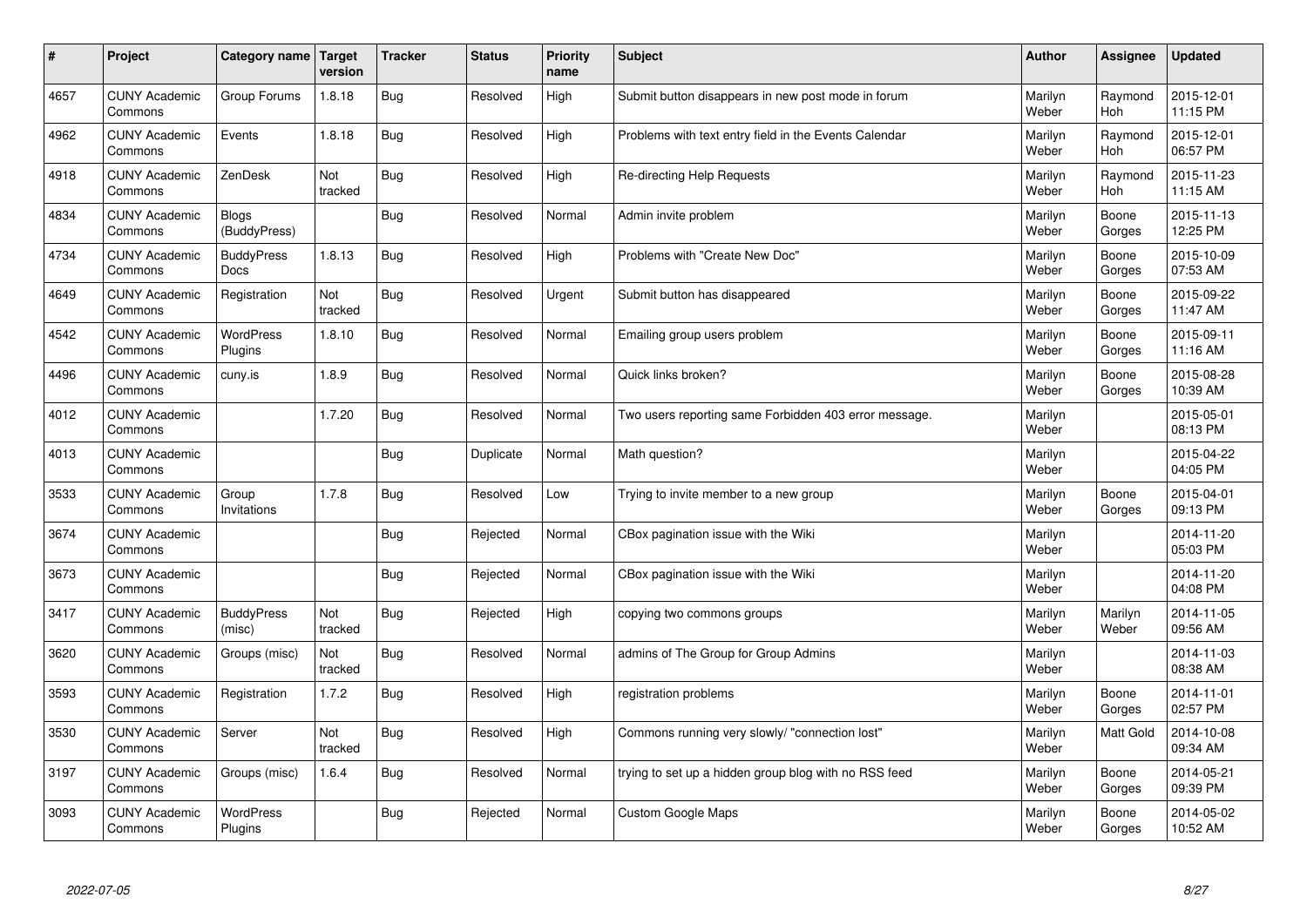| $\sharp$ | Project                         | Category name   Target            | version           | <b>Tracker</b> | <b>Status</b> | <b>Priority</b><br>name | <b>Subject</b>                                                | <b>Author</b>    | <b>Assignee</b>     | <b>Updated</b>         |
|----------|---------------------------------|-----------------------------------|-------------------|----------------|---------------|-------------------------|---------------------------------------------------------------|------------------|---------------------|------------------------|
| 3136     | <b>CUNY Academic</b><br>Commons | <b>WordPress</b><br>Plugins       |                   | Bug            | Rejected      | Normal                  | The Easy Rotator                                              | Marilyn<br>Weber | Boone<br>Gorges     | 2014-04-01<br>10:26 PM |
| 3116     | <b>CUNY Academic</b><br>Commons | <b>WordPress</b><br>(Permissions) |                   | Bug            | Resolved      | Normal                  | Updating the FAQ page                                         | Marilyn<br>Weber | Boone<br>Gorges     | 2014-04-01<br>10:12 PM |
| 3071     | <b>CUNY Academic</b><br>Commons | WordPress<br><b>Themes</b>        | 1.5.22            | Bug            | Resolved      | Normal                  | Twenty Fourteen theme differences                             | Marilyn<br>Weber | Boone<br>Gorges     | 2014-04-01<br>08:18 PM |
| 3121     | <b>CUNY Academic</b><br>Commons | <b>WordPress</b><br><b>Themes</b> | 1.5.21            | Bug            | Resolved      | High                    | Add Academica theme?                                          | Marilyn<br>Weber | Boone<br>Gorges     | 2014-03-24<br>11:04 AM |
| 2994     | <b>CUNY Academic</b><br>Commons | <b>BuddyPress</b><br>(misc)       | 1.5.16            | Bug            | Resolved      | High                    | "My forums" link gives "page not found" error                 | Marilyn<br>Weber | Boone<br>Gorges     | 2014-01-29<br>03:44 PM |
| 2777     | <b>CUNY Academic</b><br>Commons | WordPress<br>(misc)               | Not<br>tracked    | Bug            | Resolved      | Normal                  | Hero slide access                                             | Marilyn<br>Weber | Boone<br>Gorges     | 2013-09-07<br>12:26 PM |
| 15545    | <b>CUNY Academic</b><br>Commons | <b>WordPress</b><br>Plugins       | 1.19.5            | Feature        | Resolved      | Normal                  | "ZI Hide Featured Image" plugin request                       | Marilyn<br>Weber | Boone<br>Gorges     | 2022-03-09<br>10:09 AM |
| 13912    | <b>CUNY Academic</b><br>Commons |                                   | Not<br>tracked    | Feature        | Hold          | Low                     | posting "missed schedule"                                     | Marilyn<br>Weber |                     | 2021-02-23<br>10:46 AM |
| 5050     | <b>CUNY Academic</b><br>Commons | Social Paper                      | Future<br>release | Feature        | New           | Low                     | Making comments visible in SP editing mode (SP suggestion #1) | Marilyn<br>Weber | Samantha<br>Raddatz | 2019-09-17<br>11:10 PM |
| 5992     | <b>CUNY Academic</b><br>Commons | Email<br>Notifications            | Future<br>release | Feature        | <b>New</b>    | Normal                  | Changing the From line of autogenerated blog emails           | Marilyn<br>Weber |                     | 2018-09-27<br>05:19 PM |
| 9224     | <b>CUNY Academic</b><br>Commons | <b>Group Files</b>                | 1.13              | Feature        | Resolved      | Normal                  | attachments to forum posts clutter up Files area              | Marilyn<br>Weber | Boone<br>Gorges     | 2018-03-22<br>03:34 PM |
| 7608     | <b>CUNY Academic</b><br>Commons | Registration                      | Not<br>tracked    | Feature        | Resolved      | Normal                  | create an account                                             | Marilyn<br>Weber |                     | 2017-02-15<br>10:45 PM |
| 7607     | <b>CUNY Academic</b><br>Commons | WordPress<br>(misc)               | Not<br>tracked    | Feature        | Resolved      | Normal                  | mp4 files                                                     | Marilyn<br>Weber |                     | 2017-02-15<br>07:37 PM |
| 5199     | <b>CUNY Academic</b><br>Commons | Social Paper                      | Future<br>release | Feature        | New           | Normal                  | add tables to the SP editor                                   | Marilyn<br>Weber |                     | 2016-10-24<br>11:27 AM |
| 6118     | <b>CUNY Academic</b><br>Commons | cuny.is                           |                   | Feature        | Resolved      | Normal                  | Cuny. Is request from Javier Otero Peña                       | Marilyn<br>Weber | Sarah<br>Morgano    | 2016-10-04<br>07:02 PM |
| 5799     | <b>CUNY Academic</b><br>Commons | <b>Blogs</b><br>(BuddyPress)      | Not<br>tracked    | Feature        | Resolved      | Normal                  | removing one's own access to sites?                           | Marilyn<br>Weber | Boone<br>Gorges     | 2016-07-26<br>01:55 PM |
| 5657     | <b>CUNY Academic</b><br>Commons | WordPress<br>Plugins              | 1.9.18            | Feature        | Resolved      | Normal                  | Plugin Request - Instagram Feed WD                            | Marilyn<br>Weber | Boone<br>Gorges     | 2016-06-08<br>12:36 PM |
| 5630     | <b>CUNY Academic</b><br>Commons | WordPress<br><b>Themes</b>        | 1.9.17            | Feature        | Resolved      | Normal                  | Bavota magazine Pro theme                                     | Marilyn<br>Weber | Boone<br>Gorges     | 2016-06-02<br>12:09 AM |
| 5621     | <b>CUNY Academic</b><br>Commons | <b>WordPress</b><br>Plugins       | 1.9.17            | Feature        | Resolved      | Normal                  | Taxonomy plugin request                                       | Marilyn<br>Weber | Boone<br>Gorges     | 2016-06-01<br>11:28 PM |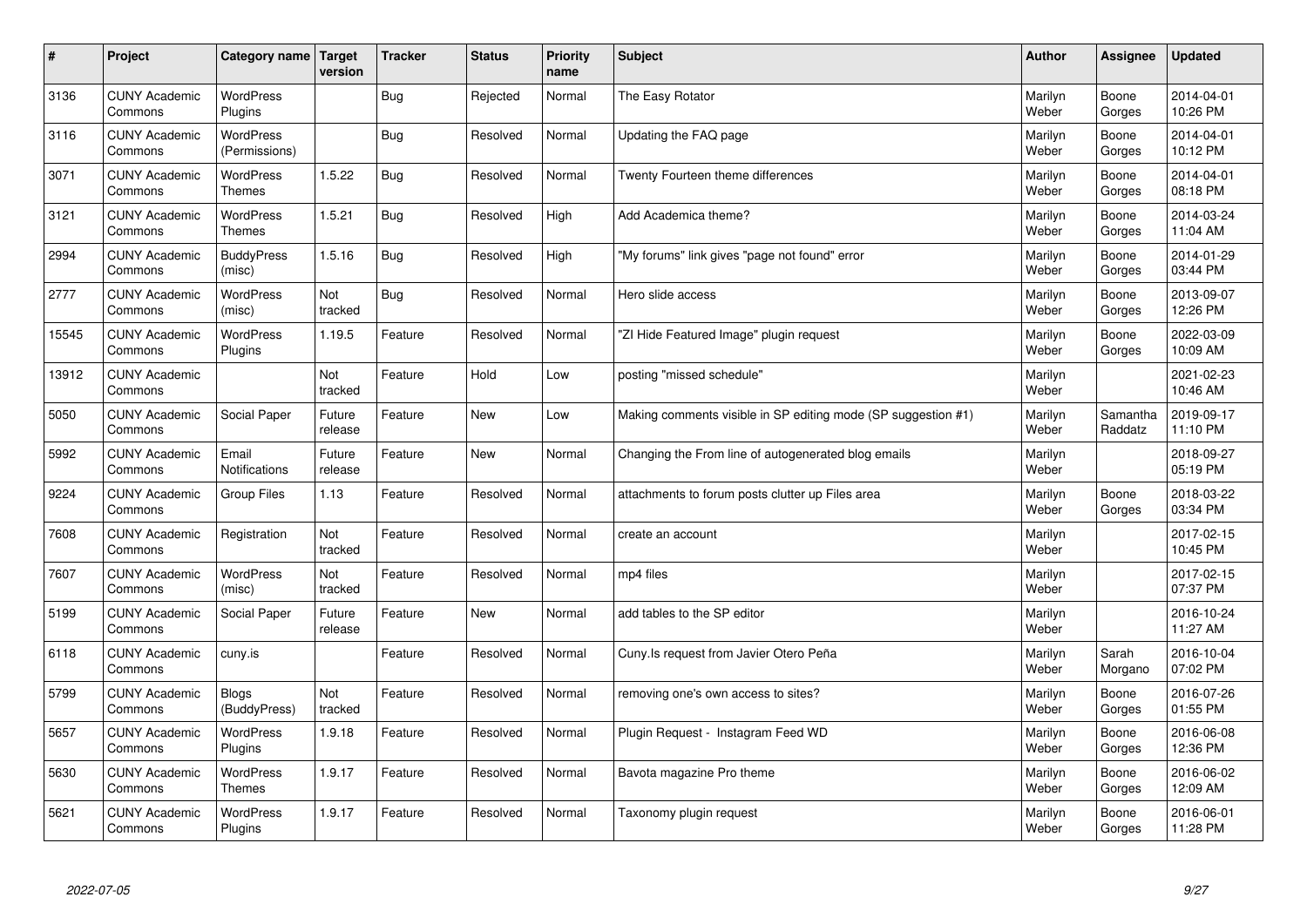| #     | Project                         | Category name   Target      | version           | <b>Tracker</b> | <b>Status</b>        | <b>Priority</b><br>name | <b>Subject</b>                                                                                                                                  | <b>Author</b>    | Assignee            | <b>Updated</b>         |
|-------|---------------------------------|-----------------------------|-------------------|----------------|----------------------|-------------------------|-------------------------------------------------------------------------------------------------------------------------------------------------|------------------|---------------------|------------------------|
| 5345  | <b>CUNY Academic</b><br>Commons | Social Paper                | 1.9.17            | Feature        | Rejected             | Normal                  | Plus symbol problem in SP                                                                                                                       | Marilyn<br>Weber | Christian<br>Wach   | 2016-05-27<br>04:26 AM |
| 5522  | <b>CUNY Academic</b><br>Commons | <b>WordPress</b><br>Plugins | 1.9.15            | Feature        | Resolved             | Normal                  | plugin request                                                                                                                                  | Marilyn<br>Weber | Boone<br>Gorges     | 2016-05-09<br>10:36 AM |
| 5053  | <b>CUNY Academic</b><br>Commons | Social Paper                | Future<br>release | Feature        | <b>New</b>           | Low                     | Scrollable menu to add readers (SP suggestion #4)                                                                                               | Marilyn<br>Weber | Samantha<br>Raddatz | 2016-04-21<br>05:21 PM |
| 5397  | <b>CUNY Academic</b><br>Commons | Social Paper                | Future<br>release | Feature        | <b>New</b>           | Normal                  | frustrating to have to enable/disable in SP                                                                                                     | Marilyn<br>Weber | Samantha<br>Raddatz | 2016-04-20<br>03:39 PM |
| 5302  | <b>CUNY Academic</b><br>Commons | WordPress<br>Plugins        | 1.9.10            | Feature        | Resolved             | Normal                  | request for WP Gallery Custom Links plug-in                                                                                                     | Marilyn<br>Weber | Boone<br>Gorges     | 2016-03-11<br>09:20 PM |
| 4965  | <b>CUNY Academic</b><br>Commons | WordPress<br><b>Themes</b>  | Not<br>tracked    | Feature        | Resolved             | Normal                  | Theme requested                                                                                                                                 | Marilyn<br>Weber | Boone<br>Gorges     | 2016-02-24<br>09:46 PM |
| 5205  | <b>CUNY Academic</b><br>Commons | Social Paper                | Future<br>release | Feature        | New                  | Normal                  | Social Paper folders                                                                                                                            | Marilyn<br>Weber |                     | 2016-02-11<br>10:24 PM |
| 5058  | <b>CUNY Academic</b><br>Commons | Social Paper                | Future<br>release | Feature        | <b>New</b>           | Low                     | Can there be a clearer signal that even when comments have already<br>been made you add comments by clicking on the side? (SP suggestion<br>#5) | Marilyn<br>Weber | Samantha<br>Raddatz | 2016-02-11<br>10:24 PM |
| 5052  | <b>CUNY Academic</b><br>Commons | Social Paper                | Future<br>release | Feature        | <b>New</b>           | Low                     | Sentence by sentence or line by line comments (SP suggestion #3)                                                                                | Marilyn<br>Weber | Boone<br>Gorges     | 2016-02-11<br>10:24 PM |
| 5051  | <b>CUNY Academic</b><br>Commons | Social Paper                |                   | Feature        | Rejected             | Low                     | Visual cues for comments (SP suggestion #2)                                                                                                     | Marilyn<br>Weber | Samantha<br>Raddatz | 2016-02-10<br>10:01 AM |
| 4997  | <b>CUNY Academic</b><br>Commons | WordPress<br>Plugins        | 1.9.4             | Feature        | Resolved             | Normal                  | ability to embed maps from StoryMapJS?                                                                                                          | Marilyn<br>Weber | Boone<br>Gorges     | 2016-01-07<br>12:34 PM |
| 5072  | <b>CUNY Academic</b><br>Commons |                             |                   | Feature        | Duplicate            | Normal                  | redirect shortcode handler                                                                                                                      | Marilyn<br>Weber | Boone<br>Gorges     | 2016-01-07<br>12:34 PM |
| 5036  | <b>CUNY Academic</b><br>Commons | <b>WordPress</b><br>Plugins | 1.9.1.1           | Feature        | Resolved             | Normal                  | Embeds request                                                                                                                                  | Marilyn<br>Weber | Boone<br>Gorges     | 2015-12-18<br>10:12 PM |
| 4340  | <b>CUNY Academic</b><br>Commons | WordPress -<br>Media        | 1.8.14            | Feature        | Resolved             | Normal                  | embedding a video                                                                                                                               | Marilyn<br>Weber | Daniel<br>Jones     | 2015-10-20<br>12:01 AM |
| 3466  | <b>CUNY Academic</b><br>Commons | Membership                  | 1.6.16            | Feature        | Resolved             | Normal                  | restricting undergrad registration                                                                                                              | Marilyn<br>Weber | Boone<br>Gorges     | 2014-09-18<br>12:02 AM |
| 15655 | <b>CUNY Academic</b><br>Commons |                             | 2.0.3             | Support        | Reporter<br>Feedback | Normal                  | Event Aggregator plugin?                                                                                                                        | Marilyn<br>Weber |                     | 2022-06-29<br>11:32 AM |
| 15169 | <b>CUNY Academic</b><br>Commons |                             | 2.0.3             | Support        | Reporter<br>Feedback | Normal                  | new Prelude website zipfiles for custom theme and other files.                                                                                  | Marilyn<br>Weber |                     | 2022-06-29<br>11:32 AM |
| 16291 | <b>CUNY Academic</b><br>Commons | Site cloning                | 2.0.2             | Support        | Resolved             | Normal                  | Images coming up blank in Media Library                                                                                                         | Marilyn<br>Weber | Raymond<br>Hoh      | 2022-06-29<br>11:31 AM |
| 15978 | <b>CUNY Academic</b><br>Commons | WordPress -<br>Media        | 2.0.2             | Support        | Resolved             | Normal                  | .tex files?                                                                                                                                     | Marilyn<br>Weber | Raymond<br>Hoh      | 2022-06-28<br>09:09 PM |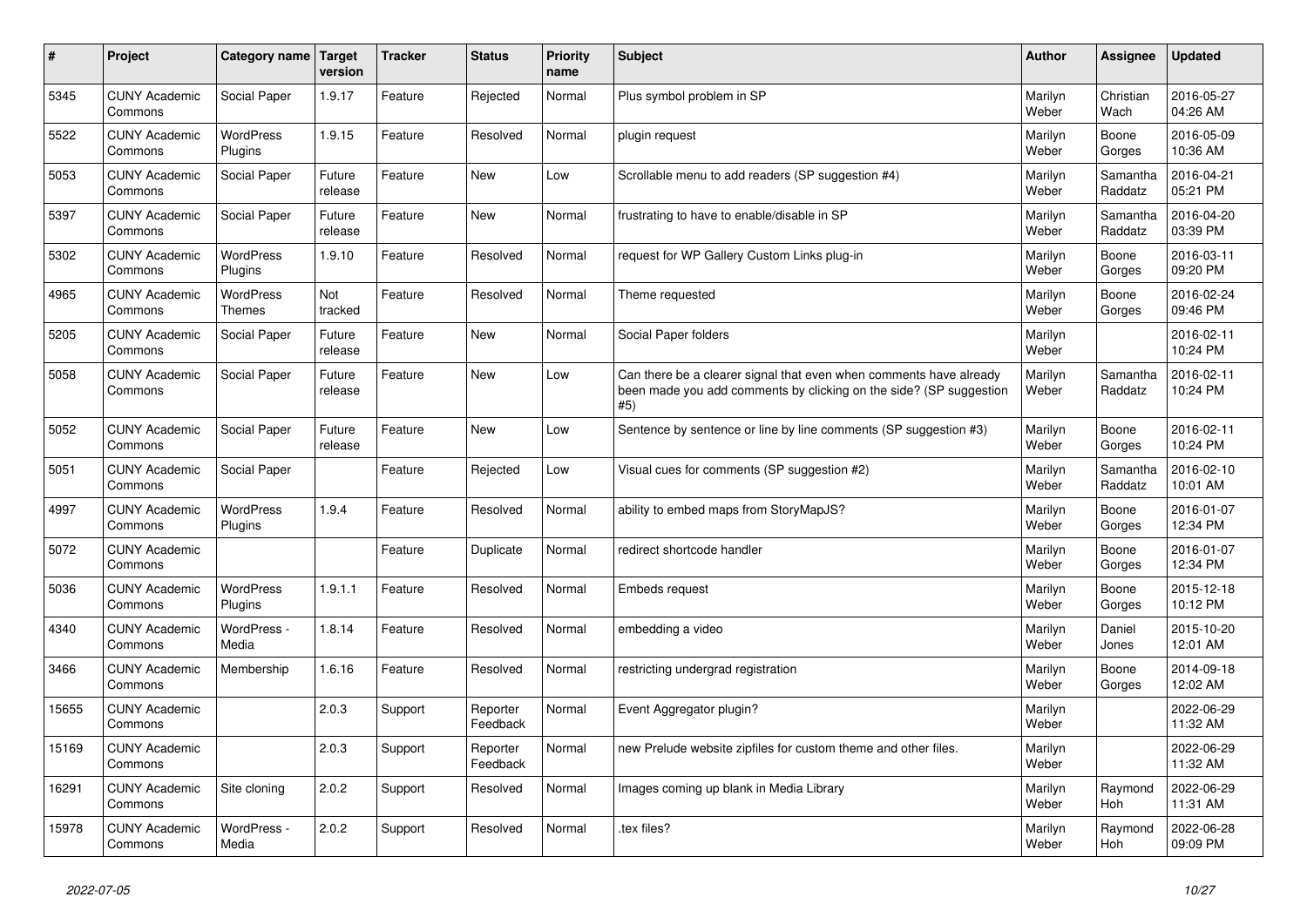| $\vert$ # | Project                         | Category name   Target       | version        | <b>Tracker</b> | <b>Status</b>        | <b>Priority</b><br>name | <b>Subject</b>                                                                          | <b>Author</b>    | Assignee              | <b>Updated</b>         |
|-----------|---------------------------------|------------------------------|----------------|----------------|----------------------|-------------------------|-----------------------------------------------------------------------------------------|------------------|-----------------------|------------------------|
| 16110     | <b>CUNY Academic</b><br>Commons |                              |                | Support        | Reporter<br>Feedback | Normal                  | remove Creative Commons license from pages?                                             | Marilyn<br>Weber | Raymond<br><b>Hoh</b> | 2022-05-17<br>06:11 PM |
| 16099     | <b>CUNY Academic</b><br>Commons |                              |                | Support        | Reporter<br>Feedback | Normal                  | request for Newsletter Glue                                                             | Marilyn<br>Weber |                       | 2022-05-13<br>12:14 PM |
| 14891     | <b>CUNY Academic</b><br>Commons |                              | Not<br>tracked | Support        | Resolved             | Normal                  | changing site template after creation?                                                  | Marilyn<br>Weber |                       | 2022-04-27<br>04:58 PM |
| 14850     | <b>CUNY Academic</b><br>Commons |                              |                | Support        | Abandoned            | Normal                  | brooklyn waterfront site "connection not secure"                                        | Marilyn<br>Weber |                       | 2022-04-27<br>04:56 PM |
| 14711     | <b>CUNY Academic</b><br>Commons |                              |                | Support        | Rejected             | Normal                  | Custom Facebook Feed plugin problem                                                     | Marilyn<br>Weber |                       | 2022-04-27<br>04:29 PM |
| 15685     | <b>CUNY Academic</b><br>Commons |                              |                | Support        | <b>New</b>           | High                    | problem with chrome?                                                                    | Marilyn<br>Weber |                       | 2022-04-25<br>03:40 PM |
| 15816     | <b>CUNY Academic</b><br>Commons |                              | Not<br>tracked | Support        | <b>New</b>           | Normal                  | slow loading at SPS                                                                     | Marilyn<br>Weber |                       | 2022-04-05<br>01:26 PM |
| 15654     | <b>CUNY Academic</b><br>Commons | <b>WordPress</b><br>Plugins  | 1.19.6         | Support        | Resolved             | Normal                  | Numerous Copies of Events showing up                                                    | Marilyn<br>Weber | Boone<br>Gorges       | 2022-03-22<br>11:30 AM |
| 15686     | <b>CUNY Academic</b><br>Commons | ZenDesk                      | Not<br>tracked | Support        | Resolved             | Low                     | ZenDesk introducing "triggers"                                                          | Marilyn<br>Weber |                       | 2022-03-22<br>09:37 AM |
| 15610     | <b>CUNY Academic</b><br>Commons | WordPress<br>Plugins         | Not<br>tracked | Support        | Rejected             | Normal                  | Loops & Logic plugin                                                                    | Marilyn<br>Weber | Raymond<br>Hoh        | 2022-03-19<br>11:16 AM |
| 15565     | <b>CUNY Academic</b><br>Commons |                              |                | Support        | <b>New</b>           | Normal                  | Events - send updates to an email listserv                                              | Marilyn<br>Weber |                       | 2022-03-10<br>01:06 PM |
| 15370     | <b>CUNY Academic</b><br>Commons |                              |                | Support        | Reporter<br>Feedback | Normal                  | All-in-One Event Calendar?                                                              | Marilyn<br>Weber |                       | 2022-02-17<br>11:03 AM |
| 15269     | <b>CUNY Academic</b><br>Commons | Redmine                      | Not<br>tracked | Support        | Resolved             | Normal                  | Segal Theater sites                                                                     | Marilyn<br>Weber |                       | 2022-02-07<br>04:11 PM |
| 15266     | <b>CUNY Academic</b><br>Commons |                              |                | Support        | Resolved             | Normal                  | Just an appreciation                                                                    | Marilyn<br>Weber |                       | 2022-02-07<br>10:42 AM |
| 15260     | <b>CUNY Academic</b><br>Commons |                              |                | Support        | Reporter<br>Feedback | Normal                  | Diacritical markings   European Stages                                                  | Marilyn<br>Weber |                       | 2022-02-04<br>08:16 AM |
| 15211     | <b>CUNY Academic</b><br>Commons | <b>Blogs</b><br>(BuddyPress) | 1.19.2         | Support        | Resolved             | Normal                  | No good error reporting for already-used domain name when creating a<br>site in Firefox | Marilyn<br>Weber | Boone<br>Gorges       | 2022-01-25<br>11:33 AM |
| 15120     | <b>CUNY Academic</b><br>Commons |                              |                | Support        | Resolved             | Normal                  | embed Zoom recordings in a post?                                                        | Marilyn<br>Weber |                       | 2021-12-29<br>08:15 AM |
| 14889     | <b>CUNY Academic</b><br>Commons | Events                       | 1.19.0         | Support        | Resolved             | Normal                  | events in group - can they be edited by all admins?                                     | Marilyn<br>Weber | Raymond<br>Hoh        | 2021-12-13<br>03:31 PM |
| 15045     | <b>CUNY Academic</b><br>Commons |                              |                | Support        | <b>New</b>           | Normal                  | no result for KCeL in the search box on the commons                                     | Marilyn<br>Weber |                       | 2021-12-10<br>11:29 AM |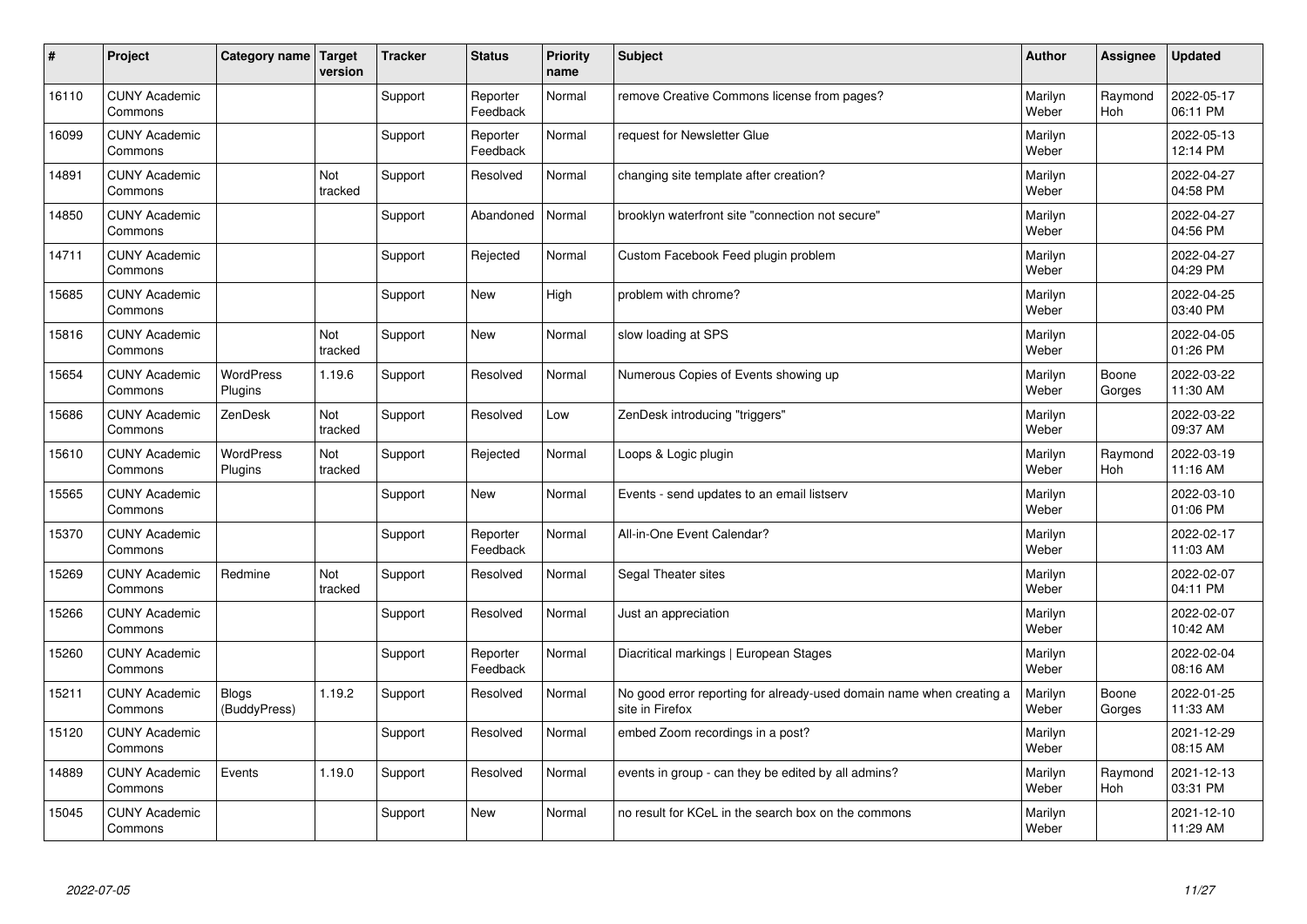| #     | Project                         | Category name   Target            | version        | <b>Tracker</b> | <b>Status</b>        | <b>Priority</b><br>name | <b>Subject</b>                                                  | <b>Author</b>    | <b>Assignee</b> | <b>Updated</b>         |
|-------|---------------------------------|-----------------------------------|----------------|----------------|----------------------|-------------------------|-----------------------------------------------------------------|------------------|-----------------|------------------------|
| 14973 | <b>CUNY Academic</b><br>Commons |                                   |                | Support        | Resolved             | Normal                  | <b>Mail Poet</b>                                                | Marilyn<br>Weber |                 | 2021-12-06<br>10:20 AM |
| 15022 | <b>CUNY Academic</b><br>Commons |                                   |                | Support        | Rejected             | High                    | ArabStages                                                      | Marilyn<br>Weber |                 | 2021-12-06<br>10:16 AM |
| 15025 | <b>CUNY Academic</b><br>Commons |                                   |                | Support        | Duplicate            | Normal                  | emails for all the papers on the commons that have been changed | Marilyn<br>Weber |                 | 2021-12-02<br>11:57 AM |
| 14972 | <b>CUNY Academic</b><br>Commons |                                   |                | Support        | Rejected             | Normal                  | Mailchimp plugin                                                | Marilyn<br>Weber |                 | 2021-11-17<br>02:13 PM |
| 14911 | <b>CUNY Academic</b><br>Commons | <b>WordPress</b><br><b>Themes</b> | Not<br>tracked | Support        | <b>New</b>           | Normal                  | Twentytwentyone theme                                           | Marilyn<br>Weber |                 | 2021-10-28<br>10:37 AM |
| 14900 | <b>CUNY Academic</b><br>Commons |                                   | Not<br>tracked | Support        | Reporter<br>Feedback | Normal                  | previous theme?                                                 | Marilyn<br>Weber |                 | 2021-10-25<br>10:31 AM |
| 14813 | <b>CUNY Academic</b><br>Commons |                                   | Not<br>tracked | Support        | Resolved             | Normal                  | raise the file size limit                                       | Marilyn<br>Weber |                 | 2021-09-30<br>12:02 PM |
| 14812 | <b>CUNY Academic</b><br>Commons |                                   | Not<br>tracked | Support        | Resolved             | Normal                  | Custom Sidebars and Wordpress 5.6                               | Marilyn<br>Weber |                 | 2021-09-30<br>10:43 AM |
| 14799 | <b>CUNY Academic</b><br>Commons |                                   | 1.18.19        | Support        | Resolved             | High                    | install the official Classic Widgets?                           | Marilyn<br>Weber |                 | 2021-09-22<br>02:17 PM |
| 14784 | <b>CUNY Academic</b><br>Commons |                                   |                | Support        | Reporter<br>Feedback | Normal                  | User report of logo problem when using Customizer theme         | Marilyn<br>Weber |                 | 2021-09-17<br>10:25 AM |
| 14389 | <b>CUNY Academic</b><br>Commons |                                   |                | Support        | Abandoned            | Normal                  | WebflowIO?                                                      | Marilyn<br>Weber |                 | 2021-09-14<br>10:45 AM |
| 14148 | <b>CUNY Academic</b><br>Commons |                                   |                | Support        | Abandoned            | Normal                  | post notification problem                                       | Marilyn<br>Weber |                 | 2021-09-14<br>10:43 AM |
| 13596 | <b>CUNY Academic</b><br>Commons |                                   |                | Support        | Abandoned            | Normal                  | invited as Author but show as Contributor                       | Marilyn<br>Weber |                 | 2021-09-14<br>10:41 AM |
| 13584 | <b>CUNY Academic</b><br>Commons |                                   |                | Support        | Abandoned            | Normal                  | Graphy theme question                                           | Marilyn<br>Weber |                 | 2021-09-14<br>10:41 AM |
| 14734 | <b>CUNY Academic</b><br>Commons | <b>WordPress</b><br>Themes        | 1.18.18        | Support        | Resolved             | Normal                  | missing section of Sujatha Fernandes' site                      | Marilyn<br>Weber | Raymond<br>Hoh  | 2021-09-06<br>04:15 PM |
| 14718 | <b>CUNY Academic</b><br>Commons |                                   | Not<br>tracked | Support        | Resolved             | Normal                  | User wants to recover deleted account                           | Marilyn<br>Weber |                 | 2021-08-30<br>02:46 PM |
| 14625 | <b>CUNY Academic</b><br>Commons |                                   | Not<br>tracked | Support        | Rejected             | Normal                  | image won't appear in slideshow.                                | Marilyn<br>Weber |                 | 2021-07-27<br>10:33 AM |
| 14606 | <b>CUNY Academic</b><br>Commons | <b>WordPress</b><br>(misc)        | Not<br>tracked | Support        | Rejected             | Normal                  | calendar wrong month                                            | Marilyn<br>Weber |                 | 2021-07-23<br>12:11 PM |
| 14594 | <b>CUNY Academic</b><br>Commons |                                   | Not<br>tracked | Support        | Resolved             | Normal                  | Administration email verification?                              | Marilyn<br>Weber |                 | 2021-07-12<br>11:40 AM |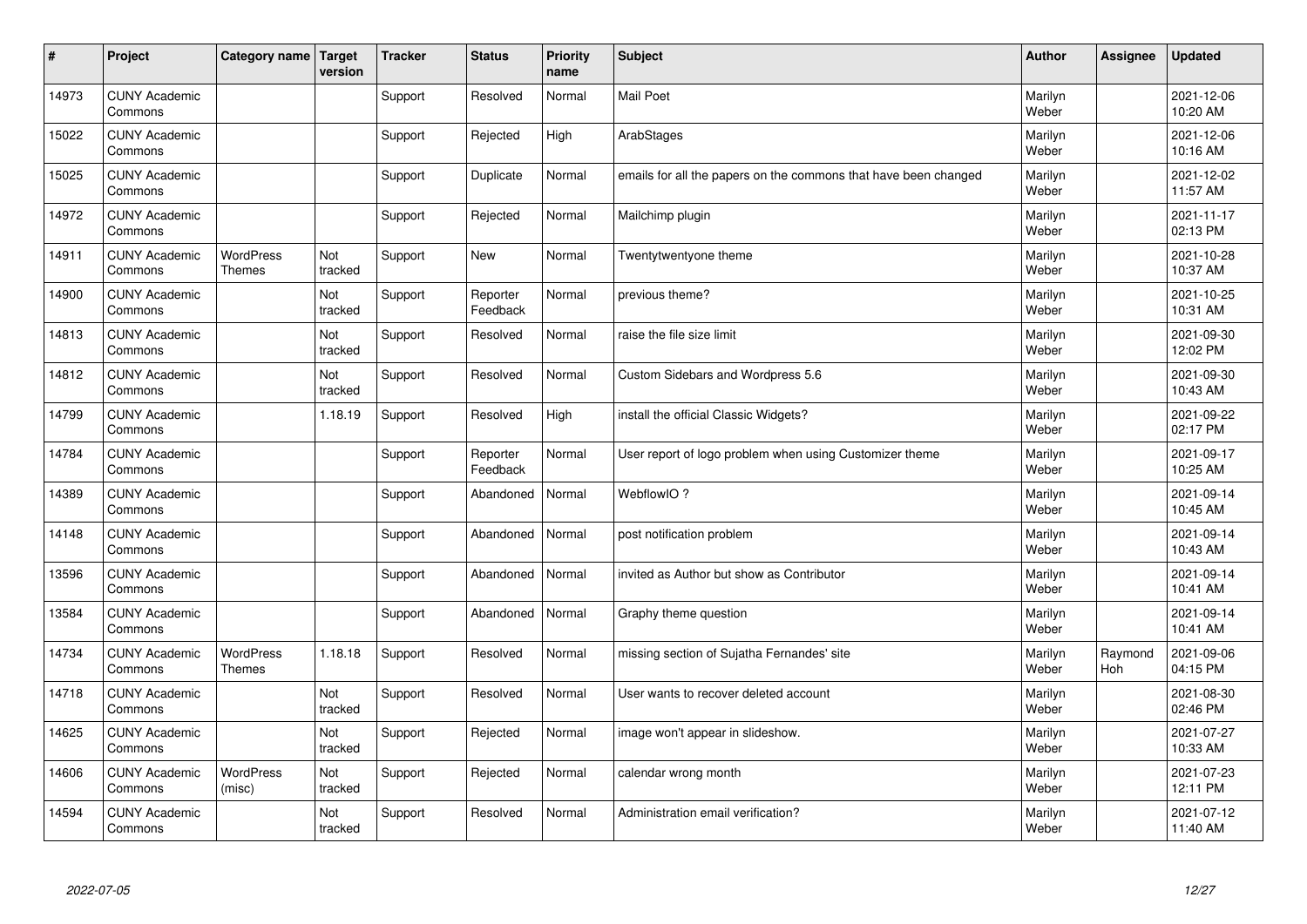| $\sharp$ | Project                         | Category name                     | Target<br>version | <b>Tracker</b> | <b>Status</b>        | <b>Priority</b><br>name | <b>Subject</b>                               | <b>Author</b>    | Assignee        | Updated                |
|----------|---------------------------------|-----------------------------------|-------------------|----------------|----------------------|-------------------------|----------------------------------------------|------------------|-----------------|------------------------|
| 14534    | <b>CUNY Academic</b><br>Commons | <b>WordPress</b><br>Plugins       | 1.18.12           | Support        | Resolved             | Normal                  | Share This Image plugin?                     | Marilyn<br>Weber |                 | 2021-06-08<br>11:50 AM |
| 14265    | <b>CUNY Academic</b><br>Commons | <b>WordPress</b><br>Plugins       | 1.18.10           | Support        | Resolved             | Normal                  | separate the tag cloud in the blog sidebar   | Marilyn<br>Weber | Boone<br>Gorges | 2021-05-12<br>05:19 PM |
| 14378    | <b>CUNY Academic</b><br>Commons |                                   | Not<br>tracked    | Support        | Resolved             | Normal                  | PPTX files unfetchable                       | Marilyn<br>Weber |                 | 2021-05-11<br>11:25 AM |
| 14398    | <b>CUNY Academic</b><br>Commons |                                   | Not<br>tracked    | Support        | Reporter<br>Feedback | Normal                  | Events plug-in notification problem          | Marilyn<br>Weber |                 | 2021-05-11<br>11:21 AM |
| 14404    | <b>CUNY Academic</b><br>Commons |                                   | Not<br>tracked    | Support        | Resolved             | Normal                  | blocked IP of user?                          | Marilyn<br>Weber |                 | 2021-05-10<br>01:00 PM |
| 14369    | <b>CUNY Academic</b><br>Commons | WordPress -<br>Media              | Not<br>tracked    | Support        | Resolved             | Normal                  | renewed problem with ppsx files              | Marilyn<br>Weber |                 | 2021-04-27<br>12:44 PM |
| 14360    | <b>CUNY Academic</b><br>Commons |                                   |                   | Support        | Rejected             | Normal                  | danielgerouldarchives.org?                   | Marilyn<br>Weber |                 | 2021-04-27<br>10:42 AM |
| 14344    | <b>CUNY Academic</b><br>Commons | Domain<br>Mapping                 | Not<br>tracked    | Support        | Resolved             | Normal                  | arabstages.org site down                     | Marilyn<br>Weber | Raymond<br>Hoh  | 2021-04-19<br>01:42 PM |
| 14270    | <b>CUNY Academic</b><br>Commons | <b>WordPress</b><br><b>Themes</b> | 1.18.8            | Support        | Resolved             | Normal                  | grid theme?                                  | Marilyn<br>Weber |                 | 2021-04-13<br>11:20 AM |
| 14246    | <b>CUNY Academic</b><br>Commons |                                   | 1.18.8            | Support        | Resolved             | Normal                  | 'Weekly jQuery Migrate Status Update"        | Marilyn<br>Weber |                 | 2021-04-13<br>11:08 AM |
| 14129    | <b>CUNY Academic</b><br>Commons | Onboarding                        | 1.18.6            | Support        | Resolved             | Normal                  | can only see some invites sent               | Marilyn<br>Weber | Raymond<br>Hoh  | 2021-04-09<br>09:00 AM |
| 14242    | <b>CUNY Academic</b><br>Commons |                                   |                   | Support        | Resolved             | Normal                  | LAILAC site missing content                  | Marilyn<br>Weber |                 | 2021-03-27<br>08:40 AM |
| 14077    | <b>CUNY Academic</b><br>Commons | WordPress<br>Plugins              | 1.18.7            | Support        | Resolved             | Normal                  | Elementor Pro plugin for the slider          | Marilyn<br>Weber | Raymond<br>Hoh  | 2021-03-23<br>11:43 AM |
| 14012    | <b>CUNY Academic</b><br>Commons | <b>WordPress</b><br>Plugins       | 1.18.5            | Support        | Resolved             | Normal                  | Open External Links in a New Window plugin?  | Marilyn<br>Weber | Boone<br>Gorges | 2021-03-02<br>02:07 PM |
| 14074    | <b>CUNY Academic</b><br>Commons | <b>WordPress</b><br>(misc)        | Not<br>tracked    | Support        | Reporter<br>Feedback | Normal                  | page password protection problem             | Marilyn<br>Weber |                 | 2021-03-02<br>11:03 AM |
| 13916    | <b>CUNY Academic</b><br>Commons |                                   |                   | Support        | Rejected             | Normal                  | <b>Custom Sidebars</b>                       | Marilyn<br>Weber |                 | 2021-02-23<br>10:45 AM |
| 14016    | <b>CUNY Academic</b><br>Commons |                                   |                   | Support        | Rejected             | Normal                  | PDFs not downloading                         | Marilyn<br>Weber |                 | 2021-02-22<br>11:00 AM |
| 13975    | <b>CUNY Academic</b><br>Commons | Social Paper                      | Not<br>tracked    | Support        | Reporter<br>Feedback | Normal                  | can't approve comments on Social Paper paper | Marilyn<br>Weber |                 | 2021-02-12<br>09:33 AM |
| 13958    | <b>CUNY Academic</b><br>Commons |                                   | 1.18.4            | Support        | Resolved             | Normal                  | calendar widget problem                      | Marilyn<br>Weber |                 | 2021-02-09<br>11:05 AM |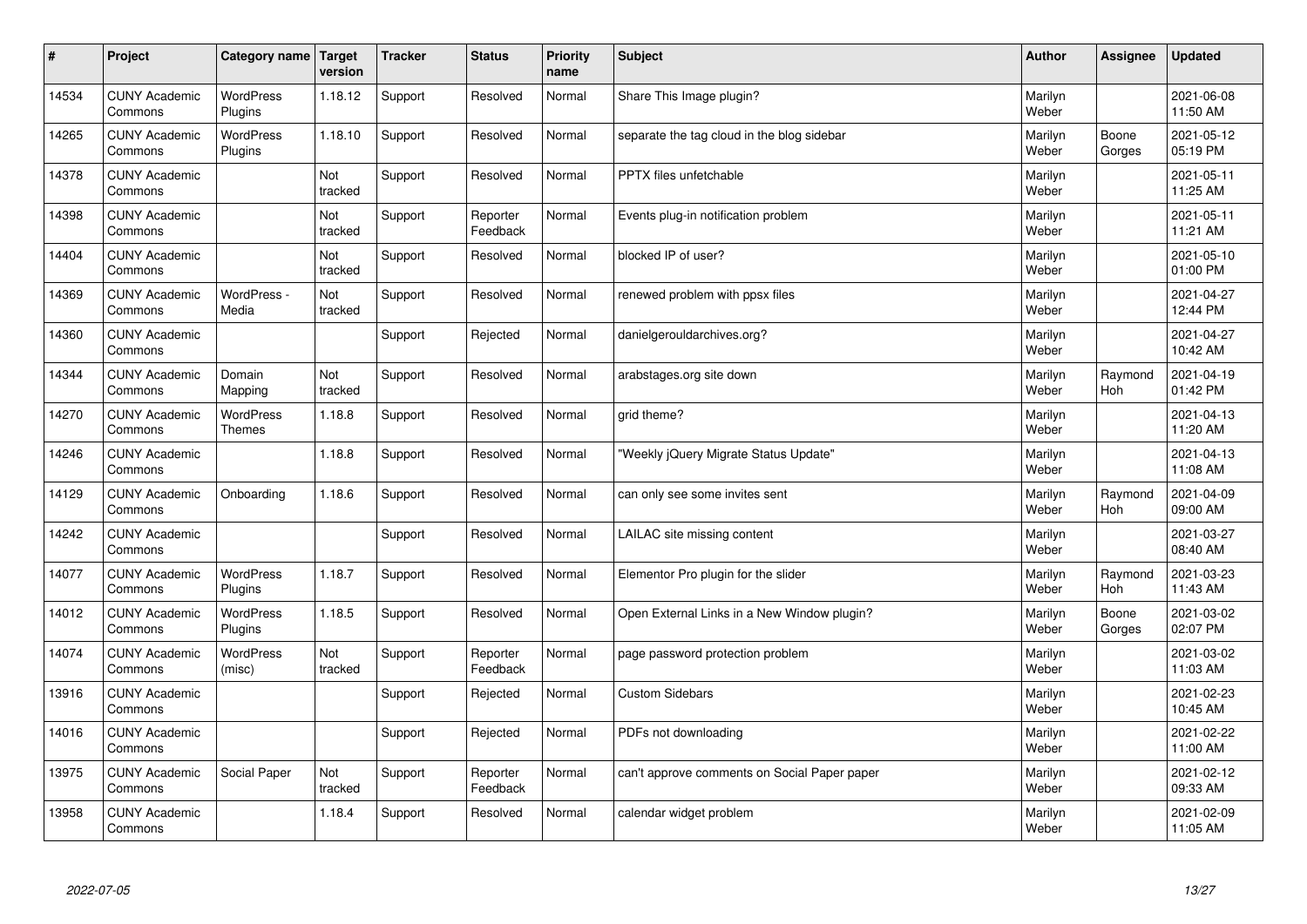| $\sharp$ | Project                         | Category name   Target            | version        | <b>Tracker</b> | <b>Status</b> | <b>Priority</b><br>name | <b>Subject</b>                                                                        | <b>Author</b>    | <b>Assignee</b>       | <b>Updated</b>         |
|----------|---------------------------------|-----------------------------------|----------------|----------------|---------------|-------------------------|---------------------------------------------------------------------------------------|------------------|-----------------------|------------------------|
| 13944    | <b>CUNY Academic</b><br>Commons | <b>WordPress</b><br>Plugins       | 1.18.4         | Support        | Resolved      | Normal                  | 3D FlipBook request                                                                   | Marilyn<br>Weber |                       | 2021-02-09<br>11:05 AM |
| 13935    | <b>CUNY Academic</b><br>Commons | <b>WordPress</b><br>Plugins       | 1.18.4         | Support        | Resolved      | Low                     | Add Users sidebar widget not working                                                  | Marilyn<br>Weber |                       | 2021-02-09<br>11:05 AM |
| 13929    | <b>CUNY Academic</b><br>Commons |                                   | 1.18.4         | Support        | Resolved      | Normal                  | update error message                                                                  | Marilyn<br>Weber | Boone<br>Gorges       | 2021-02-09<br>11:05 AM |
| 13918    | <b>CUNY Academic</b><br>Commons |                                   | Not<br>tracked | Support        | Rejected      | Normal                  | MailPoet Newsletters Premium plugin                                                   | Marilyn<br>Weber |                       | 2021-02-09<br>11:01 AM |
| 13878    | <b>CUNY Academic</b><br>Commons | Group cloning                     | 1.18.4         | Support        | Resolved      | High                    | When creating Group + Site and choosing 'Clone existing', cannot<br>advance to step 2 | Marilyn<br>Weber | Jeremy<br>Felt        | 2021-02-02<br>11:02 AM |
| 11976    | <b>CUNY Academic</b><br>Commons | <b>WordPress</b><br><b>Themes</b> | Not<br>tracked | Support        | Resolved      | Normal                  | ColorMag request                                                                      | Marilyn<br>Weber |                       | 2021-02-01<br>10:25 AM |
| 13841    | <b>CUNY Academic</b><br>Commons | <b>WordPress</b><br>Plugins       | 1.18.3         | Support        | Resolved      | Normal                  | Folders plugin request                                                                | Marilyn<br>Weber | Boone<br>Gorges       | 2021-01-26<br>04:43 PM |
| 13741    | <b>CUNY Academic</b><br>Commons | WordPress<br>Plugins              | 1.18.3         | Support        | Resolved      | Normal                  | Ensemble Video Plugin                                                                 | Marilyn<br>Weber |                       | 2021-01-26<br>04:43 PM |
| 13826    | <b>CUNY Academic</b><br>Commons |                                   |                | Support        | Resolved      | Normal                  | January 14th                                                                          | Marilyn<br>Weber |                       | 2021-01-26<br>04:26 PM |
| 13846    | <b>CUNY Academic</b><br>Commons | WordPress<br>Plugins              | 1.18.3         | Support        | Resolved      | Normal                  | Yoast SEO plugin problem                                                              | Marilyn<br>Weber |                       | 2021-01-19<br>05:34 PM |
| 13783    | <b>CUNY Academic</b><br>Commons |                                   | 1.18.2         | Support        | Resolved      | Normal                  | new CUNY OneSearch url                                                                | Marilyn<br>Weber |                       | 2021-01-14<br>04:53 PM |
| 13641    | <b>CUNY Academic</b><br>Commons |                                   | 1.18.2         | Support        | Resolved      | Normal                  | follow up to migration request                                                        | Marilyn<br>Weber | Boone<br>Gorges       | 2021-01-12<br>10:59 AM |
| 13738    | <b>CUNY Academic</b><br>Commons |                                   | 1.18.1         | Support        | Resolved      | Normal                  | theme requests from a non-CUY person                                                  | Marilyn<br>Weber |                       | 2020-12-23<br>11:34 AM |
| 12999    | <b>CUNY Academic</b><br>Commons |                                   | 1.18.1         | Support        | Resolved      | Normal                  | request for Dentist theme                                                             | Marilyn<br>Weber | Boone<br>Gorges       | 2020-12-22<br>03:31 PM |
| 13699    | <b>CUNY Academic</b><br>Commons |                                   | Not<br>tracked | Support        | Resolved      | Normal                  | Martin Segal Center site down                                                         | Marilyn<br>Weber | Raymond<br><b>Hoh</b> | 2020-12-22<br>03:03 PM |
| 13710    | <b>CUNY Academic</b><br>Commons |                                   | Not<br>tracked | Support        | Resolved      | Normal                  | small change to Hosting Partner Handbook                                              | Marilyn<br>Weber |                       | 2020-12-16<br>04:29 PM |
| 13637    | <b>CUNY Academic</b><br>Commons |                                   |                | Support        | Abandoned     | Normal                  | All-in-One Migration plugin request                                                   | Marilyn<br>Weber |                       | 2020-12-08<br>10:46 AM |
| 13512    | <b>CUNY Academic</b><br>Commons | <b>WordPress</b><br><b>Themes</b> | 1.17.7         | Support        | Resolved      | Normal                  | theme update                                                                          | Marilyn<br>Weber |                       | 2020-11-16<br>04:46 PM |
| 13541    | <b>CUNY Academic</b><br>Commons |                                   | Not<br>tracked | Support        | Resolved      | Normal                  | add a page template to OER site.                                                      | Marilyn<br>Weber |                       | 2020-11-11<br>11:12 AM |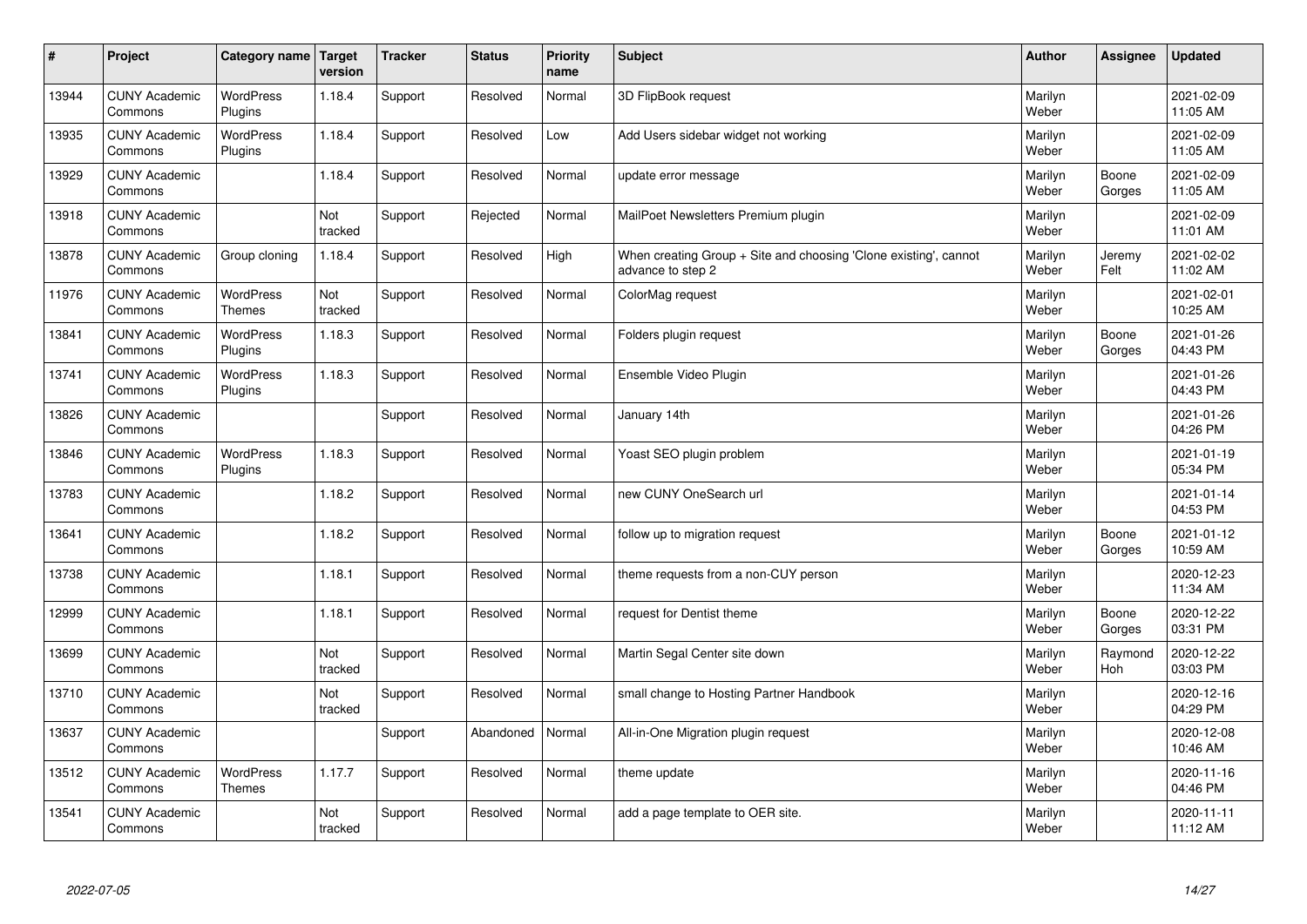| #     | Project                         | Category name   Target            | version        | <b>Tracker</b> | <b>Status</b>        | Priority<br>name | <b>Subject</b>                                                                 | <b>Author</b>    | <b>Assignee</b>       | <b>Updated</b>         |
|-------|---------------------------------|-----------------------------------|----------------|----------------|----------------------|------------------|--------------------------------------------------------------------------------|------------------|-----------------------|------------------------|
| 13521 | <b>CUNY Academic</b><br>Commons | Onboarding                        | 1.17.7         | Support        | Resolved             | Normal           | sent invitations page                                                          | Marilyn<br>Weber | Raymond<br><b>Hoh</b> | 2020-11-10<br>10:31 AM |
| 11908 | <b>CUNY Academic</b><br>Commons | Spam/Spam<br>Prevention           | 1.17.7         | Support        | Resolved             | Normal           | overeager spam filter                                                          | Marilyn<br>Weber | Raymond<br><b>Hoh</b> | 2020-11-05<br>04:36 PM |
| 13288 | <b>CUNY Academic</b><br>Commons |                                   |                | Support        | Abandoned            | Normal           | log in problems on iPhone 6                                                    | Marilyn<br>Weber |                       | 2020-10-27<br>10:26 AM |
| 13441 | <b>CUNY Academic</b><br>Commons |                                   | 1.17.5         | Support        | Resolved             | Normal           | ongoing user problems with daily digests                                       | Marilyn<br>Weber |                       | 2020-10-13<br>10:02 AM |
| 13201 | <b>CUNY Academic</b><br>Commons |                                   |                | Support        | Rejected             | Low              | PDF embedder                                                                   | Marilyn<br>Weber |                       | 2020-09-29<br>11:37 AM |
| 13169 | <b>CUNY Academic</b><br>Commons |                                   | 1.17.4         | Support        | Rejected             | Normal           | footer logo image has no alt-text                                              | Marilyn<br>Weber |                       | 2020-09-22<br>10:18 AM |
| 13238 | <b>CUNY Academic</b><br>Commons | WordPress -<br>Media              | 1.17.3         | Support        | Resolved             | Normal           | allow ppsx file?                                                               | Marilyn<br>Weber | Raymond<br><b>Hoh</b> | 2020-09-10<br>11:46 AM |
| 13286 | <b>CUNY Academic</b><br>Commons |                                   | Not<br>tracked | Support        | <b>New</b>           | Normal           | problem connecting with WordPress app                                          | Marilyn<br>Weber | Raymond<br><b>Hoh</b> | 2020-09-08<br>11:16 AM |
| 13295 | <b>CUNY Academic</b><br>Commons |                                   | Not<br>tracked | Support        | Resolved             | Normal           | can't find new user                                                            | Marilyn<br>Weber |                       | 2020-09-08<br>10:18 AM |
| 13255 | <b>CUNY Academic</b><br>Commons |                                   | Not<br>tracked | Support        | Reporter<br>Feedback | Normal           | Accessibility problems                                                         | Marilyn<br>Weber |                       | 2020-09-01<br>05:48 PM |
| 13159 | <b>CUNY Academic</b><br>Commons | Group Library                     | Not<br>tracked | Support        | Resolved             | Normal           | changing folder names?                                                         | Marilyn<br>Weber | Boone<br>Gorges       | 2020-08-27<br>08:59 AM |
| 13184 | <b>CUNY Academic</b><br>Commons | <b>WordPress</b><br>Plugins       | 1.17.2         | Support        | Resolved             | Normal           | google translate plugin                                                        | Marilyn<br>Weber |                       | 2020-08-25<br>11:36 AM |
| 13185 | <b>CUNY Academic</b><br>Commons | <b>WordPress</b><br><b>Themes</b> | 1.17.2         | Support        | Resolved             | Normal           | Less theme?                                                                    | Marilyn<br>Weber |                       | 2020-08-25<br>11:26 AM |
| 13160 | <b>CUNY Academic</b><br>Commons |                                   |                | Support        | Rejected             | Normal           | site not working on iphone                                                     | Marilyn<br>Weber |                       | 2020-08-25<br>10:58 AM |
| 13012 | <b>CUNY Academic</b><br>Commons | <b>WordPress</b><br>(misc)        |                | Support        | Rejected             | Normal           | icon image associated with the teaching template's Creative Commons<br>License | Marilyn<br>Weber | Raymond<br>Hoh        | 2020-08-25<br>10:56 AM |
| 13121 | <b>CUNY Academic</b><br>Commons |                                   |                | Support        | Rejected             | Normal           | embed a DropBox Paper file                                                     | Marilyn<br>Weber |                       | 2020-08-25<br>10:56 AM |
| 13217 | <b>CUNY Academic</b><br>Commons |                                   |                | Support        | Rejected             | Normal           | upload recordings of our past webinars?                                        | Marilyn<br>Weber |                       | 2020-08-25<br>07:56 AM |
| 13134 | <b>CUNY Academic</b><br>Commons | Site cloning                      | 1.17.1         | Support        | Resolved             | Normal           | New site (a clone) point to old dashboard                                      | Marilyn<br>Weber |                       | 2020-08-12<br>03:22 PM |
| 13173 | <b>CUNY Academic</b><br>Commons | Group Library                     | 1.17.1         | Support        | Resolved             | High             | all uploads to the library are silent                                          | Marilyn<br>Weber |                       | 2020-08-10<br>04:12 PM |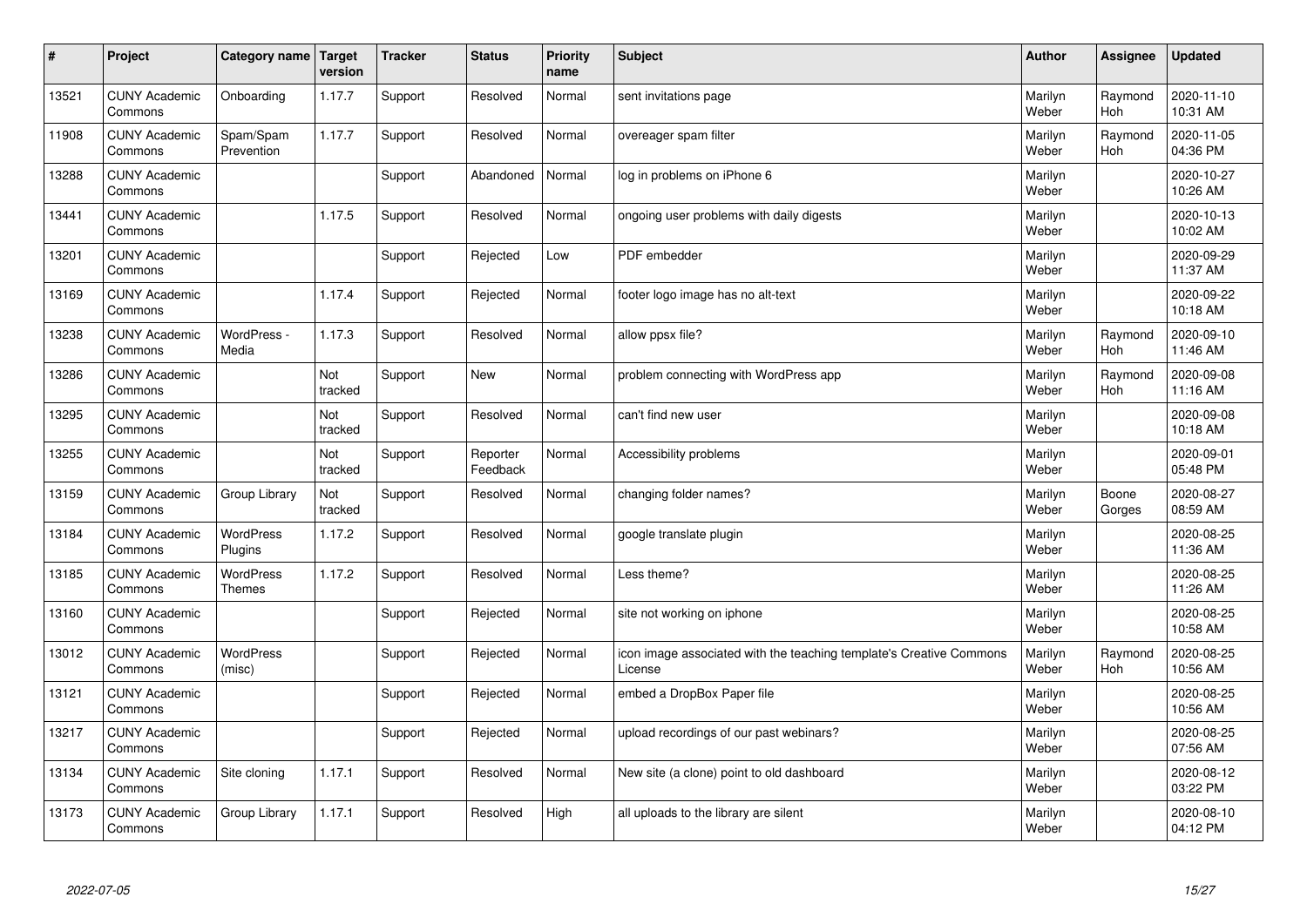| #     | Project                         | Category name   Target      | version        | <b>Tracker</b> | <b>Status</b>        | <b>Priority</b><br>name | <b>Subject</b>                                                       | <b>Author</b>    | Assignee              | Updated                |
|-------|---------------------------------|-----------------------------|----------------|----------------|----------------------|-------------------------|----------------------------------------------------------------------|------------------|-----------------------|------------------------|
| 13138 | <b>CUNY Academic</b><br>Commons | Group Library               | Not<br>tracked | Support        | Resolved             | Normal                  | moving Library contents for Steve Brier                              | Marilyn<br>Weber |                       | 2020-08-03<br>04:00 PM |
| 13116 | <b>CUNY Academic</b><br>Commons | ZenDesk                     | 1.17.1         | Support        | Resolved             | Normal                  | support/send us a message link obscured                              | Marilyn<br>Weber | Raymond<br>Hoh        | 2020-07-29<br>09:33 PM |
| 13085 | <b>CUNY Academic</b><br>Commons | Domain<br>Mapping           | Not<br>tracked | Support        | Resolved             | Normal                  | domain mapping request                                               | Marilyn<br>Weber | Matt Gold             | 2020-07-28<br>03:33 PM |
| 13091 | <b>CUNY Academic</b><br>Commons |                             | 1.17.0         | Support        | Resolved             | Normal                  | problem with latex (math equations)                                  | Marilyn<br>Weber |                       | 2020-07-28<br>11:09 AM |
| 13065 | <b>CUNY Academic</b><br>Commons |                             | Not<br>tracked | Support        | Resolved             | Normal                  | can't invite new user to group                                       | Marilyn<br>Weber |                       | 2020-07-22<br>04:24 PM |
| 13016 | <b>CUNY Academic</b><br>Commons | Shortcodes and<br>embeds    | 1.16.15        | Support        | Resolved             | Normal                  | possible to run code examples, like in Jupyter Notebooks?            | Marilyn<br>Weber |                       | 2020-07-16<br>11:52 AM |
| 13034 | <b>CUNY Academic</b><br>Commons |                             | Not<br>tracked | Support        | Reporter<br>Feedback | Normal                  | a site is asking people to join the Commons to get a download        | Marilyn<br>Weber |                       | 2020-07-12<br>07:23 AM |
| 12986 | <b>CUNY Academic</b><br>Commons |                             |                | Support        | Rejected             | Normal                  | Someone is trying to create accounts using random CUNY entity emails | Marilyn<br>Weber |                       | 2020-07-02<br>09:47 PM |
| 12960 | <b>CUNY Academic</b><br>Commons |                             | 1.16.14        | Support        | Resolved             | Normal                  | mutiple plugin in requests                                           | Marilyn<br>Weber | Boone<br>Gorges       | 2020-06-23<br>10:53 AM |
| 12905 | <b>CUNY Academic</b><br>Commons |                             | 1.16.14        | Support        | Resolved             | Normal                  | trouble embedding a flipbook from Flipsnack                          | Marilyn<br>Weber | Boone<br>Gorges       | 2020-06-23<br>10:53 AM |
| 12777 | <b>CUNY Academic</b><br>Commons |                             | 1.16.14        | Support        | Resolved             | Normal                  | request to include custom javascript into a Commons-hosted site      | Marilyn<br>Weber |                       | 2020-06-16<br>04:03 PM |
| 12861 | <b>CUNY Academic</b><br>Commons |                             |                | Support        | Resolved             | Normal                  | trouble with YouTube                                                 | Marilyn<br>Weber | Raymond<br><b>Hoh</b> | 2020-06-09<br>11:16 AM |
| 12741 | <b>CUNY Academic</b><br>Commons | <b>WordPress</b><br>Plugins | Not<br>tracked | Support        | Reporter<br>Feedback | Normal                  | <b>Tableau Public Viz Block</b>                                      | Marilyn<br>Weber | Raymond<br>Hoh        | 2020-05-12<br>11:00 AM |
| 12676 | <b>CUNY Academic</b><br>Commons | WordPress<br>Plugins        | 1.16.10        | Support        | Resolved             | Normal                  | request for Require Post Category plug-in                            | Marilyn<br>Weber |                       | 2020-04-28<br>11:03 AM |
| 12543 | <b>CUNY Academic</b><br>Commons | Public Portfolio            | Not<br>tracked | Support        | Resolved             | Normal                  | User cannot find profile edit button                                 | Marilyn<br>Weber | scott voth            | 2020-03-22<br>02:49 PM |
| 12515 | <b>CUNY Academic</b><br>Commons | cuny.is                     | 1.16.7         | Support        | Resolved             | Normal                  | AJAX actions on cuny is admin page are failing                       | Marilyn<br>Weber |                       | 2020-03-10<br>11:57 AM |
| 12395 | <b>CUNY Academic</b><br>Commons | Spam/Spam<br>Prevention     | Not<br>tracked | Support        | Resolved             | Normal                  | comments again being blocked                                         | Marilyn<br>Weber | Raymond<br>Hoh        | 2020-03-10<br>11:13 AM |
| 12427 | <b>CUNY Academic</b><br>Commons |                             | Not<br>tracked | Support        | Resolved             | Normal                  | organizing PDF on a site?                                            | Marilyn<br>Weber | scott voth            | 2020-03-10<br>11:11 AM |
| 12393 | <b>CUNY Academic</b><br>Commons | <b>WordPress</b><br>(misc)  |                | Support        | Resolved             | High                    | size limit for files                                                 | Marilyn<br>Weber |                       | 2020-02-18<br>10:13 AM |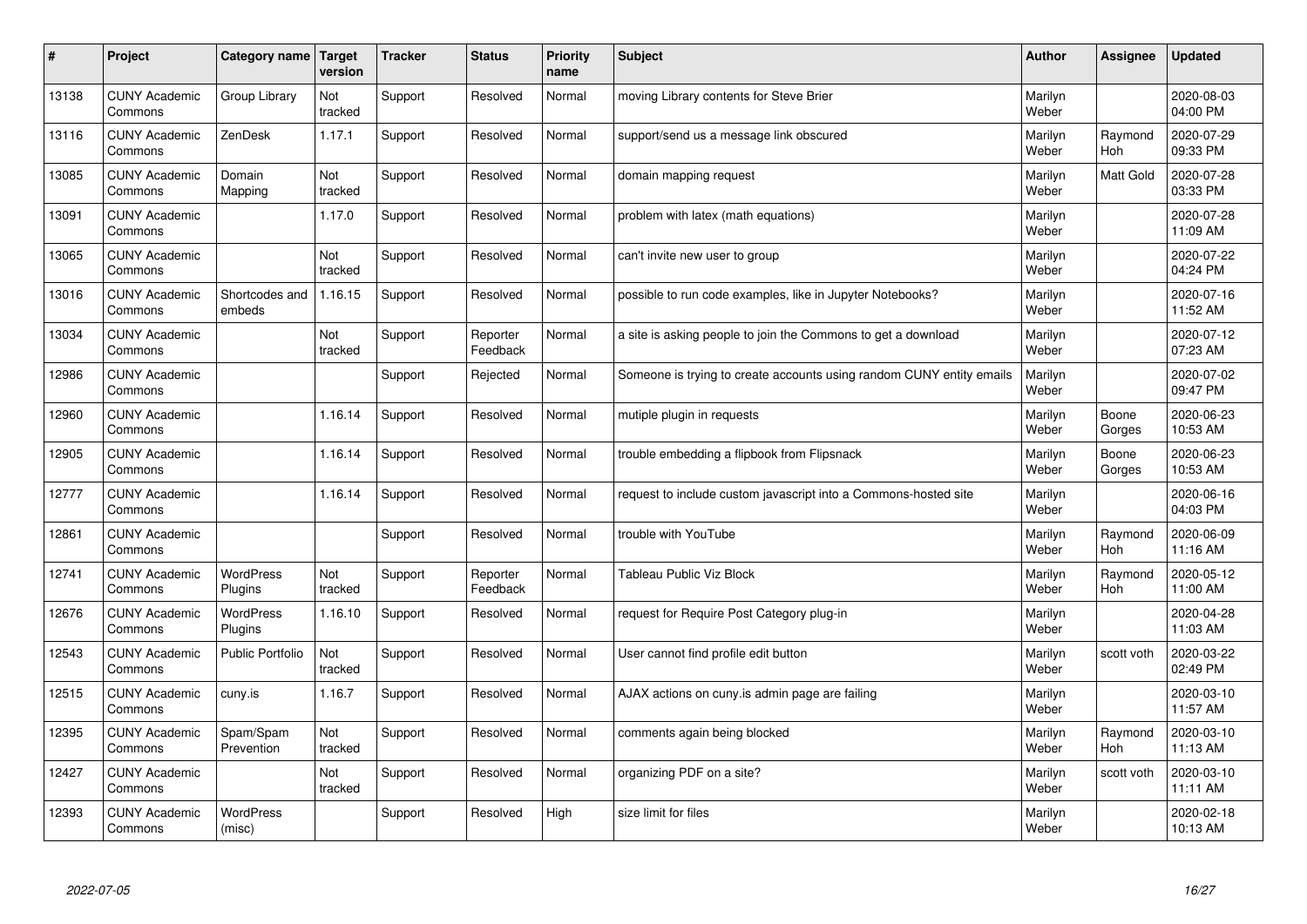| #     | Project                         | Category name                     | Target<br>version | <b>Tracker</b> | <b>Status</b>        | <b>Priority</b><br>name | <b>Subject</b>                                                                       | <b>Author</b>    | Assignee         | Updated                |
|-------|---------------------------------|-----------------------------------|-------------------|----------------|----------------------|-------------------------|--------------------------------------------------------------------------------------|------------------|------------------|------------------------|
| 10059 | <b>CUNY Academic</b><br>Commons | <b>WordPress</b><br><b>Themes</b> | Not<br>tracked    | Support        | Resolved             | Normal                  | Magazine Premium theme for new site                                                  | Marilyn<br>Weber |                  | 2020-02-17<br>03:39 PM |
| 11912 | <b>CUNY Academic</b><br>Commons |                                   |                   | Support        | Resolved             | Normal                  | influence search results?                                                            | Marilyn<br>Weber |                  | 2020-02-11<br>10:51 AM |
| 12382 | <b>CUNY Academic</b><br>Commons | Membership                        | Not<br>tracked    | Support        | <b>New</b>           | Normal                  | Email request change                                                                 | Marilyn<br>Weber | Marilyn<br>Weber | 2020-02-06<br>12:56 PM |
| 12352 | <b>CUNY Academic</b><br>Commons |                                   | Not<br>tracked    | Support        | <b>New</b>           | Normal                  | 'posts list" page builder block option                                               | Marilyn<br>Weber |                  | 2020-02-03<br>01:29 PM |
| 12350 | <b>CUNY Academic</b><br>Commons | <b>Blogs</b><br>(BuddyPress)      | Not<br>tracked    | Support        | Reporter<br>Feedback | Normal                  | URL creation problem                                                                 | Marilyn<br>Weber |                  | 2020-02-03<br>11:27 AM |
| 12346 | <b>CUNY Academic</b><br>Commons | Redmine                           |                   | Support        | Resolved             | Normal                  | another Redmine request                                                              | Marilyn<br>Weber | Matt Gold        | 2020-01-30<br>08:20 PM |
| 12334 | <b>CUNY Academic</b><br>Commons |                                   |                   | Support        | Resolved             | Normal                  | request for a Redmine account                                                        | Marilyn<br>Weber | Matt Gold        | 2020-01-30<br>12:01 PM |
| 12302 | <b>CUNY Academic</b><br>Commons | <b>WordPress</b><br><b>Themes</b> | 1.16.4            | Support        | Resolved             | Normal                  | Pictorio theme request                                                               | Marilyn<br>Weber | Raymond<br>Hoh   | 2020-01-28<br>11:44 AM |
| 12205 | <b>CUNY Academic</b><br>Commons |                                   |                   | Support        | Rejected             | Normal                  | possible update to the 2019 theme?                                                   | Marilyn<br>Weber |                  | 2020-01-14<br>12:08 PM |
| 12137 | <b>CUNY Academic</b><br>Commons | WordPress<br><b>Themes</b>        | Not<br>tracked    | Support        | Resolved             | Normal                  | media player problem                                                                 | Marilyn<br>Weber |                  | 2019-12-12<br>08:52 PM |
| 12190 | <b>CUNY Academic</b><br>Commons | <b>Blogs</b><br>(BuddyPress)      | Not<br>tracked    | Support        | Resolved             | Normal                  | Site avatar in directory is not what user expects                                    | Marilyn<br>Weber |                  | 2019-12-12<br>08:51 PM |
| 12156 | <b>CUNY Academic</b><br>Commons | <b>Blogs</b><br>(BuddyPress)      | Not<br>tracked    | Support        | Resolved             | Normal                  | My Sites list (Commons Profile or Sites directory) doesn't match toolbar<br>dropdown | Marilyn<br>Weber |                  | 2019-12-11<br>10:20 AM |
| 12176 | <b>CUNY Academic</b><br>Commons |                                   | Not<br>tracked    | Support        | Resolved             | Normal                  | Mp4s?                                                                                | Marilyn<br>Weber |                  | 2019-12-05<br>11:04 AM |
| 12165 | <b>CUNY Academic</b><br>Commons | <b>BuddyPress</b><br>(misc)       | Not<br>tracked    | Support        | Resolved             | Normal                  | two reports of Profile problems                                                      | Marilyn<br>Weber | Boone<br>Gorges  | 2019-12-04<br>05:06 PM |
| 11977 | <b>CUNY Academic</b><br>Commons |                                   | Not<br>tracked    | Support        | Resolved             | Normal                  | please remove me from many sites                                                     | Marilyn<br>Weber |                  | 2019-11-21<br>01:05 PM |
| 11907 | <b>CUNY Academic</b><br>Commons | <b>Public Portfolio</b>           | 1.15.13           | Support        | Resolved             | Normal                  | more publications problems (in profile)                                              | Marilyn<br>Weber |                  | 2019-11-04<br>11:16 AM |
| 11915 | <b>CUNY Academic</b><br>Commons |                                   | Not<br>tracked    | Support        | Resolved             | Normal                  | User not in list                                                                     | Marilyn<br>Weber |                  | 2019-10-28<br>10:13 AM |
| 11961 | <b>CUNY Academic</b><br>Commons | Membership                        | Not<br>tracked    | Support        | Resolved             | Normal                  | switch email for student user                                                        | Marilyn<br>Weber |                  | 2019-10-09<br>01:56 PM |
| 11832 | <b>CUNY Academic</b><br>Commons | <b>WordPress</b><br>Plugins       | 1.15.11           | Support        | Resolved             | Normal                  | Yoast SEO premium for sexgenlab.org                                                  | Marilyn<br>Weber |                  | 2019-10-08<br>11:22 AM |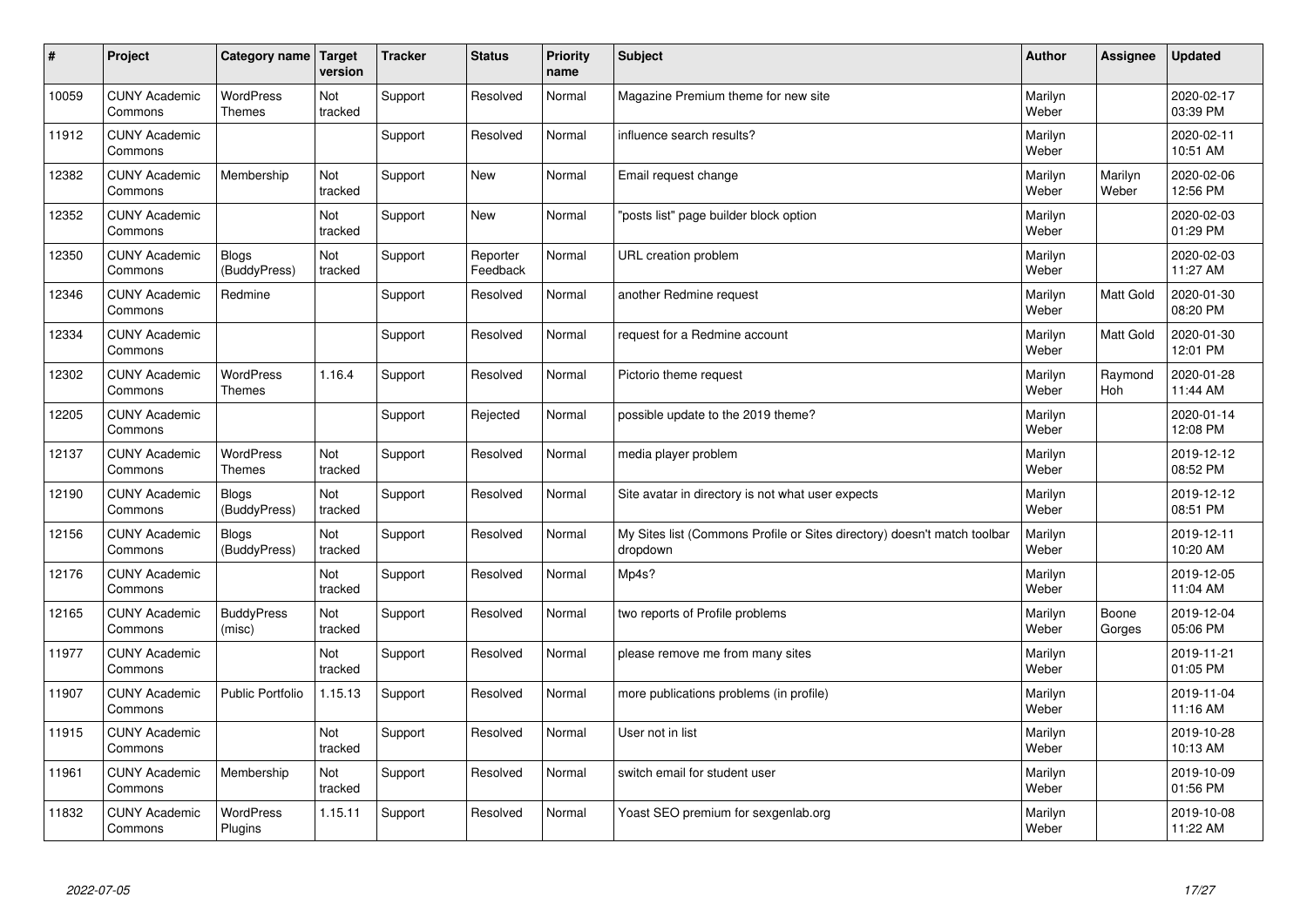| #     | Project                         | Category name                     | <b>Target</b><br>version | <b>Tracker</b> | <b>Status</b>        | <b>Priority</b><br>name | <b>Subject</b>                                                                                        | <b>Author</b>    | Assignee       | <b>Updated</b>         |
|-------|---------------------------------|-----------------------------------|--------------------------|----------------|----------------------|-------------------------|-------------------------------------------------------------------------------------------------------|------------------|----------------|------------------------|
| 11811 | <b>CUNY Academic</b><br>Commons |                                   | Not<br>tracked           | Support        | Duplicate            | Normal                  | Content of Publications widget on profile page being erased on save                                   | Marilyn<br>Weber |                | 2019-10-08<br>11:16 AM |
| 11922 | <b>CUNY Academic</b><br>Commons | Membership                        | Not<br>tracked           | Support        | Resolved             | Normal                  | https://commons.gc.cuny.edu/members/cunyhealthequity/                                                 | Marilyn<br>Weber |                | 2019-10-02<br>04:05 PM |
| 11519 | <b>CUNY Academic</b><br>Commons |                                   | Not<br>tracked           | Support        | Assigned             | Normal                  | comment option not appearing                                                                          | Marilyn<br>Weber |                | 2019-09-24<br>10:28 AM |
| 11848 | <b>CUNY Academic</b><br>Commons |                                   | Not<br>tracked           | Support        | Hold                 | Normal                  | a Dean of Faculty wants to share a large file                                                         | Marilyn<br>Weber |                | 2019-09-24<br>08:44 AM |
| 11896 | <b>CUNY Academic</b><br>Commons |                                   | <b>Not</b><br>tracked    | Support        | Resolved             | Normal                  | https://thenurseswritingproject.commons.gc.cuny.edu                                                   | Marilyn<br>Weber |                | 2019-09-24<br>08:09 AM |
| 11866 | <b>CUNY Academic</b><br>Commons | <b>WordPress</b><br><b>Themes</b> | 1.15.10                  | Support        | Resolved             | Normal                  | problem with project widget and the 'skills' to generate tags                                         | Marilyn<br>Weber | Raymond<br>Hoh | 2019-09-19<br>03:20 PM |
| 10273 | <b>CUNY Academic</b><br>Commons | Registration                      | Not<br>tracked           | Support        | Reporter<br>Feedback | Normal                  | users combining CF and campus address                                                                 | Marilyn<br>Weber |                | 2019-09-18<br>10:58 AM |
| 11225 | <b>CUNY Academic</b><br>Commons |                                   | Not<br>tracked           | Support        | Resolved             | Normal                  | bulk upload?                                                                                          | Marilyn<br>Weber |                | 2019-09-18<br>10:31 AM |
| 9134  | <b>CUNY Academic</b><br>Commons | Membership                        | Not<br>tracked           | Support        | Abandoned            | Normal                  | former user                                                                                           | Marilyn<br>Weber | Matt Gold      | 2019-09-18<br>10:26 AM |
| 11813 | <b>CUNY Academic</b><br>Commons | WordPress<br>Plugins              | 1.15.9                   | Support        | Resolved             | Normal                  | Change Password Protected Message" plugin requests                                                    | Marilyn<br>Weber |                | 2019-09-10<br>05:57 PM |
| 11787 | <b>CUNY Academic</b><br>Commons |                                   | Not<br>tracked           | Support        | Reporter<br>Feedback | Normal                  | automated comments notifications on ZenDesk                                                           | Marilyn<br>Weber |                | 2019-08-26<br>06:18 PM |
| 11771 | <b>CUNY Academic</b><br>Commons |                                   | Not<br>tracked           | Support        | Reporter<br>Feedback | Normal                  | post displays in sections                                                                             | Marilyn<br>Weber |                | 2019-08-20<br>10:34 AM |
| 11665 | <b>CUNY Academic</b><br>Commons |                                   |                          | Support        | Resolved             | Immediate               | 'My Groups" conflating two groups                                                                     | Marilyn<br>Weber |                | 2019-07-24<br>10:43 PM |
| 11650 | <b>CUNY Academic</b><br>Commons |                                   | Not<br>tracked           | Support        | Resolved             | Normal                  | https://commons.gc.cuny.edu/groups/introduction-to-literary-studies-eng<br>ish-252-at-hunter-college/ | Marilyn<br>Weber |                | 2019-07-18<br>02:28 PM |
| 11647 | <b>CUNY Academic</b><br>Commons |                                   | 1.15.6                   | Support        | Resolved             | Normal                  | <b>Tribulant Newsletters update</b>                                                                   | Marilyn<br>Weber |                | 2019-07-18<br>02:27 PM |
| 11609 | <b>CUNY Academic</b><br>Commons |                                   | 1.15.5                   | Support        | Resolved             | Normal                  | <b>Mixed Content flag</b>                                                                             | Marilyn<br>Weber |                | 2019-06-27<br>06:54 PM |
| 10838 | <b>CUNY Academic</b><br>Commons |                                   | 1.15.3                   | Support        | Rejected             | Normal                  | two plugin/theme requests from a digital fellow                                                       | Marilyn<br>Weber |                | 2019-06-11<br>10:31 AM |
| 11516 | <b>CUNY Academic</b><br>Commons | Membership                        | Not<br>tracked           | Support        | Resolved             | Normal                  | request for email change                                                                              | Marilyn<br>Weber |                | 2019-06-04<br>01:48 PM |
| 11509 | <b>CUNY Academic</b><br>Commons |                                   | Not<br>tracked           | Support        | Reporter<br>Feedback | Normal                  | deleted Page causing a Menu problem?                                                                  | Marilyn<br>Weber |                | 2019-06-04<br>09:54 AM |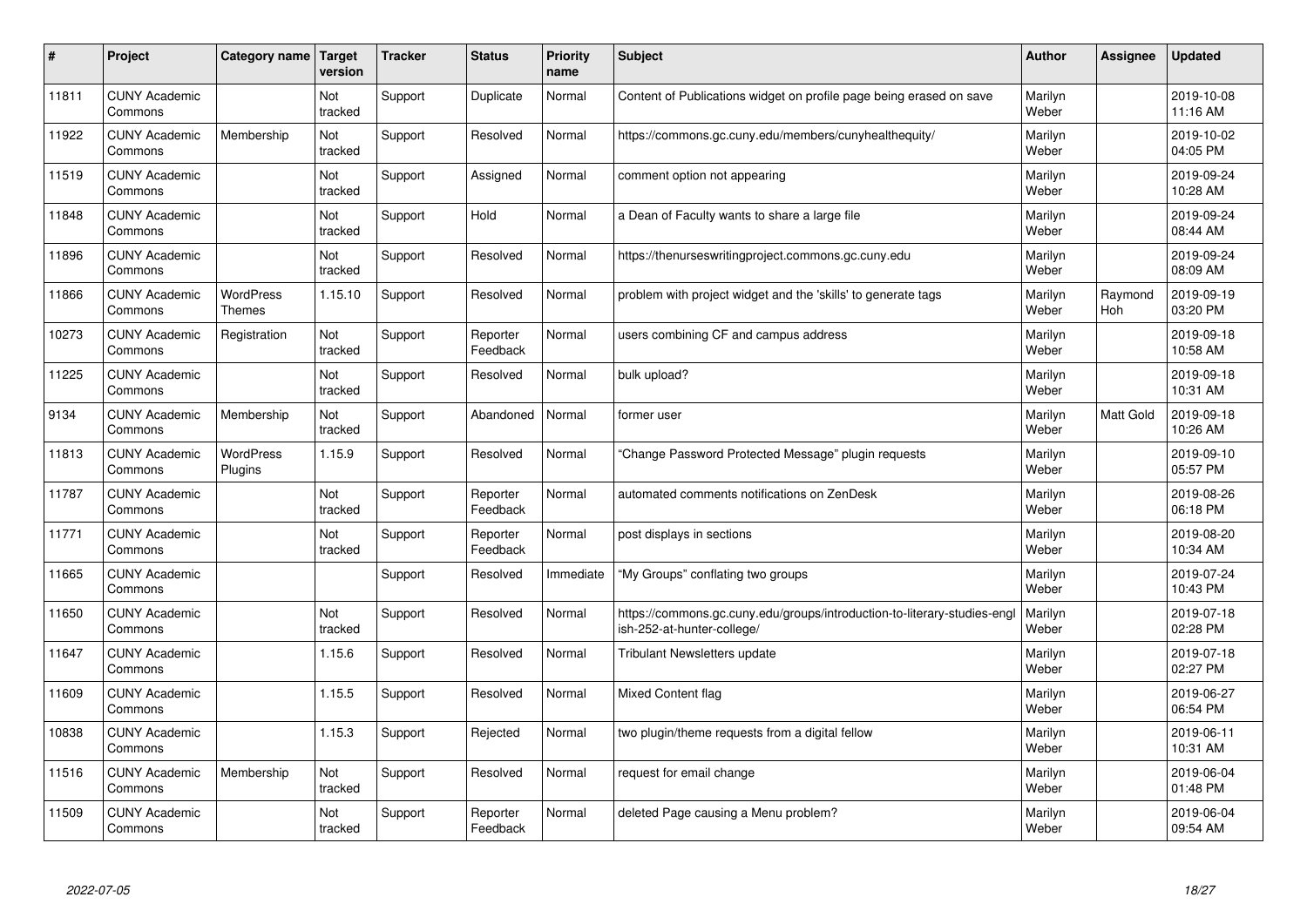| $\sharp$ | Project                         | Category name               | Target<br>version | <b>Tracker</b> | <b>Status</b>        | <b>Priority</b><br>name | <b>Subject</b>                                               | <b>Author</b>    | Assignee         | Updated                |
|----------|---------------------------------|-----------------------------|-------------------|----------------|----------------------|-------------------------|--------------------------------------------------------------|------------------|------------------|------------------------|
| 11002    | <b>CUNY Academic</b><br>Commons |                             | Not<br>tracked    | Support        | Resolved             | Normal                  | open link in a new tab not working                           | Marilyn<br>Weber |                  | 2019-06-03<br>07:57 PM |
| 11448    | <b>CUNY Academic</b><br>Commons | <b>BuddyPress</b><br>(misc) | 1.15.1            | Support        | Resolved             | Normal                  | sole administrator listed on sites is not an admin at all?   | Marilyn<br>Weber | Raymond<br>Hoh   | 2019-05-14<br>11:15 AM |
| 11294    | <b>CUNY Academic</b><br>Commons | Account<br>settings         | Not<br>tracked    | Support        | Resolved             | Normal                  | student emgail change                                        | Marilyn<br>Weber | <b>Matt Gold</b> | 2019-04-07<br>09:11 PM |
| 10986    | <b>CUNY Academic</b><br>Commons |                             | Not<br>tracked    | Support        | Resolved             | Normal                  | PDF embedder provoking error                                 | Marilyn<br>Weber |                  | 2019-03-29<br>04:28 PM |
| 11267    | <b>CUNY Academic</b><br>Commons |                             |                   | Support        | Rejected             | Normal                  | signing up with a nonCUNY signup code from the Register page | Marilyn<br>Weber |                  | 2019-03-26<br>03:00 PM |
| 11233    | <b>CUNY Academic</b><br>Commons |                             | 1.14.9            | Support        | Resolved             | Normal                  | Hotjar ?                                                     | Marilyn<br>Weber |                  | 2019-03-26<br>12:10 PM |
| 11029    | <b>CUNY Academic</b><br>Commons | Authentication              | 1.14.9            | Support        | Resolved             | Normal                  | Sujatha Fernandes cannot edit her site                       | Marilyn<br>Weber | Raymond<br>Hoh   | 2019-03-26<br>12:10 PM |
| 11149    | <b>CUNY Academic</b><br>Commons |                             | Not<br>tracked    | Support        | Reporter<br>Feedback | Normal                  | comments getting blocked                                     | Marilyn<br>Weber | Raymond<br>Hoh   | 2019-03-26<br>11:40 AM |
| 11147    | <b>CUNY Academic</b><br>Commons | Membership                  | Not<br>tracked    | Support        | Resolved             | Normal                  | employee email change                                        | Marilyn<br>Weber |                  | 2019-03-12<br>03:58 PM |
| 11217    | <b>CUNY Academic</b><br>Commons | Membership                  | Not<br>tracked    | Support        | Resolved             | Normal                  | Another email update                                         | Marilyn<br>Weber |                  | 2019-03-12<br>03:37 PM |
| 11211    | <b>CUNY Academic</b><br>Commons | WordPress<br><b>Themes</b>  | 1.14.8            | Support        | Resolved             | Normal                  | user needs to edit the HTML coding                           | Marilyn<br>Weber |                  | 2019-03-12<br>11:20 AM |
| 9518     | <b>CUNY Academic</b><br>Commons |                             | Not<br>tracked    | Support        | Rejected             | Normal                  | problems with site on Internet Explorer                      | Marilyn<br>Weber | Raymond<br>Hoh   | 2019-03-11<br>11:18 PM |
| 11210    | <b>CUNY Academic</b><br>Commons | Membership                  | Not<br>tracked    | Support        | Resolved             | Normal                  | Please change the email                                      | Marilyn<br>Weber |                  | 2019-03-11<br>04:16 PM |
| 11205    | <b>CUNY Academic</b><br>Commons | WordPress<br>Plugins        | Not<br>tracked    | Support        | Resolved             | Normal                  | problems with Google calendar                                | Marilyn<br>Weber | Raymond<br>Hoh   | 2019-03-11<br>02:17 PM |
| 11198    | <b>CUNY Academic</b><br>Commons |                             | Not<br>tracked    | Support        | Resolved             | Normal                  | former CUNY employee                                         | Marilyn<br>Weber |                  | 2019-03-07<br>02:21 PM |
| 11091    | <b>CUNY Academic</b><br>Commons | <b>BuddyPress</b><br>Docs   | 1.14.7            | Support        | Resolved             | Normal                  | word limit for comments on a group doc?                      | Marilyn<br>Weber |                  | 2019-02-26<br>02:04 PM |
| 11127    | <b>CUNY Academic</b><br>Commons | Membership                  | Not<br>tracked    | Support        | Resolved             | Normal                  | user with new campus affiliation                             | Marilyn<br>Weber |                  | 2019-02-19<br>02:09 PM |
| 8481     | <b>CUNY Academic</b><br>Commons | Membership                  | Not<br>tracked    | Support        | Resolved             | Normal                  | admin of http://swipanalytic.org/organizers/                 | Marilyn<br>Weber |                  | 2019-02-19<br>01:58 PM |
| 10941    | <b>CUNY Academic</b><br>Commons | Membership                  | Not<br>tracked    | Support        | Resolved             | Normal                  | update user email                                            | Marilyn<br>Weber |                  | 2019-02-13<br>02:24 PM |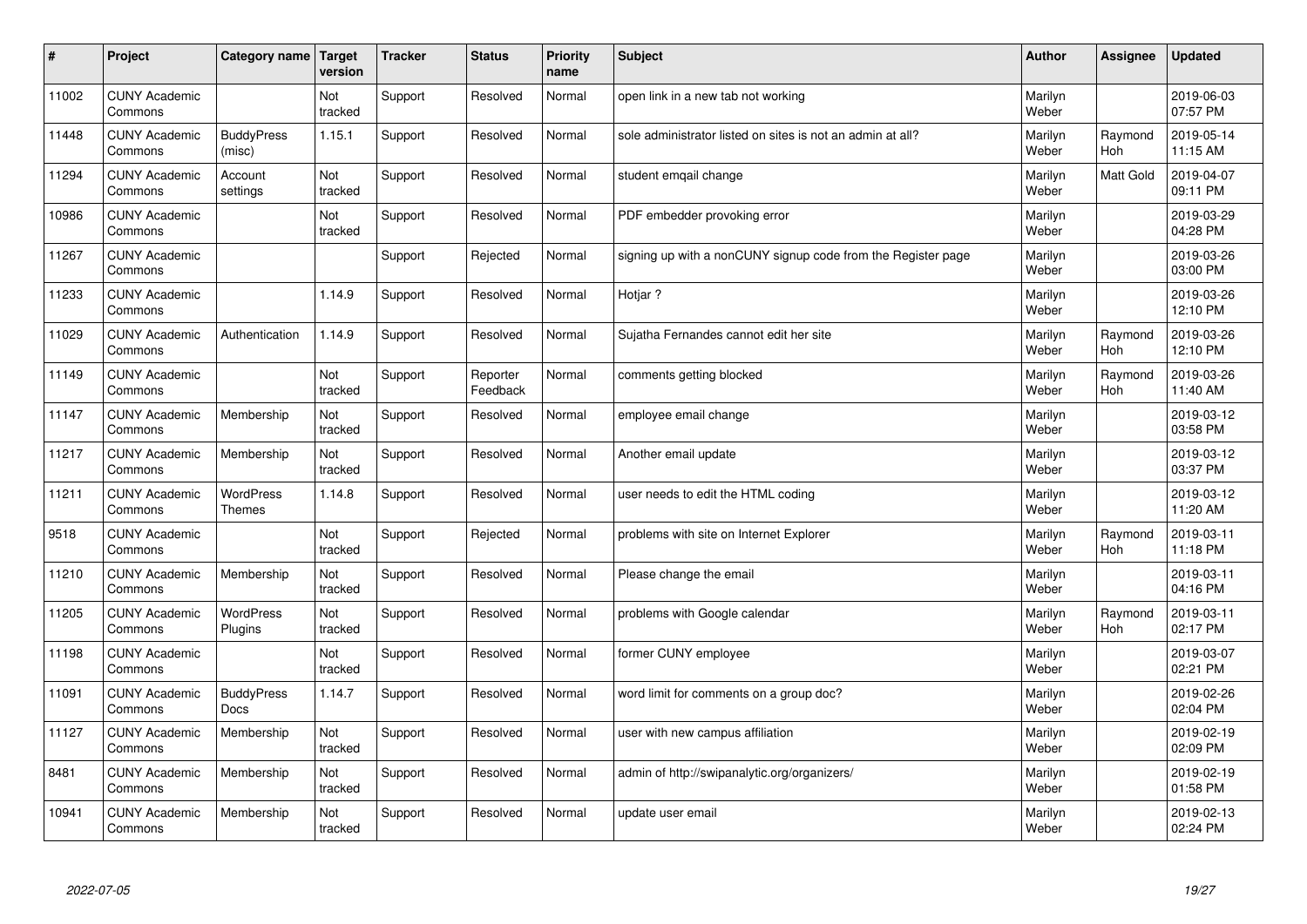| $\sharp$ | Project                         | Category name               | Target<br>version | <b>Tracker</b> | <b>Status</b>        | <b>Priority</b><br>name | <b>Subject</b>                                       | <b>Author</b>    | Assignee  | Updated                |
|----------|---------------------------------|-----------------------------|-------------------|----------------|----------------------|-------------------------|------------------------------------------------------|------------------|-----------|------------------------|
| 11031    | <b>CUNY Academic</b><br>Commons |                             | Not<br>tracked    | Support        | Resolved             | Normal                  | new group with seemingly old topics                  | Marilyn<br>Weber |           | 2019-02-11<br>12:17 PM |
| 11017    | <b>CUNY Academic</b><br>Commons |                             | Not<br>tracked    | Support        | Resolved             | Normal                  | site didn't save?                                    | Marilyn<br>Weber |           | 2019-01-25<br>03:47 PM |
| 11006    | <b>CUNY Academic</b><br>Commons | Groups (misc)               | 1.14.6            | Support        | Resolved             | Normal                  | removing members from a group isn't working          | Marilyn<br>Weber |           | 2019-01-24<br>03:18 PM |
| 11003    | <b>CUNY Academic</b><br>Commons |                             | Not<br>tracked    | Support        | Resolved             | Normal                  | user email change                                    | Marilyn<br>Weber |           | 2019-01-24<br>02:50 PM |
| 10932    | <b>CUNY Academic</b><br>Commons |                             |                   | Support        | Resolved             | Normal                  | add me as admin to meenaalexander.com                | Marilyn<br>Weber | Matt Gold | 2019-01-09<br>02:12 PM |
| 10910    | <b>CUNY Academic</b><br>Commons | Membership                  | Not<br>tracked    | Support        | Resolved             | Normal                  | request to be an admin to a prof's site              | Marilyn<br>Weber |           | 2019-01-04<br>10:45 AM |
| 10850    | <b>CUNY Academic</b><br>Commons |                             |                   | Support        | Rejected             | Normal                  | Gravity form being resent                            | Marilyn<br>Weber |           | 2018-12-20<br>10:18 PM |
| 10820    | <b>CUNY Academic</b><br>Commons |                             | Not<br>tracked    | Support        | Resolved             | Normal                  | retrieve deleted pages/posts                         | Marilyn<br>Weber |           | 2018-12-13<br>06:33 PM |
| 10571    | <b>CUNY Academic</b><br>Commons |                             | Not<br>tracked    | Support        | Abandoned            | Normal                  | newsletter queue problem                             | Marilyn<br>Weber |           | 2018-12-10<br>03:58 PM |
| 10440    | <b>CUNY Academic</b><br>Commons |                             | Not<br>tracked    | Support        | Resolved             | Normal                  | Acert post problem                                   | Marilyn<br>Weber |           | 2018-12-10<br>03:57 PM |
| 10298    | <b>CUNY Academic</b><br>Commons |                             | Not<br>tracked    | Support        | Resolved             | Normal                  | RSS feed to itunes problem                           | Marilyn<br>Weber |           | 2018-12-10<br>03:57 PM |
| 10257    | <b>CUNY Academic</b><br>Commons | Membership                  | Not<br>tracked    | Support        | Resolved             | Normal                  | change the email from @login.cuny.edu to campu email | Marilyn<br>Weber |           | 2018-12-10<br>03:55 PM |
| 10133    | <b>CUNY Academic</b><br>Commons | <b>WordPress</b><br>(misc)  | Not<br>tracked    | Support        | Resolved             | Normal                  | two Commons sites to be migrated elsewhere           | Marilyn<br>Weber |           | 2018-12-10<br>03:54 PM |
| 9889     | <b>CUNY Academic</b><br>Commons |                             | Not<br>tracked    | Support        | Resolved             | Normal                  | remove comments from activity feed?                  | Marilyn<br>Weber |           | 2018-12-10<br>03:53 PM |
| 9779     | <b>CUNY Academic</b><br>Commons | Membership                  | Not<br>tracked    | Support        | Resolved             | Normal                  | user not sure if she is registered.                  | Marilyn<br>Weber |           | 2018-12-10<br>03:53 PM |
| 9726     | <b>CUNY Academic</b><br>Commons | <b>WordPress</b><br>Plugins | Not<br>tracked    | Support        | Abandoned            | Normal                  | technical error on Contact page                      | Marilyn<br>Weber |           | 2018-12-10<br>03:53 PM |
| 8978     | <b>CUNY Academic</b><br>Commons | Groups (misc)               | Not<br>tracked    | Support        | Resolved             | Normal                  | removing old groups                                  | Marilyn<br>Weber |           | 2018-12-10<br>03:52 PM |
| 10657    | <b>CUNY Academic</b><br>Commons |                             | Not<br>tracked    | Support        | Reporter<br>Feedback | Normal                  | child theme problems                                 | Marilyn<br>Weber |           | 2018-11-08<br>01:19 PM |
| 10606    | <b>CUNY Academic</b><br>Commons | cdev.gc.cuny.ed<br>u        | Not<br>tracked    | Support        | Resolved             | Normal                  | problems with testing environment                    | Marilyn<br>Weber |           | 2018-11-02<br>10:27 AM |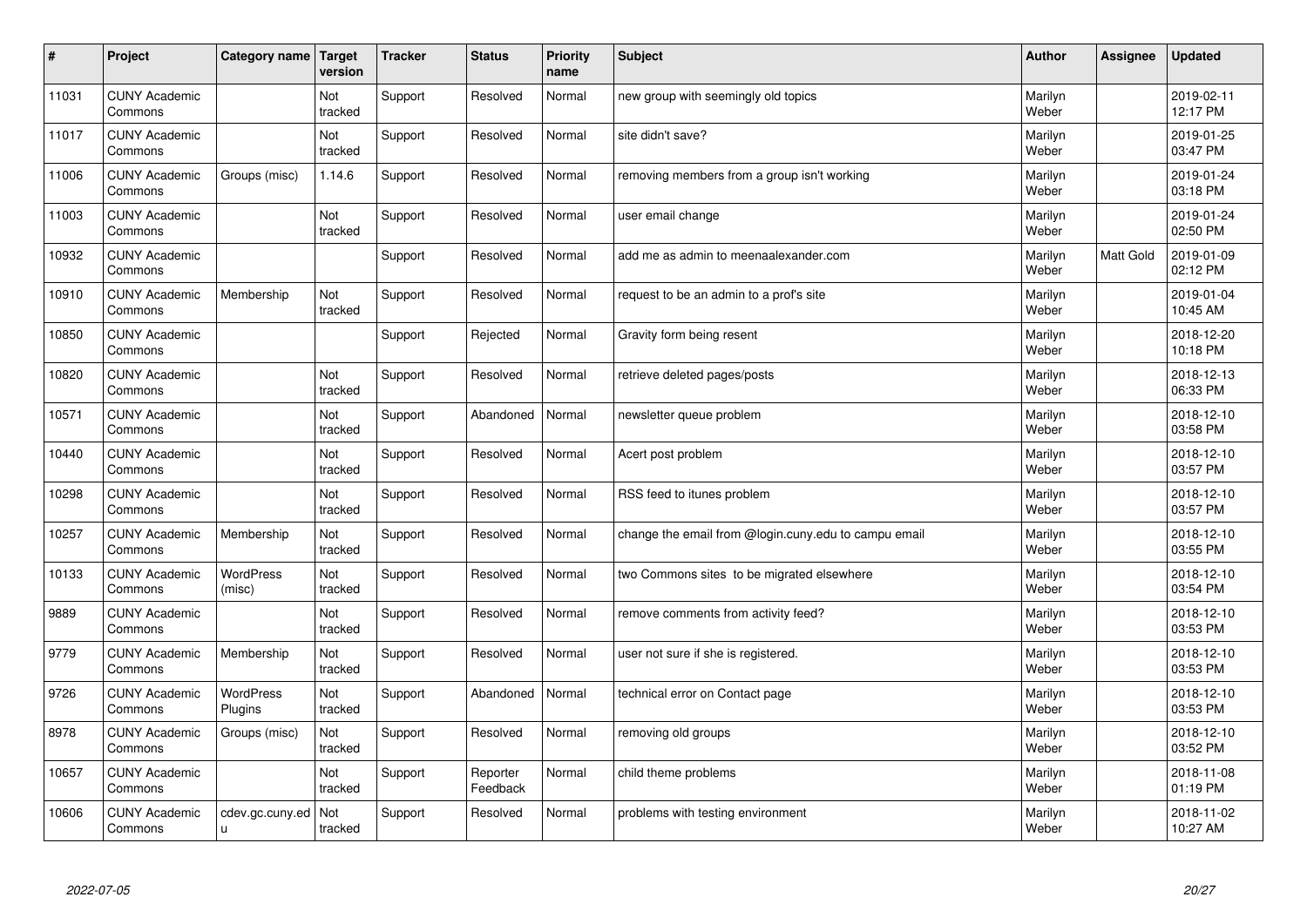| #     | Project                         | Category name   Target        | version           | <b>Tracker</b> | <b>Status</b> | <b>Priority</b><br>name | <b>Subject</b>                                                                           | <b>Author</b>    | Assignee              | <b>Updated</b>         |
|-------|---------------------------------|-------------------------------|-------------------|----------------|---------------|-------------------------|------------------------------------------------------------------------------------------|------------------|-----------------------|------------------------|
| 9886  | <b>CUNY Academic</b><br>Commons | cuny.is                       | Not<br>tracked    | Support        | Resolved      | Normal                  | cuny.is SSL                                                                              | Marilyn<br>Weber |                       | 2018-10-26<br>02:07 PM |
| 10407 | <b>CUNY Academic</b><br>Commons |                               | Not<br>tracked    | Support        | Resolved      | Normal                  | toolbar problem                                                                          | Marilyn<br>Weber | Boone<br>Gorges       | 2018-10-23<br>10:52 AM |
| 6533  | <b>CUNY Academic</b><br>Commons | <b>WordPress</b><br>Plugins   | Future<br>release | Support        | Duplicate     | Low                     | very old plugins?                                                                        | Marilyn<br>Weber | <b>Tahir Butt</b>     | 2018-10-04<br>12:27 PM |
| 10387 | <b>CUNY Academic</b><br>Commons | Membership                    | Not<br>tracked    | Support        | Resolved      | Normal                  | remove user page                                                                         | Marilyn<br>Weber |                       | 2018-09-28<br>02:26 PM |
| 10245 | <b>CUNY Academic</b><br>Commons | Email<br><b>Notifications</b> | 1.13.8            | Support        | Resolved      | Urgent                  | Placeholders in action emails (activation, password reset) not being<br>properly swapped | Marilyn<br>Weber | Raymond<br>Hoh        | 2018-08-30<br>04:02 PM |
| 10266 | <b>CUNY Academic</b><br>Commons |                               |                   | Support        | Resolved      | Normal                  | GC email change requested                                                                | Marilyn<br>Weber | Matt Gold             | 2018-08-30<br>03:07 PM |
| 10240 | <b>CUNY Academic</b><br>Commons | <b>WordPress</b><br>Plugins   | 1.13.8            | Support        | Resolved      | Normal                  | require-featured-image plug-in request                                                   | Marilyn<br>Weber |                       | 2018-08-29<br>05:15 PM |
| 10239 | <b>CUNY Academic</b><br>Commons |                               | Not<br>tracked    | Support        | Resolved      | Normal                  | musicroombooking.commons.gc.cuny.edu                                                     | Marilyn<br>Weber |                       | 2018-08-29<br>03:06 PM |
| 10256 | <b>CUNY Academic</b><br>Commons |                               |                   | Support        | Resolved      | Normal                  | email change requested                                                                   | Marilyn<br>Weber | Matt Gold             | 2018-08-29<br>02:52 PM |
| 10227 | <b>CUNY Academic</b><br>Commons |                               |                   | Support        | Resolved      | Normal                  | user incorrectly entered her email address                                               | Marilyn<br>Weber | Matt Gold             | 2018-08-26<br>08:55 PM |
| 10066 | <b>CUNY Academic</b><br>Commons | Membership                    | Not<br>tracked    | Support        | Resolved      | Normal                  | add me as an admin to https://pkms.commons.gc.cuny.edu/                                  | Marilyn<br>Weber |                       | 2018-07-26<br>11:54 AM |
| 9996  | <b>CUNY Academic</b><br>Commons | Membership                    | Not<br>tracked    | Support        | Rejected      | Normal                  | user email change request                                                                | Marilyn<br>Weber |                       | 2018-07-16<br>10:49 AM |
| 10006 | <b>CUNY Academic</b><br>Commons | Membership                    | Not<br>tracked    | Support        | Resolved      | Normal                  | another email change request                                                             | Marilyn<br>Weber |                       | 2018-07-13<br>12:36 PM |
| 9965  | <b>CUNY Academic</b><br>Commons | WordPress<br>Plugins          | 1.13.4            | Support        | Resolved      | Normal                  | plug-in request for OneTone Companion                                                    | Marilyn<br>Weber | Raymond<br><b>Hoh</b> | 2018-06-26<br>12:00 PM |
| 9949  | <b>CUNY Academic</b><br>Commons |                               | 1.13.4            | Support        | Resolved      | Normal                  | raise storage space limit?                                                               | Marilyn<br>Weber | Boone<br>Gorges       | 2018-06-26<br>12:00 PM |
| 9955  | <b>CUNY Academic</b><br>Commons | WordPress<br>Plugins          | 1.13.4            | Support        | Rejected      | Normal                  | docx converter plugin?                                                                   | Marilyn<br>Weber |                       | 2018-06-26<br>11:39 AM |
| 9927  | <b>CUNY Academic</b><br>Commons | Membership                    | Not<br>tracked    | Support        | Resolved      | Normal                  | wrong email used                                                                         | Marilyn<br>Weber | Matt Gold             | 2018-06-14<br>10:21 AM |
| 9928  | <b>CUNY Academic</b><br>Commons | Account<br>settings           |                   | Support        | Resolved      | Normal                  | email change request from former student                                                 | Marilyn<br>Weber | Matt Gold             | 2018-06-14<br>10:20 AM |
| 9888  | <b>CUNY Academic</b><br>Commons | <b>WordPress</b><br>Plugins   | 1.13.3            | Support        | Resolved      | Normal                  | Business directory Plug-in request                                                       | Marilyn<br>Weber |                       | 2018-06-12<br>11:52 AM |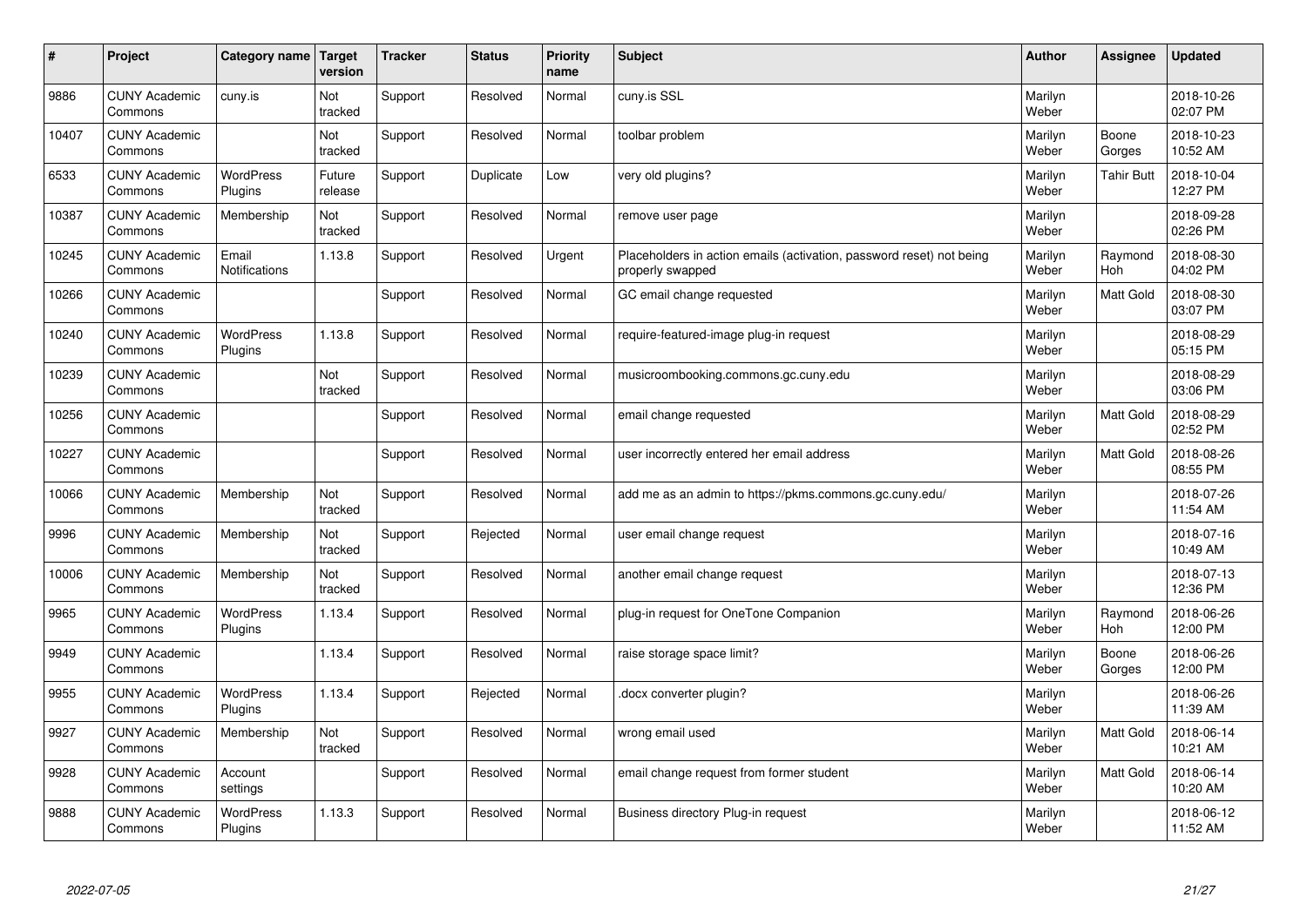| $\sharp$ | Project                         | Category name                     | <b>Target</b><br>version | <b>Tracker</b> | <b>Status</b>        | <b>Priority</b><br>name | <b>Subject</b>                                    | <b>Author</b>    | Assignee         | <b>Updated</b>         |
|----------|---------------------------------|-----------------------------------|--------------------------|----------------|----------------------|-------------------------|---------------------------------------------------|------------------|------------------|------------------------|
| 9885     | <b>CUNY Academic</b><br>Commons |                                   |                          | Support        | Rejected             | Normal                  | Publications field problem                        | Marilyn<br>Weber |                  | 2018-06-06<br>01:18 PM |
| 9834     | <b>CUNY Academic</b><br>Commons |                                   |                          | Support        | Duplicate            | Normal                  | add a "like" function                             | Marilyn<br>Weber |                  | 2018-05-25<br>10:38 AM |
| 9823     | <b>CUNY Academic</b><br>Commons | Account<br>settings               | Not<br>tracked           | Support        | Resolved             | Normal                  | email change                                      | Marilyn<br>Weber | Matt Gold        | 2018-05-23<br>01:58 PM |
| 9787     | <b>CUNY Academic</b><br>Commons | Registration                      |                          | Support        | Resolved             | Normal                  | email change request                              | Marilyn<br>Weber | <b>Matt Gold</b> | 2018-05-16<br>09:55 PM |
| 8607     | <b>CUNY Academic</b><br>Commons |                                   | Not<br>tracked           | Support        | <b>New</b>           | Normal                  | Paypal?                                           | Marilyn<br>Weber | <b>Matt Gold</b> | 2018-05-15<br>01:37 PM |
| 9780     | <b>CUNY Academic</b><br>Commons |                                   | Not<br>tracked           | Support        | Resolved             | Normal                  | remove the phone number on this profile?          | Marilyn<br>Weber |                  | 2018-05-15<br>10:35 AM |
| 9767     | <b>CUNY Academic</b><br>Commons | Registration                      | Not<br>tracked           | Support        | Resolved             | Normal                  | user deleted account but now needs one            | Marilyn<br>Weber |                  | 2018-05-11<br>02:39 PM |
| 8941     | <b>CUNY Academic</b><br>Commons | <b>WordPress</b><br><b>Themes</b> | 1.13.1                   | Support        | Resolved             | Normal                  | Theme request: ColorNews                          | Marilyn<br>Weber |                  | 2018-05-08<br>10:42 AM |
| 9725     | <b>CUNY Academic</b><br>Commons |                                   | Not<br>tracked           | Support        | Resolved             | Normal                  | problems with deleting a site                     | Marilyn<br>Weber |                  | 2018-05-07<br>10:24 PM |
| 8446     | <b>CUNY Academic</b><br>Commons | <b>WordPress</b><br>Plugins       | 1.11.14                  | Support        | Resolved             | Normal                  | request for multiple accordion menu plugins       | Marilyn<br>Weber |                  | 2018-05-07<br>09:57 PM |
| 9684     | <b>CUNY Academic</b><br>Commons |                                   |                          | Support        | Rejected             | Normal                  | SEO cleanup for newlaborforum.cuny.edu            | Marilyn<br>Weber |                  | 2018-04-30<br>10:29 AM |
| 9659     | <b>CUNY Academic</b><br>Commons | Account<br>settings               |                          | Support        | Resolved             | Normal                  | user email change                                 | Marilyn<br>Weber | <b>Matt Gold</b> | 2018-04-24<br>12:08 PM |
| 9587     | <b>CUNY Academic</b><br>Commons |                                   |                          | Support        | Rejected             | Normal                  | possible request for the "PDF Poster" plugin      | Marilyn<br>Weber |                  | 2018-04-24<br>10:52 AM |
| 9604     | <b>CUNY Academic</b><br>Commons |                                   | Not<br>tracked           | Support        | Resolved             | Normal                  | I (Marilyn) can only log into cdev as teststudent | Marilyn<br>Weber |                  | 2018-04-21<br>10:20 AM |
| 9535     | <b>CUNY Academic</b><br>Commons |                                   | Not<br>tracked           | Support        | Resolved             | Normal                  | admin for https://video.commons.gc.cuny.edu/?     | Marilyn<br>Weber | Matt Gold        | 2018-04-13<br>05:06 PM |
| 9500     | <b>CUNY Academic</b><br>Commons | <b>WordPress</b><br>Plugins       | 1.12.12                  | Support        | Resolved             | Normal                  | PowerPoint in the media library?                  | Marilyn<br>Weber | Raymond<br>Hoh   | 2018-04-12<br>02:28 PM |
| 9207     | <b>CUNY Academic</b><br>Commons |                                   | Future<br>release        | Support        | Reporter<br>Feedback | Normal                  | display dashboards made in Tableau?               | Marilyn<br>Weber | Boone<br>Gorges  | 2018-04-10<br>10:42 AM |
| 9275     | <b>CUNY Academic</b><br>Commons |                                   |                          | Support        | Rejected             | Normal                  | soft chalk page?                                  | Marilyn<br>Weber | Boone<br>Gorges  | 2018-04-09<br>10:37 AM |
| 9541     | <b>CUNY Academic</b><br>Commons | <b>WordPress</b><br>(misc)        | Not<br>tracked           | Support        | Resolved             | Normal                  | repeating header banner                           | Marilyn<br>Weber | Raymond<br>Hoh   | 2018-04-06<br>12:33 PM |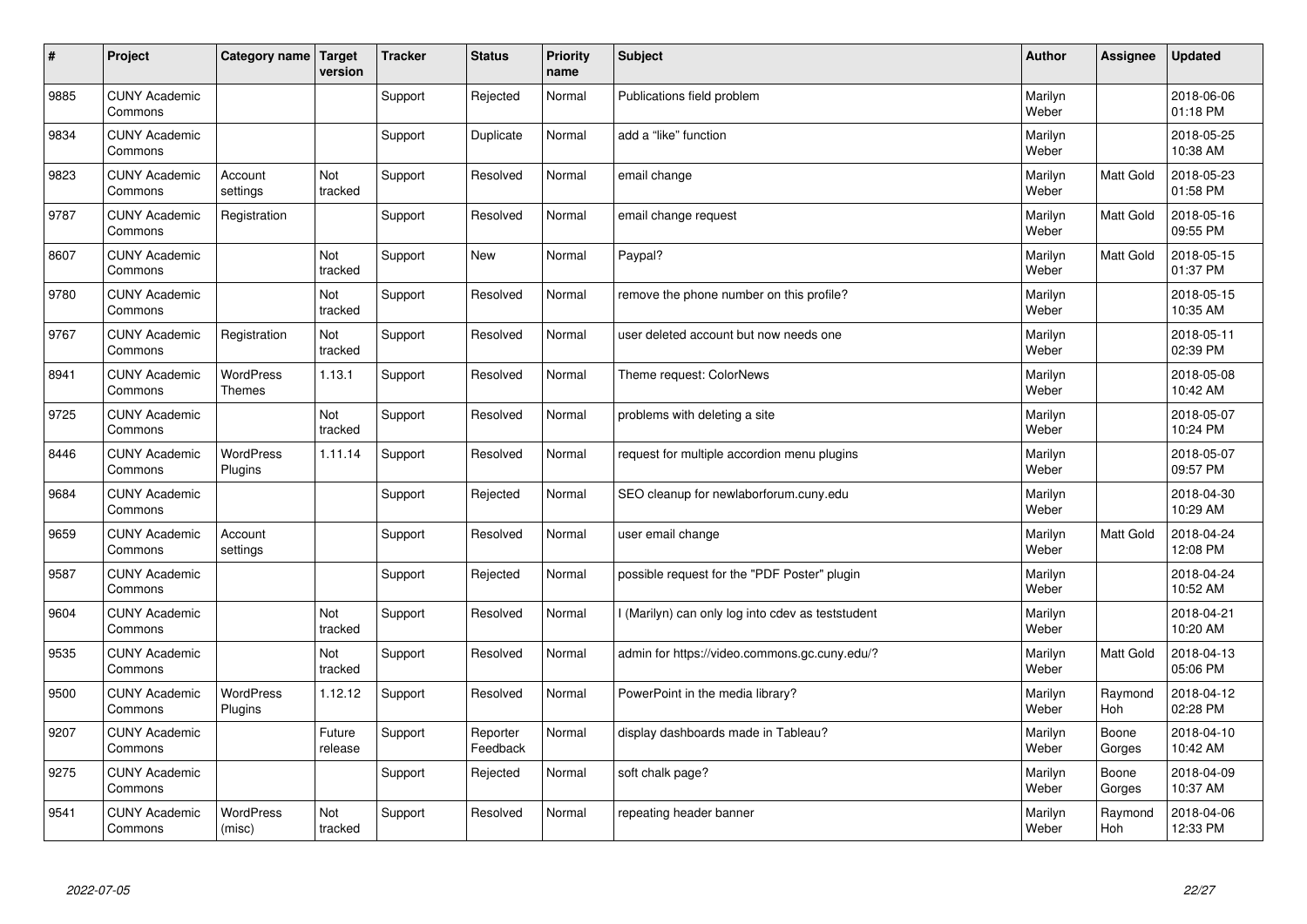| $\sharp$ | Project                         | Category name   Target      | version           | <b>Tracker</b> | <b>Status</b> | <b>Priority</b><br>name | <b>Subject</b>                                                              | <b>Author</b>    | Assignee              | <b>Updated</b>         |
|----------|---------------------------------|-----------------------------|-------------------|----------------|---------------|-------------------------|-----------------------------------------------------------------------------|------------------|-----------------------|------------------------|
| 9499     | <b>CUNY Academic</b><br>Commons | <b>WordPress</b><br>(misc)  | Not<br>tracked    | Support        | Resolved      | Normal                  | tiny question - preventing dates on posts?                                  | Marilyn<br>Weber | Raymond<br><b>Hoh</b> | 2018-04-04<br>03:55 PM |
| 9477     | <b>CUNY Academic</b><br>Commons | Account<br>settings         |                   | Support        | Resolved      | Normal                  | email change request                                                        | Marilyn<br>Weber | Matt Gold             | 2018-03-24<br>08:53 AM |
| 9355     | <b>CUNY Academic</b><br>Commons |                             | Not<br>tracked    | Support        | Resolved      | Normal                  | 14gb of video?                                                              | Marilyn<br>Weber |                       | 2018-03-13<br>11:56 AM |
| 9223     | <b>CUNY Academic</b><br>Commons |                             | Not<br>tracked    | Support        | Resolved      | Normal                  | moving wordpress sites                                                      | Marilyn<br>Weber |                       | 2018-02-18<br>08:44 PM |
| 9162     | <b>CUNY Academic</b><br>Commons | Registration                | Not<br>tracked    | Support        | Resolved      | Normal                  | email change due to user error                                              | Marilyn<br>Weber | Matt Gold             | 2018-02-13<br>11:11 AM |
| 9163     | <b>CUNY Academic</b><br>Commons | Layout                      | 1.12.8            | Support        | Resolved      | Normal                  | Mobile responsiveness issues                                                | Marilyn<br>Weber | Raymond<br>Hoh        | 2018-02-13<br>10:49 AM |
| 9131     | <b>CUNY Academic</b><br>Commons |                             |                   | Support        | Resolved      | Normal                  | webrecorder.io via Firefox                                                  | Marilyn<br>Weber |                       | 2018-01-29<br>11:11 AM |
| 9133     | <b>CUNY Academic</b><br>Commons |                             |                   | Support        | Duplicate     | Normal                  | webrecorder.io                                                              | Marilyn<br>Weber |                       | 2018-01-29<br>10:34 AM |
| 9087     | <b>CUNY Academic</b><br>Commons | <b>WordPress</b><br>Plugins | 1.12.7            | Support        | Resolved      | Normal                  | request for WP Social Sharing                                               | Marilyn<br>Weber |                       | 2018-01-23<br>11:17 AM |
| 9078     | <b>CUNY Academic</b><br>Commons | <b>WordPress</b><br>Plugins | 1.12.7            | Support        | Resolved      | Normal                  | arcgis web maps?                                                            | Marilyn<br>Weber | Raymond<br>Hoh        | 2018-01-23<br>11:11 AM |
| 5991     | <b>CUNY Academic</b><br>Commons | Email<br>Notifications      | Future<br>release | Support        | Resolved      | Normal                  | change format of autogenerated blog emails                                  | Marilyn<br>Weber | Paige<br>Dupont       | 2018-01-12<br>02:55 PM |
| 9026     | <b>CUNY Academic</b><br>Commons | <b>WordPress</b><br>Plugins | 1.12.6            | Support        | Resolved      | Normal                  | plugin request from Carlos Guevara                                          | Marilyn<br>Weber |                       | 2018-01-03<br>09:33 AM |
| 9033     | <b>CUNY Academic</b><br>Commons |                             |                   | Support        | Rejected      | Normal                  | Site search terms                                                           | Marilyn<br>Weber |                       | 2017-12-22<br>01:10 PM |
| 9004     | <b>CUNY Academic</b><br>Commons | Membership                  | Not<br>tracked    | Support        | Resolved      | Normal                  | email change request                                                        | Marilyn<br>Weber |                       | 2017-12-14<br>12:27 PM |
| 8934     | <b>CUNY Academic</b><br>Commons | Reply By Email              | 1.12.4            | Support        | Resolved      | High                    | RBE "could not post" email should have info about attempted From<br>address | Marilyn<br>Weber | Raymond<br>Hoh        | 2017-12-12<br>11:25 AM |
| 8893     | <b>CUNY Academic</b><br>Commons | Social Paper                | 1.12.1            | Support        | Resolved      | Normal                  | Social paper won't connect to group?                                        | Marilyn<br>Weber |                       | 2017-12-11<br>01:16 PM |
| 8908     | <b>CUNY Academic</b><br>Commons | <b>WordPress</b><br>Plugins | 1.12.2            | Support        | Resolved      | Normal                  | Plugin request from Steve Brier                                             | Marilyn<br>Weber |                       | 2017-11-27<br>11:39 AM |
| 5772     | <b>CUNY Academic</b><br>Commons | Membership                  | Not<br>tracked    | Support        | Resolved      | Normal                  | User email change and forgotten password                                    | Marilyn<br>Weber | Matt Gold             | 2017-11-15<br>06:18 PM |
| 7619     | <b>CUNY Academic</b><br>Commons | Membership                  | Not<br>tracked    | Support        | Resolved      | Normal                  | outside users for a site that isn't a class?                                | Marilyn<br>Weber | <b>Matt Gold</b>      | 2017-11-15<br>06:18 PM |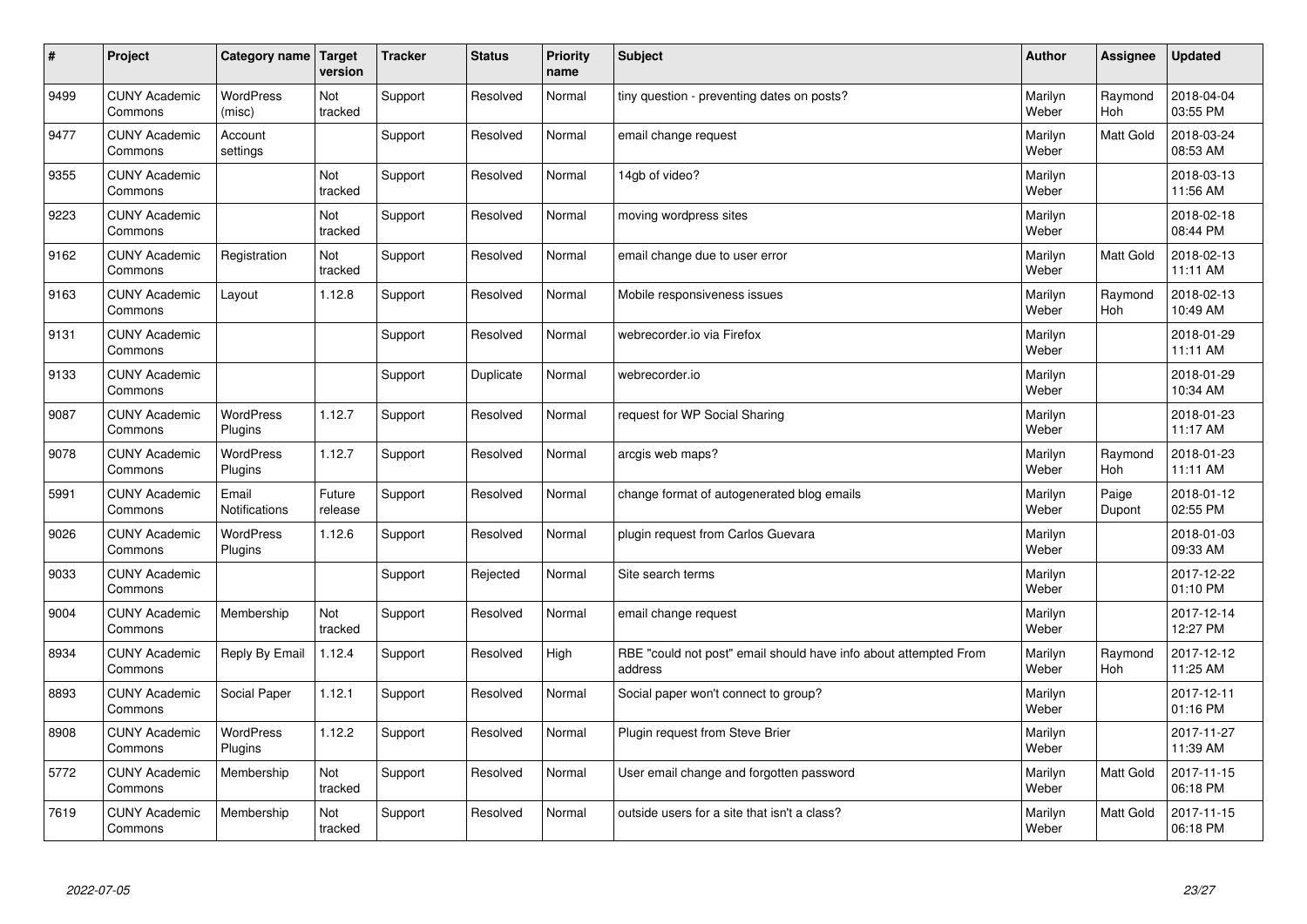| $\vert$ # | Project                         | Category name   Target      | version        | <b>Tracker</b> | <b>Status</b> | <b>Priority</b><br>name | <b>Subject</b>                                           | <b>Author</b>    | <b>Assignee</b> | <b>Updated</b>         |
|-----------|---------------------------------|-----------------------------|----------------|----------------|---------------|-------------------------|----------------------------------------------------------|------------------|-----------------|------------------------|
| 6866      | <b>CUNY Academic</b><br>Commons |                             | Not<br>tracked | Support        | Resolved      | Normal                  | User would like to have her account deleted              | Marilyn<br>Weber | Matt Gold       | 2017-11-15<br>05:49 PM |
| 7836      | <b>CUNY Academic</b><br>Commons | Social Paper                | Not<br>tracked | Support        | Resolved      | Normal                  | missing Social Paper                                     | Marilyn<br>Weber |                 | 2017-11-15<br>01:31 PM |
| 8308      | <b>CUNY Academic</b><br>Commons | WordPress<br>Plugins        | Not<br>tracked | Support        | Resolved      | Normal                  | WP Migration plugin                                      | Marilyn<br>Weber |                 | 2017-11-15<br>01:27 PM |
| 8566      | <b>CUNY Academic</b><br>Commons | Membership                  | Not<br>tracked | Support        | Resolved      | Normal                  | user email change                                        | Marilyn<br>Weber |                 | 2017-11-15<br>01:27 PM |
| 7724      | <b>CUNY Academic</b><br>Commons |                             | Not<br>tracked | Support        | Abandoned     | Normal                  | User name confusion                                      | Marilyn<br>Weber | Boone<br>Gorges | 2017-11-15<br>11:12 AM |
| 7613      | <b>CUNY Academic</b><br>Commons | Registration                | Not<br>tracked | Support        | Resolved      | Normal                  | non-matriculated students                                | Marilyn<br>Weber | Boone<br>Gorges | 2017-11-15<br>11:03 AM |
| 7700      | <b>CUNY Academic</b><br>Commons |                             | Not<br>tracked | Support        | Abandoned     | Normal                  | slow loading Page on site                                | Marilyn<br>Weber | Boone<br>Gorges | 2017-11-15<br>11:02 AM |
| 8906      | <b>CUNY Academic</b><br>Commons | Redmine                     | Not<br>tracked | Support        | Resolved      | Normal                  | Redmine access?                                          | Marilyn<br>Weber | Matt Gold       | 2017-11-13<br>06:02 PM |
| 8882      | <b>CUNY Academic</b><br>Commons |                             | Not<br>tracked | Support        | Resolved      | Normal                  | question about search engines                            | Marilyn<br>Weber |                 | 2017-11-01<br>03:26 PM |
| 8873      | <b>CUNY Academic</b><br>Commons |                             | Not<br>tracked | Support        | Resolved      | Normal                  | maximum file upload size?                                | Marilyn<br>Weber |                 | 2017-10-30<br>11:23 AM |
| 8855      | <b>CUNY Academic</b><br>Commons |                             | Not<br>tracked | Support        | Resolved      | Normal                  | another email change request                             | Marilyn<br>Weber |                 | 2017-10-25<br>10:55 AM |
| 8848      | <b>CUNY Academic</b><br>Commons |                             | Not<br>tracked | Support        | Resolved      | Normal                  | email change request                                     | Marilyn<br>Weber |                 | 2017-10-24<br>11:19 AM |
| 8464      | <b>CUNY Academic</b><br>Commons |                             | Not<br>tracked | Support        | Resolved      | Normal                  | WP UI                                                    | Marilyn<br>Weber |                 | 2017-10-11<br>11:23 AM |
| 8768      | <b>CUNY Academic</b><br>Commons |                             | Not<br>tracked | Support        | Resolved      | Normal                  | unsafe redirect?                                         | Marilyn<br>Weber |                 | 2017-10-06<br>12:14 PM |
| 8729      | <b>CUNY Academic</b><br>Commons |                             | Not<br>tracked | Support        | Resolved      | Normal                  | email change                                             | Marilyn<br>Weber |                 | 2017-09-25<br>02:14 PM |
| 8726      | <b>CUNY Academic</b><br>Commons |                             |                | Support        | Resolved      | Normal                  | Redirect problem                                         | Marilyn<br>Weber |                 | 2017-09-21<br>12:14 PM |
| 8693      | <b>CUNY Academic</b><br>Commons | WordPress<br>Plugins        |                | Support        | Resolved      | Normal                  | Existing blog wants to replace Mailpoet with Newsletters | Marilyn<br>Weber |                 | 2017-09-12<br>02:24 PM |
| 8471      | <b>CUNY Academic</b><br>Commons |                             | Not<br>tracked | Support        | Resolved      | Normal                  | admin at https://commons.gc.cuny.edu/                    | Marilyn<br>Weber |                 | 2017-09-06<br>01:50 PM |
| 8576      | <b>CUNY Academic</b><br>Commons | <b>WordPress</b><br>Plugins | 1.11.11        | Support        | Resolved      | Normal                  | Digital Measures plugin request                          | Marilyn<br>Weber |                 | 2017-09-01<br>03:44 PM |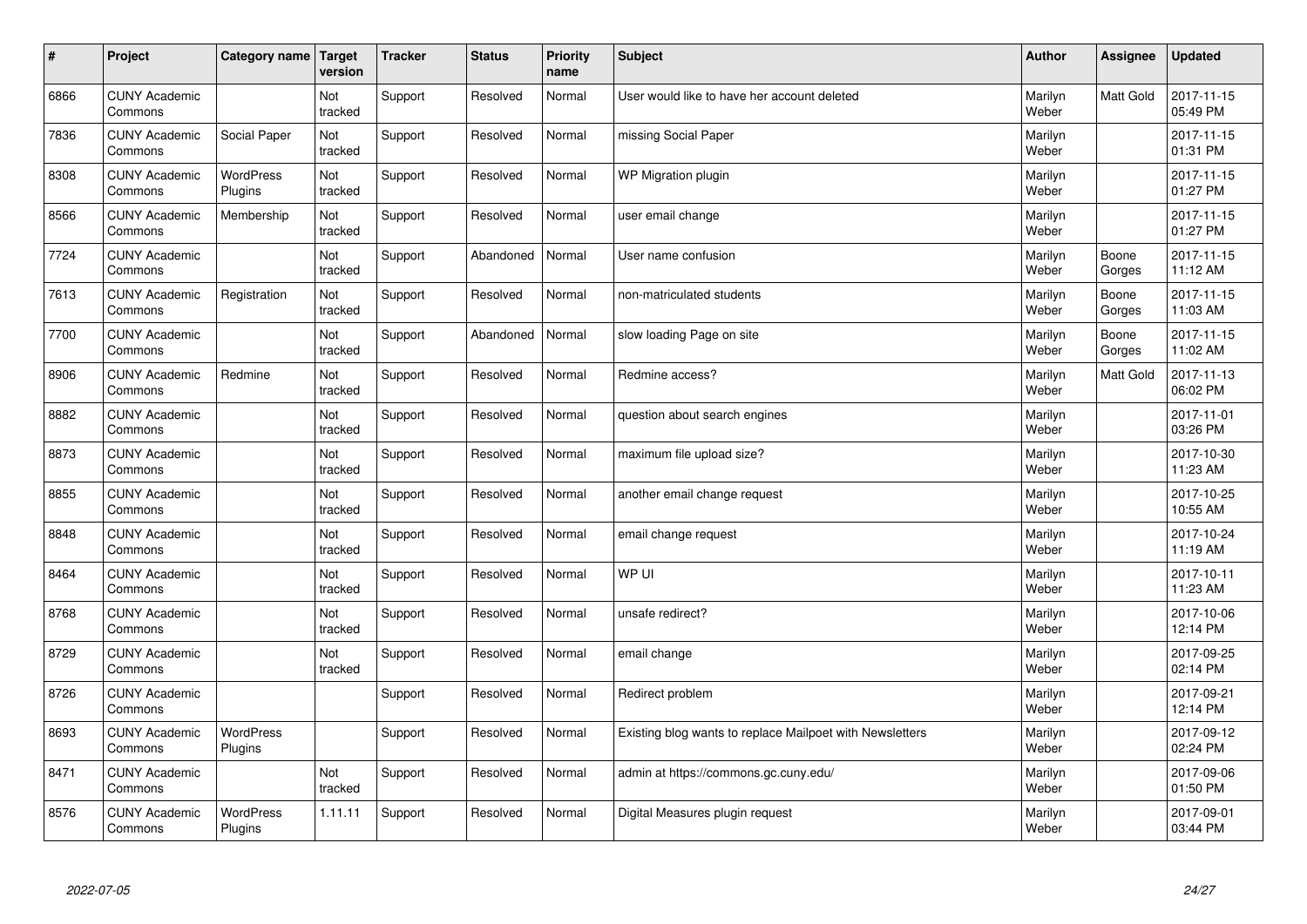| #    | Project                         | Category name                | <b>Target</b><br>version | <b>Tracker</b> | <b>Status</b> | Priority<br>name | <b>Subject</b>                                              | <b>Author</b>    | Assignee        | <b>Updated</b>         |
|------|---------------------------------|------------------------------|--------------------------|----------------|---------------|------------------|-------------------------------------------------------------|------------------|-----------------|------------------------|
| 8630 | <b>CUNY Academic</b><br>Commons | Membership                   | Not<br>tracked           | Support        | Resolved      | Normal           | Change in email/campus                                      | Marilyn<br>Weber |                 | 2017-08-30<br>03:48 PM |
| 8577 | <b>CUNY Academic</b><br>Commons | Membership                   | Not<br>tracked           | Support        | Resolved      | Normal           | another user email change                                   | Marilyn<br>Weber |                 | 2017-08-25<br>10:23 AM |
| 8553 | <b>CUNY Academic</b><br>Commons |                              | Not<br>tracked           | Support        | Resolved      | Normal           | storage limits?                                             | Marilyn<br>Weber |                 | 2017-08-18<br>04:36 PM |
| 6857 | <b>CUNY Academic</b><br>Commons | <b>Blogs</b><br>(BuddyPress) | Not<br>tracked           | Support        | Resolved      | Normal           | Committee on Religion website                               | Marilyn<br>Weber | Boone<br>Gorges | 2017-08-17<br>10:24 AM |
| 8529 | <b>CUNY Academic</b><br>Commons |                              | Not<br>tracked           | Support        | Resolved      | Normal           | Iframe reqiest?                                             | Marilyn<br>Weber |                 | 2017-08-16<br>04:40 PM |
| 8531 | <b>CUNY Academic</b><br>Commons | Membership                   | Not<br>tracked           | Support        | Resolved      | Normal           | admin of https://admissions.commons.gc.cuny.edu             | Marilyn<br>Weber |                 | 2017-08-15<br>04:20 PM |
| 8429 | <b>CUNY Academic</b><br>Commons | Membership                   | Not<br>tracked           | Support        | Resolved      | Normal           | Please make me an admin of https://arc.commons.gc.cuny.edu  | Marilyn<br>Weber | Boone<br>Gorges | 2017-07-24<br>03:33 PM |
| 8401 | <b>CUNY Academic</b><br>Commons | Membership                   | Not<br>tracked           | Support        | Resolved      | Normal           | add me as an admin                                          | Marilyn<br>Weber | Boone<br>Gorges | 2017-07-11<br>11:40 AM |
| 8379 | <b>CUNY Academic</b><br>Commons |                              | Not<br>tracked           | Support        | Resolved      | Normal           | request for site build help                                 | Marilyn<br>Weber |                 | 2017-07-01<br>10:48 AM |
| 8289 | <b>CUNY Academic</b><br>Commons |                              | Not<br>tracked           | Support        | Resolved      | Normal           | removing my access to sites                                 | Marilyn<br>Weber | Luke<br>Waltzer | 2017-06-19<br>12:40 PM |
| 8222 | <b>CUNY Academic</b><br>Commons | Membership                   | Not<br>tracked           | Support        | Resolved      | Normal           | Admin for iletc.commons.gc.cuny.edu                         | Marilyn<br>Weber | Boone<br>Gorges | 2017-06-08<br>10:06 AM |
| 8195 | <b>CUNY Academic</b><br>Commons |                              |                          | Support        | Rejected      | Normal           | possible to make the Profile pic semi-hidden?               | Marilyn<br>Weber |                 | 2017-05-24<br>11:00 PM |
| 8120 | <b>CUNY Academic</b><br>Commons | Membership                   | Not<br>tracked           | Support        | Resolved      | Normal           | add me as an admin to https://nyslavery.commons.gc.cuny.edu | Marilyn<br>Weber |                 | 2017-05-10<br>02:19 PM |
| 8071 | <b>CUNY Academic</b><br>Commons | WordPress<br>Plugins         | Not<br>tracked           | Support        | Rejected      | Normal           | Anthologize                                                 | Marilyn<br>Weber |                 | 2017-05-10<br>10:15 AM |
| 7972 | <b>CUNY Academic</b><br>Commons |                              | Not<br>tracked           | Support        | Resolved      | Normal           | expand the memory limit for videos?                         | Marilyn<br>Weber |                 | 2017-04-20<br>10:07 AM |
| 7668 | <b>CUNY Academic</b><br>Commons | WordPress<br>Plugins         |                          | Support        | Rejected      | Normal           | Iframes question                                            | Marilyn<br>Weber |                 | 2017-04-11<br>09:29 PM |
| 7922 | <b>CUNY Academic</b><br>Commons | Membership                   | Not<br>tracked           | Support        | Resolved      | Normal           | add me as an admin to the MALs alumni site?                 | Marilyn<br>Weber |                 | 2017-04-06<br>05:19 PM |
| 7785 | <b>CUNY Academic</b><br>Commons |                              | Not<br>tracked           | Support        | Resolved      | Normal           | ftp access or files?                                        | Marilyn<br>Weber | Boone<br>Gorges | 2017-03-13<br>02:34 PM |
| 7771 | <b>CUNY Academic</b><br>Commons | Membership                   | Not<br>tracked           | Support        | Resolved      | Normal           | User would like to be uncoupled from sites                  | Marilyn<br>Weber | Boone<br>Gorges | 2017-03-09<br>12:38 PM |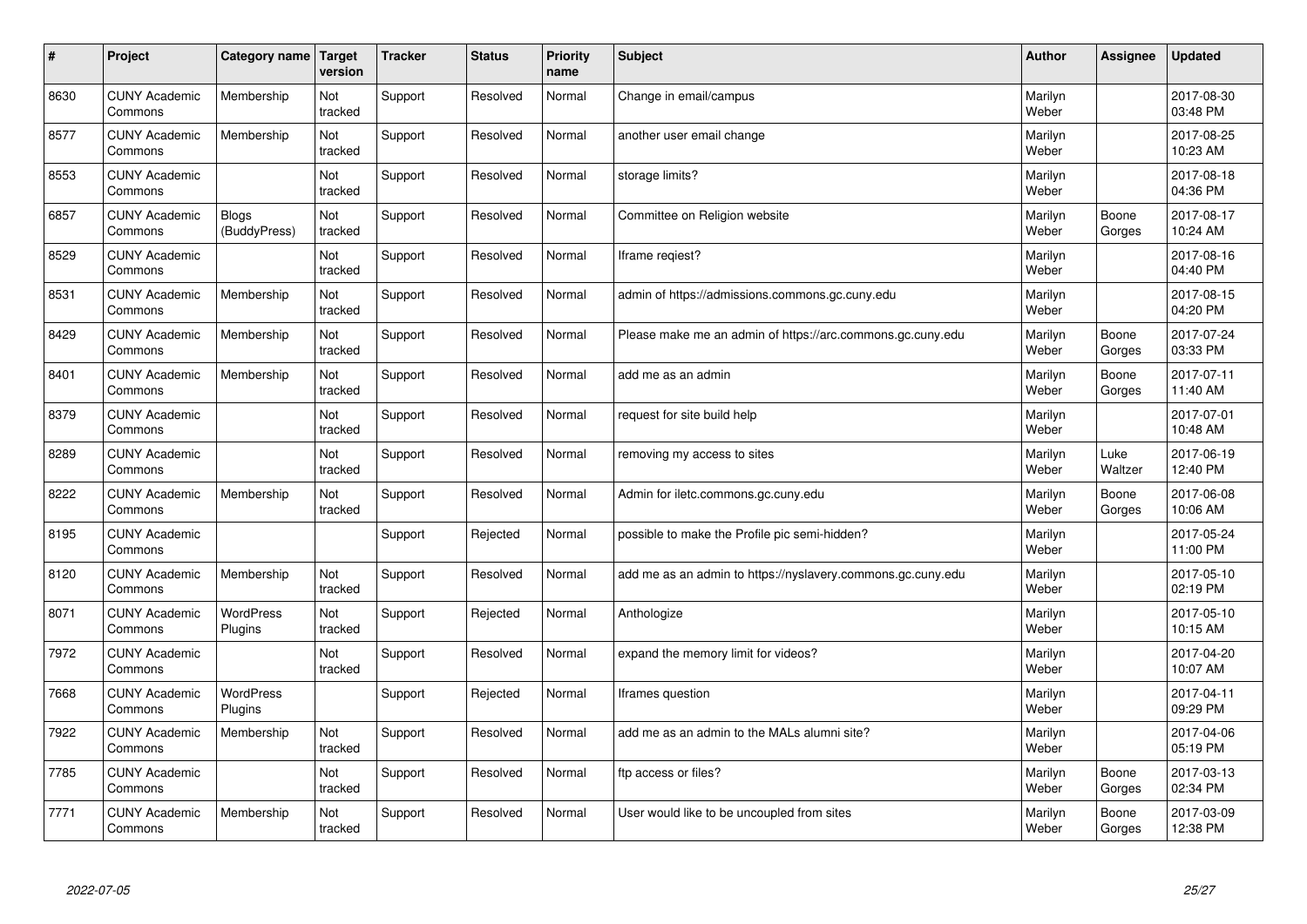| $\sharp$ | Project                         | Category name   Target        | version        | <b>Tracker</b> | <b>Status</b> | <b>Priority</b><br>name | <b>Subject</b>                                              | <b>Author</b>    | Assignee         | <b>Updated</b>         |
|----------|---------------------------------|-------------------------------|----------------|----------------|---------------|-------------------------|-------------------------------------------------------------|------------------|------------------|------------------------|
| 7775     | <b>CUNY Academic</b><br>Commons | Membership                    | Not<br>tracked | Support        | Resolved      | Normal                  | Email change                                                | Marilyn<br>Weber |                  | 2017-03-08<br>10:09 PM |
| 7745     | <b>CUNY Academic</b><br>Commons | <b>WordPress</b><br>Plugins   | 1.10.13        | Support        | Resolved      | Normal                  | Featured Video Plus plugin requested                        | Marilyn<br>Weber |                  | 2017-03-03<br>01:51 PM |
| 7685     | <b>CUNY Academic</b><br>Commons | Password<br>Reset             | Not<br>tracked | Support        | Resolved      | Normal                  | temporary password                                          | Marilyn<br>Weber | Boone<br>Gorges  | 2017-02-15<br>07:36 PM |
| 7678     | <b>CUNY Academic</b><br>Commons | Groups (misc)                 | Not<br>tracked | Support        | Resolved      | Normal                  | add admin to student group                                  | Marilyn<br>Weber | Boone<br>Gorges  | 2017-02-15<br>11:58 AM |
| 7486     | <b>CUNY Academic</b><br>Commons | Membership                    | Not<br>tracked | Support        | Resolved      | Normal                  | changed email address                                       | Marilyn<br>Weber |                  | 2017-01-24<br>10:00 PM |
| 7460     | <b>CUNY Academic</b><br>Commons | WordPress<br><b>Themes</b>    | 1.10.8         | Support        | Resolved      | Normal                  | install Independent Publisher theme?                        | Marilyn<br>Weber | Boone<br>Gorges  | 2017-01-21<br>09:34 PM |
| 5629     | <b>CUNY Academic</b><br>Commons | Public Portfolio              | 1.10.4         | Support        | Resolved      | Normal                  | Title field in profile can't be edited                      | Marilyn<br>Weber |                  | 2016-12-13<br>11:19 AM |
| 6812     | <b>CUNY Academic</b><br>Commons |                               | Not<br>tracked | Support        | Resolved      | Normal                  | User cannot change email                                    | Marilyn<br>Weber | Matt Gold        | 2016-12-01<br>06:24 PM |
| 6899     | <b>CUNY Academic</b><br>Commons | Account<br>settings           | Not<br>tracked | Support        | Resolved      | Normal                  | New user has misspelled her own name                        | Marilyn<br>Weber | Boone<br>Gorges  | 2016-12-01<br>05:10 PM |
| 6175     | <b>CUNY Academic</b><br>Commons | Account<br>settings           |                | Support        | Resolved      | Normal                  | Email address (user cannot access old)                      | Marilyn<br>Weber | Matt Gold        | 2016-11-29<br>06:31 PM |
| 6851     | <b>CUNY Academic</b><br>Commons | Redmine                       | Not<br>tracked | Support        | Resolved      | Normal                  | How do I help users join Redmine?                           | Marilyn<br>Weber | Matt Gold        | 2016-11-28<br>10:16 AM |
| 6818     | <b>CUNY Academic</b><br>Commons | Email<br><b>Notifications</b> | 1.10.3         | Support        | Resolved      | Normal                  | No more email notifications?                                | Marilyn<br>Weber |                  | 2016-11-22<br>02:51 PM |
| 6815     | <b>CUNY Academic</b><br>Commons | Password<br>Reset             | Not<br>tracked | Support        | Resolved      | Normal                  | password reset requested                                    | Marilyn<br>Weber | Matt Gold        | 2016-11-22<br>10:30 AM |
| 6656     | <b>CUNY Academic</b><br>Commons | Support                       | Not<br>tracked | Support        | Resolved      | Normal                  | Remove user profile                                         | Marilyn<br>Weber | Matt Gold        | 2016-11-10<br>02:18 PM |
| 5988     | <b>CUNY Academic</b><br>Commons | Support                       |                | Support        | Rejected      | Normal                  | Forbidden error when trying to join                         | Marilyn<br>Weber | Boone<br>Gorges  | 2016-09-08<br>01:42 PM |
| 5985     | <b>CUNY Academic</b><br>Commons | Support                       | Not<br>tracked | Support        | Resolved      | Normal                  | change user's email address (she cannot access old)         | Marilyn<br>Weber | Boone<br>Gorges  | 2016-09-07<br>01:43 PM |
| 5753     | <b>CUNY Academic</b><br>Commons | WordPress<br>(misc)           | Not<br>tracked | Support        | Resolved      | Normal                  | merging blogs and groups                                    | Marilyn<br>Weber | Boone<br>Gorges  | 2016-08-29<br>03:09 PM |
| 5844     | <b>CUNY Academic</b><br>Commons |                               | Not<br>tracked | Support        | Resolved      | Normal                  | edit Host Files on Windows 10 problems                      | Marilyn<br>Weber |                  | 2016-07-27<br>09:08 AM |
| 5083     | <b>CUNY Academic</b><br>Commons | <b>WordPress</b><br>Plugins   | 1.9.5          | Support        | Rejected      | Normal                  | creating a shortcode for the iframe code of the google form | Marilyn<br>Weber | Marilyn<br>Weber | 2016-01-12<br>04:25 PM |